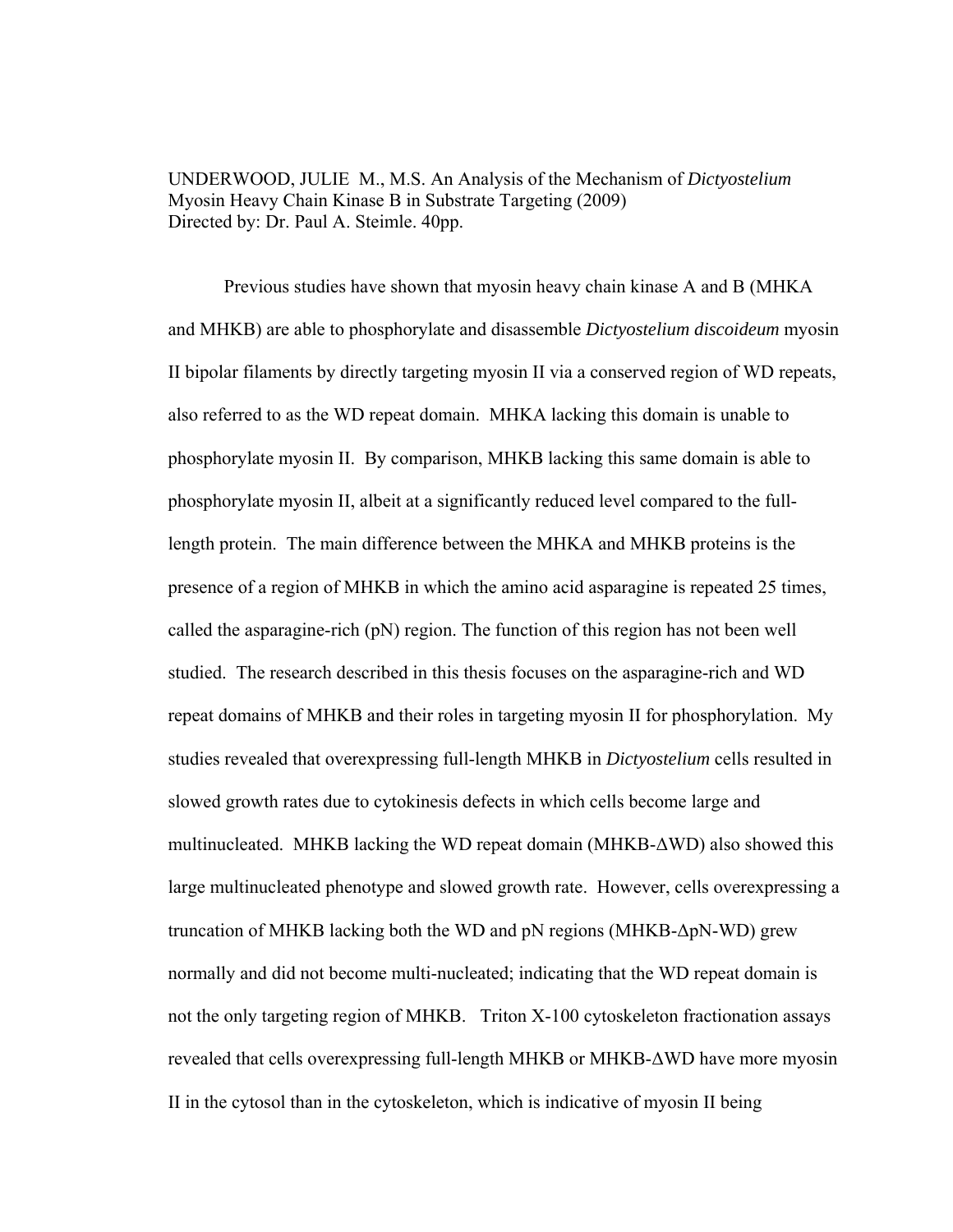phosphorylated and disassembled by these two versions of MHKB. By contrast, the myosin II in cells overexpressing the MHKB-ΔpN-WD truncation was located primarily in the cytoskeletal fraction, suggesting that the poly-asparagine region of MHKB may be involved in targeting the kinase to phosphorylate myosin II heavy chain (MHC). Biochemical assays of kinase activity toward myosin II substrate revealed that while fulllength MHKB and the MHKB-ΔWD truncation were able to phosphorylate myosin II, the activity of the MHKB-ΔpN-WD truncation toward myosin II substrate was below the limits of detection. This is despite the fact that all three versions of the kinase phosphorylate a peptide substrate to essentially the same level. In summary, MHKB has two major regions involved in targeting myosin II for phosphorylation. The WD-repeat domain is known to directly target myosin II, but is not necessary for the kinase to function. My studies of this system have revealed that the pN region, in combination with the WD-repeat domain, is necessary for MHKB to target myosin II for phosphorylation.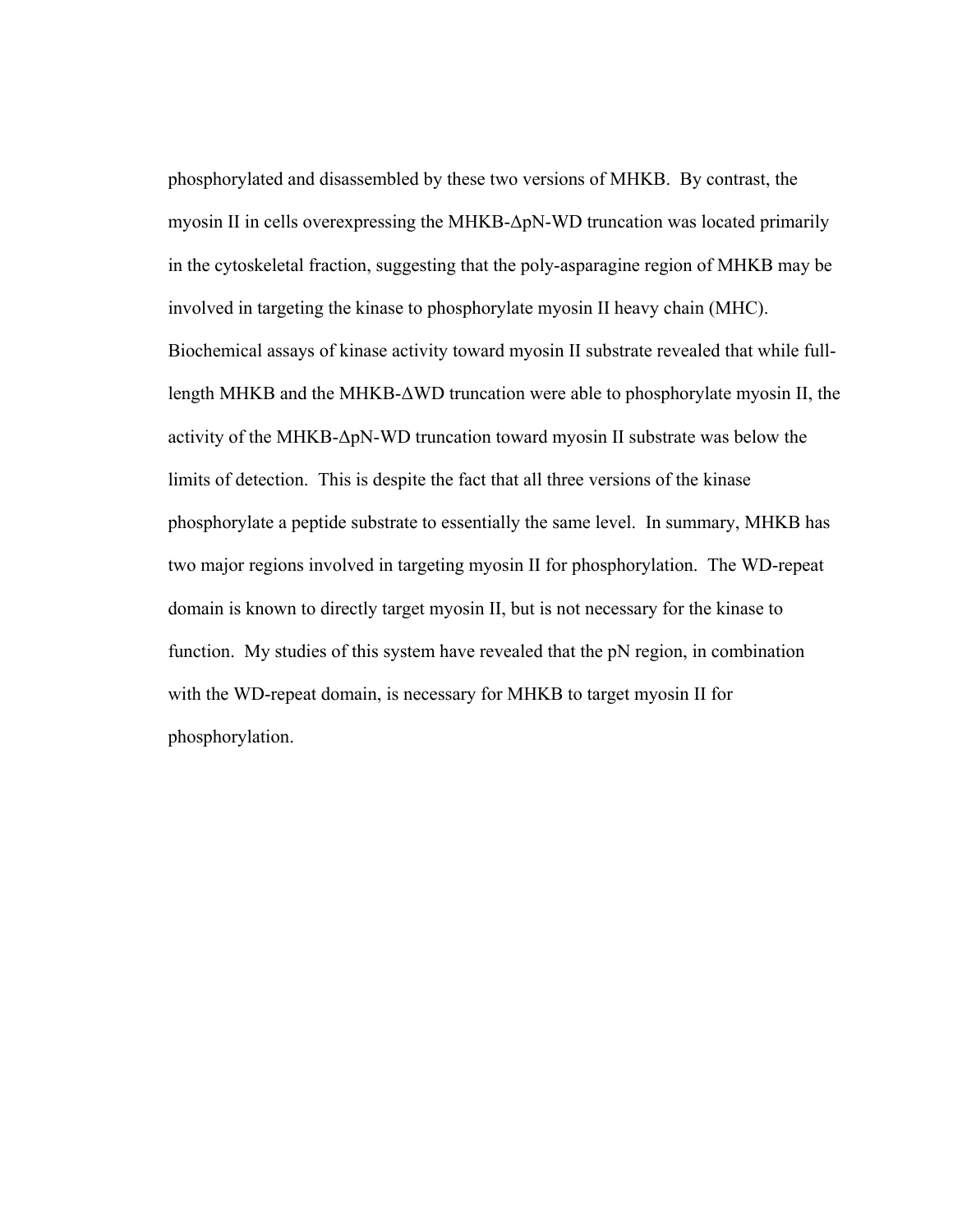# AN ANALYSIS OF THE MECHANISM OF *DICTYOSTELIUM*  MYOSIN HEAVY CHAIN KINASE B IN SUBSTRATE TARGETTING

By

Julie M. Underwood

A Thesis Submitted to the Faculty of The Graduate School at The University of North Carolina at Greensboro in Partial Fulfillment of the Requirements for the Degree Master of Science

> Greensboro 2009

> > Approved by

Committee Chair

 $\frac{1}{2}$  ,  $\frac{1}{2}$  ,  $\frac{1}{2}$  ,  $\frac{1}{2}$  ,  $\frac{1}{2}$  ,  $\frac{1}{2}$  ,  $\frac{1}{2}$  ,  $\frac{1}{2}$  ,  $\frac{1}{2}$  ,  $\frac{1}{2}$  ,  $\frac{1}{2}$  ,  $\frac{1}{2}$  ,  $\frac{1}{2}$  ,  $\frac{1}{2}$  ,  $\frac{1}{2}$  ,  $\frac{1}{2}$  ,  $\frac{1}{2}$  ,  $\frac{1}{2}$  ,  $\frac{1$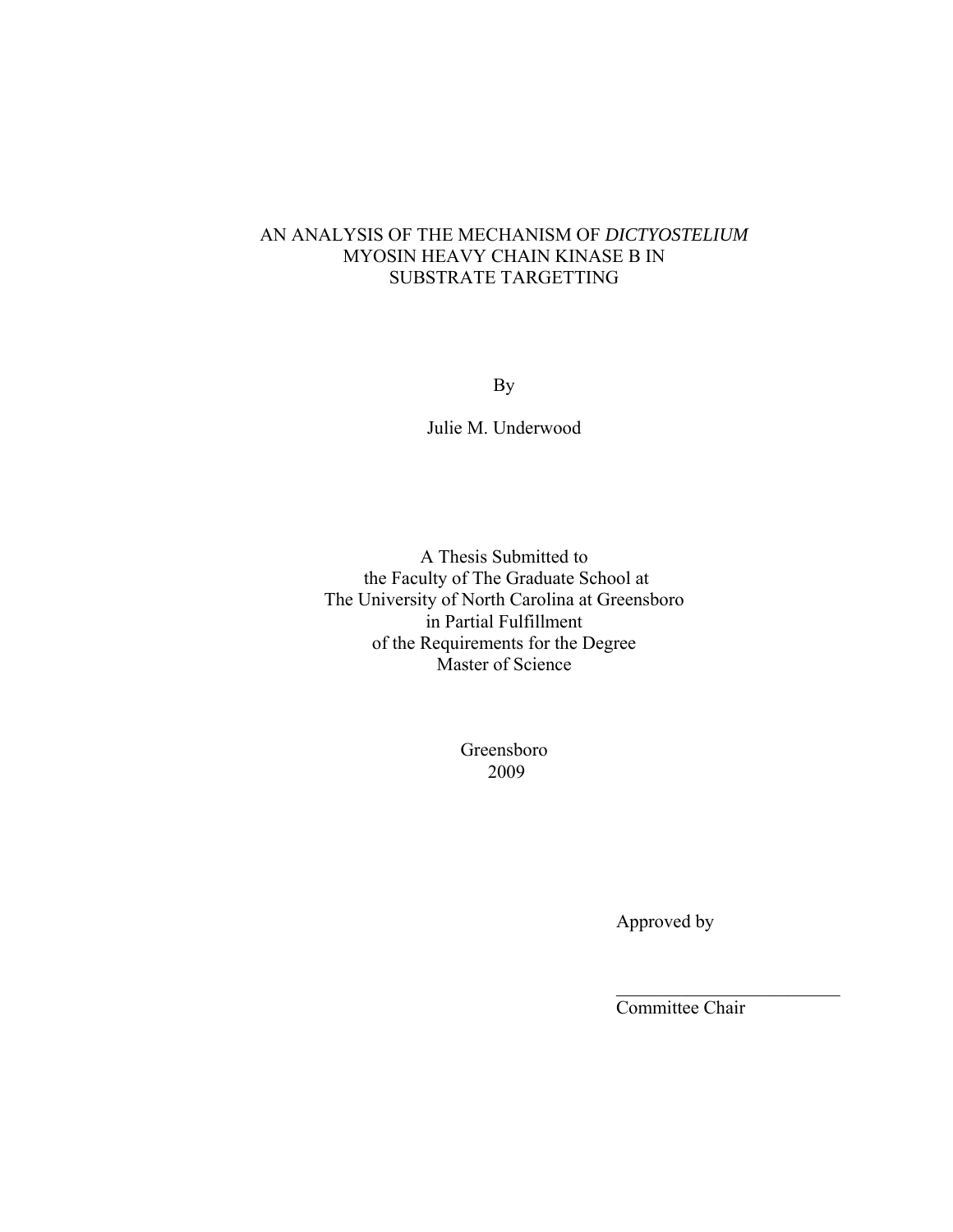## APPROVAL PAGE

This thesis has been approved by the following committee of the Faculty of The Graduate School at The University of North Carolina at Greensboro.

 $\mathcal{L}_\text{max}$  and  $\mathcal{L}_\text{max}$  and  $\mathcal{L}_\text{max}$  and  $\mathcal{L}_\text{max}$ 

 $\mathcal{L}_\text{max}$  and  $\mathcal{L}_\text{max}$  and  $\mathcal{L}_\text{max}$  and  $\mathcal{L}_\text{max}$ 

Committee Chair \_\_\_\_\_\_\_\_\_\_\_\_\_\_\_\_\_\_\_\_\_\_\_\_\_\_\_

Committee Members \_\_\_\_\_\_\_\_\_\_\_\_\_\_\_\_\_\_\_\_\_\_\_\_\_\_\_

04/15/2009 Date of Acceptance by Committee

04/15/2009 Date of Final Oral Examination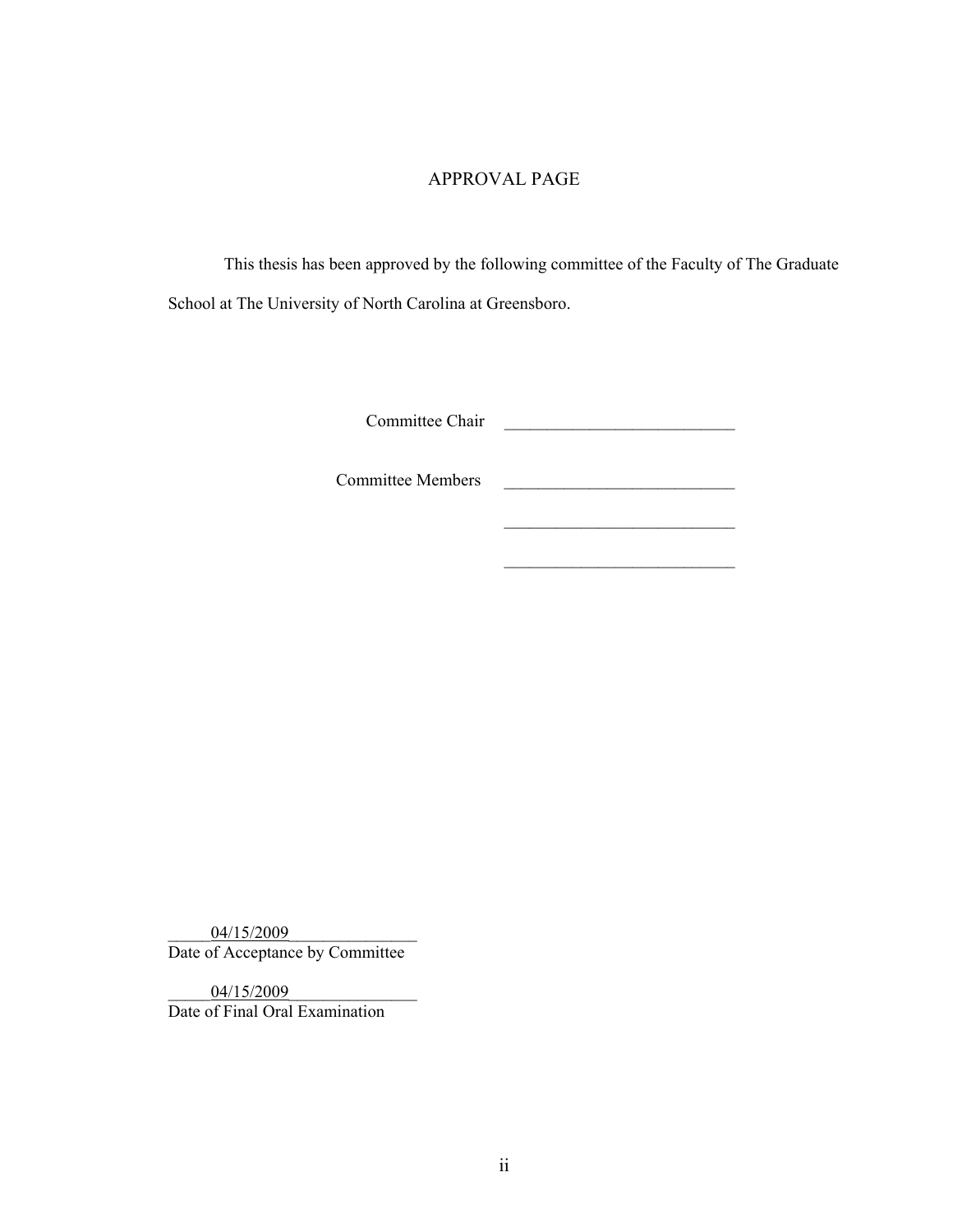### ACKNOWLEDGEMENTS

 I would like to give a special thanks to Dr. Paul A. Steimle for his advice and use of his laboratory for my experiments. I would also like to thank Dr. Amy Adamson, Dr. Mark Hens, and Dr. Yashomati Patel for serving on my research committee.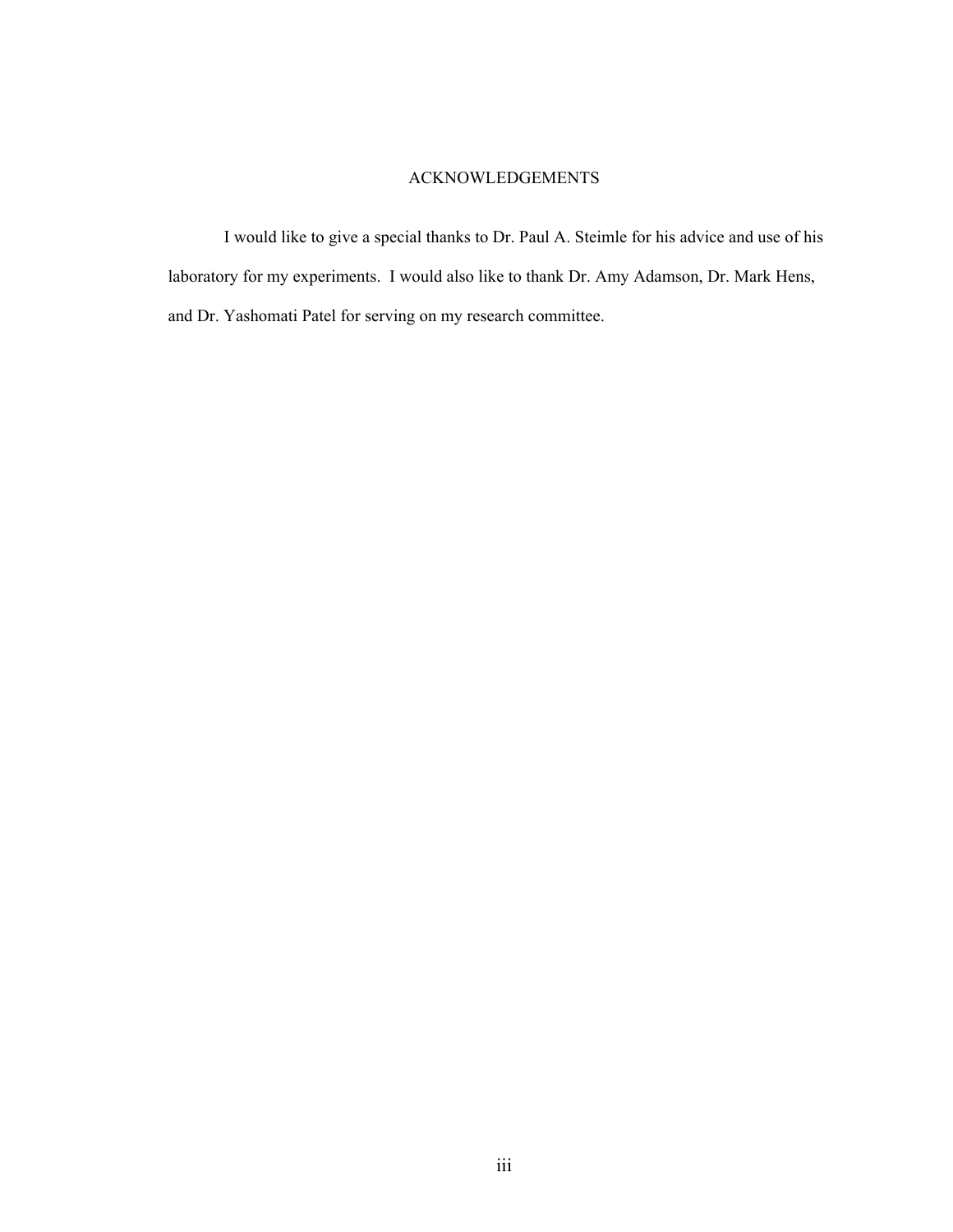# TABLE OF CONTENTS

| Page                                                                                                                                                                                                                                                                                                                                                                                                                                                                                                                  |
|-----------------------------------------------------------------------------------------------------------------------------------------------------------------------------------------------------------------------------------------------------------------------------------------------------------------------------------------------------------------------------------------------------------------------------------------------------------------------------------------------------------------------|
|                                                                                                                                                                                                                                                                                                                                                                                                                                                                                                                       |
| <b>CHAPTER</b>                                                                                                                                                                                                                                                                                                                                                                                                                                                                                                        |
|                                                                                                                                                                                                                                                                                                                                                                                                                                                                                                                       |
| Dictyostelium Cytoskeleton: Composition and Function 3<br>Myosin Heavy Chain Kinase B: Structure and Function 7                                                                                                                                                                                                                                                                                                                                                                                                       |
|                                                                                                                                                                                                                                                                                                                                                                                                                                                                                                                       |
| Subcloning of MHKB, MHKB-∆WD, and MHKB-∆pN-WD<br>Transformation of <i>Dictyostelium</i> Cells with Expression Vectors 16<br>Analysis of Cytokinesis Defects in Dictyostelium Cells Over-<br>Expressing MHKB, MHKB-ΔWD, and MHKB-ΔpN-WD 17<br>Triton X-100 Cytoskeleton Fractionation of Cells Over-Expressing<br>Cloning of the ApN-WD Truncation for Expression as a GST<br>Larger-Scale Induction of GST-MHCKB- ApN-WD for Protein<br>Purification<br>. 19<br>Purification of GST-MHCKB- Full, ΔpN-WD, and ΔWD from |
|                                                                                                                                                                                                                                                                                                                                                                                                                                                                                                                       |
| MHKB and MHKB-∆WD Result in Cytokinesis Defects 24<br>MHKB and MHKB-∆WD Disassemble Myosin II, in Vivo 24<br>MHKB and MHKB-∆WD Phoshporylate Myosin II, in Vitro 25<br>MHKB and MHKB-∆WD Disassembled Myosin II, in Vitro. 26                                                                                                                                                                                                                                                                                         |
|                                                                                                                                                                                                                                                                                                                                                                                                                                                                                                                       |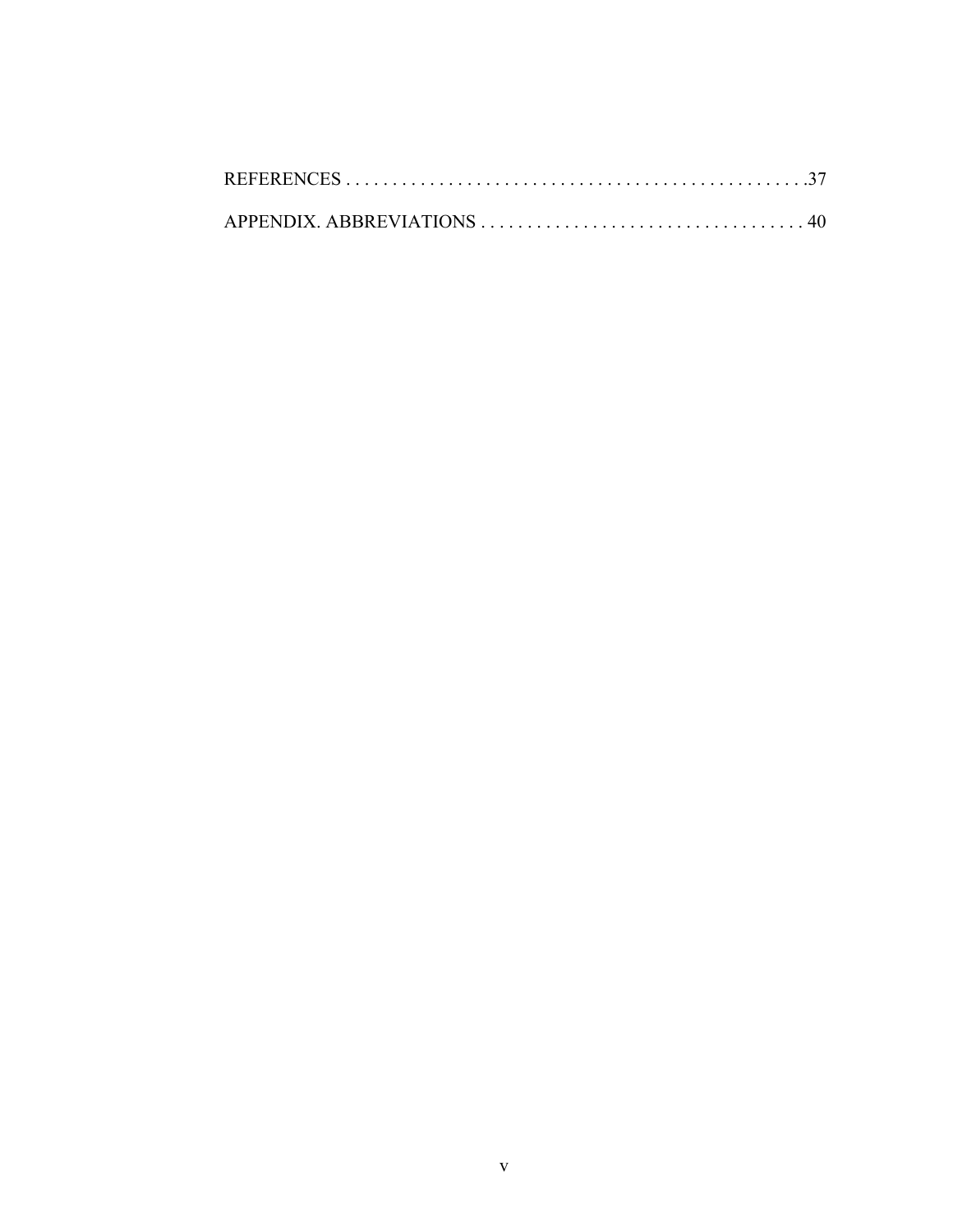## LIST OF FIGURES

| Page                                                                                                                                                                           |
|--------------------------------------------------------------------------------------------------------------------------------------------------------------------------------|
|                                                                                                                                                                                |
|                                                                                                                                                                                |
|                                                                                                                                                                                |
|                                                                                                                                                                                |
| Figure 5. Suspension Growth Curve of <i>Dictyostelium</i> Cells Overexpressing Myosin<br>Heavy Chain Kinase and the Two Truncations, $\triangle WD$ , and $\triangle pN-WD$ 26 |
|                                                                                                                                                                                |
| Figure 7. Ghost Triton X-100 Cytoskeleton Fractionation of A/B/C null Dictyostelium<br>Cells Overexpressing MHKB, MHKB-∆WD and MHKB-∆pN-WD 28                                  |
|                                                                                                                                                                                |
| Figure 9. Biochemical Kinase Assay of MHKB and <i>Dictyostelium</i> Myosin II 30                                                                                               |
|                                                                                                                                                                                |
| Figure 11. Analysis of Kinase Activity on Myosin II Filament Assembly, in Vitro 32                                                                                             |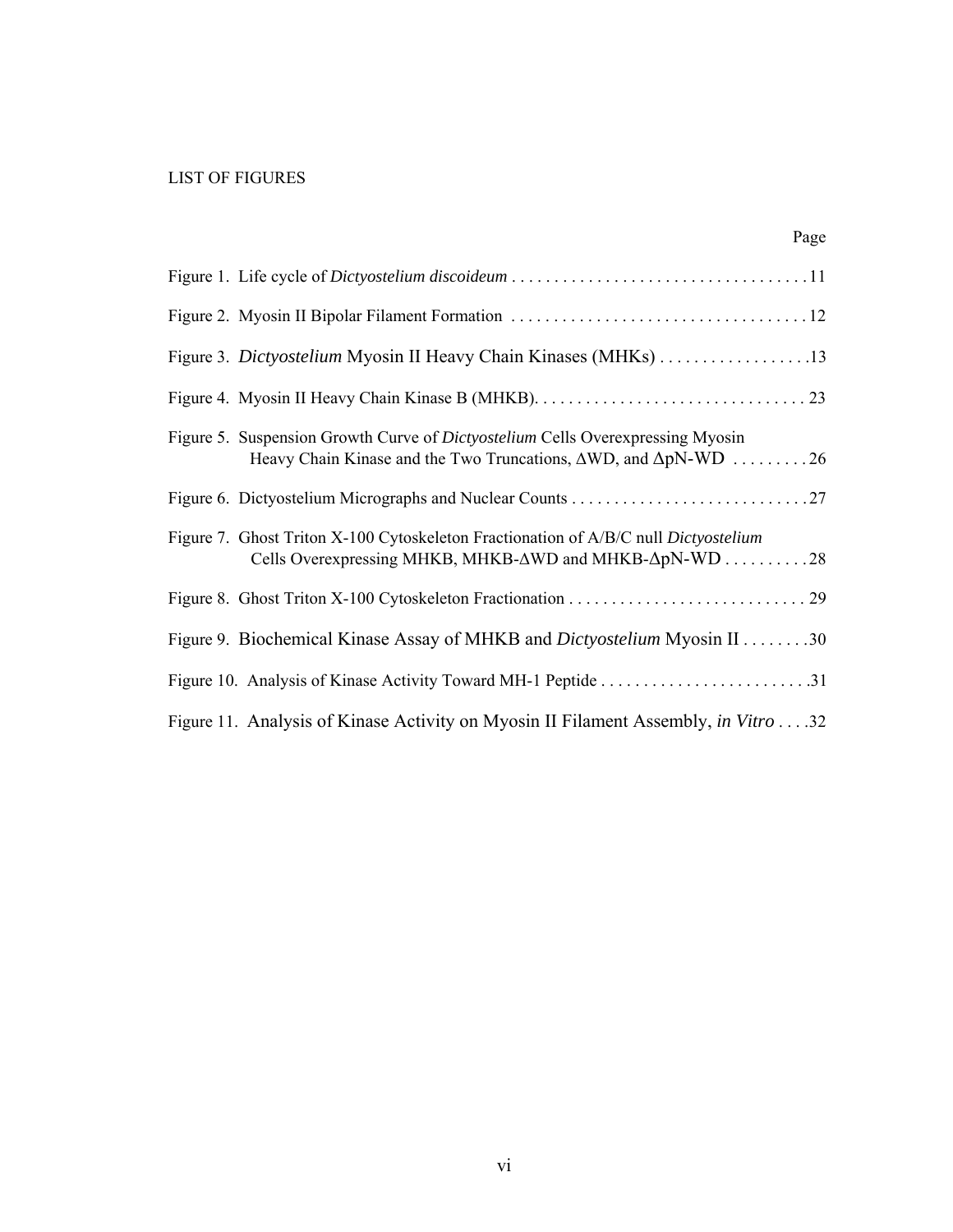## CHAPTER I

## **INTRODUCTION**

#### *Dictyostelium discoideum*: The Organism

*Dictyostelium*, a cellular slime mold, is a single-celled eukaryote which lives in the soil and feeds on bacteria. It has two major components to its life cycle. One is the amoeboid stage in which the organism has ample amounts of food and nutrients available, and is often referred to as the vegetative state. Vegetative *Dictyostelium* cells are capable of migrating in a variety of contexts, undergoing mitotic cell division, and exchanging materials with their environment via phagocytosis and exocytosis. When faced with starvation conditions, *Dictyostelium* cells enter into a protective stage of its life cycle that can lead to the formation of three distinct structures: microcysts, macrocysts, or fruiting bodies. The process of microcyst formation is not well known in *D. discoideum*, but it is commonly studied in related species, such as *Polysphondylium pallidum* and involves the production of cellulose. Macrocyst formation is central to the sexual part of the *Dictyostelium* life cycle, and involves the fusion of cells from two mature mating types (1, 2). Environmental conditions favoring macrocyst formation are specific and include conditions of low ionic strength, starvation and submersion.

The formation of the multicellular fruiting body under starvation conditions is a very complex and highly studied process in *Dictyostelium*. *Dictyostelium* multicellular development is initiated when several 'founder' cells in a population secrete cyclic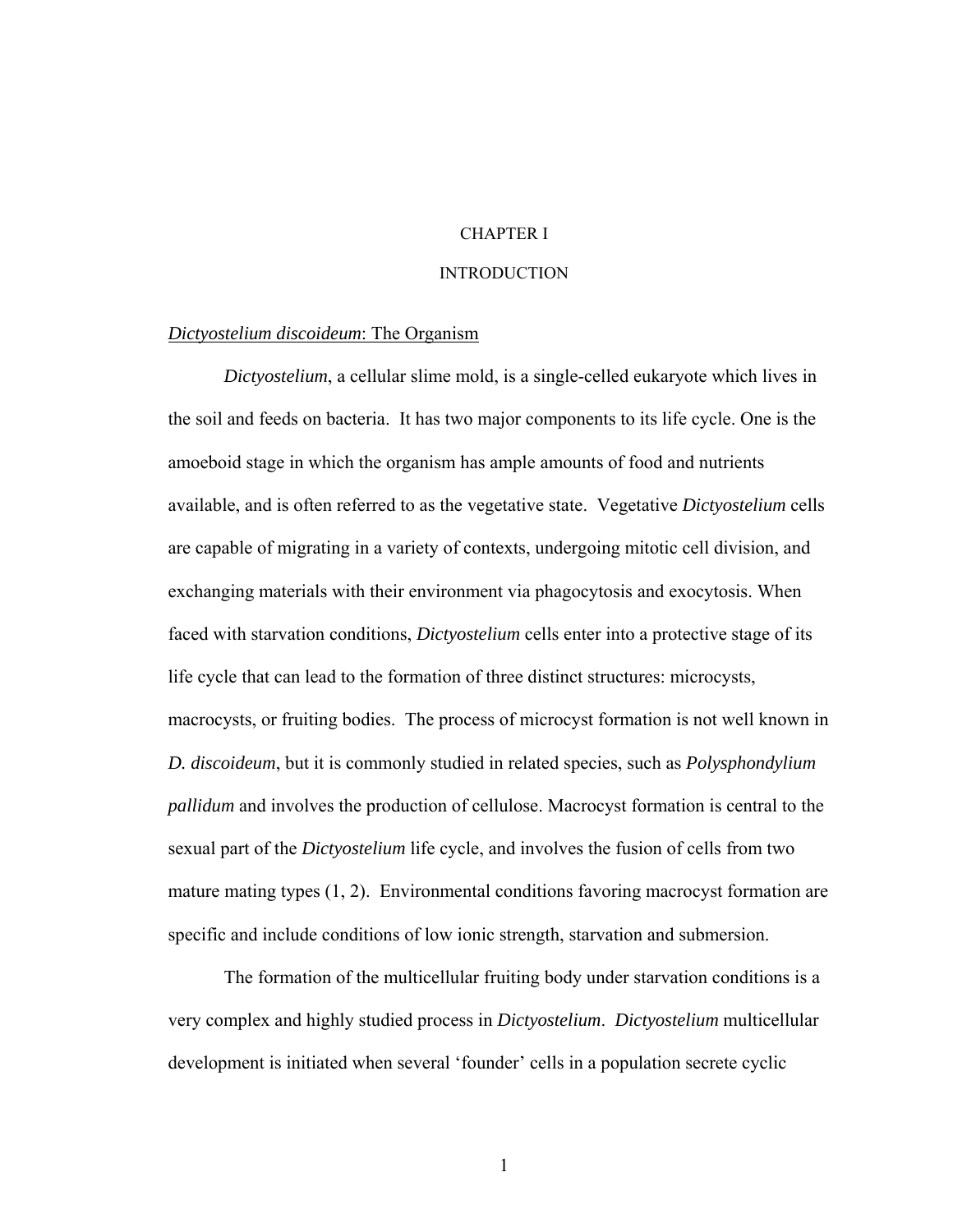adenosine monophosphate (cAMP) to other amoeba in the surrounding environment. The surrounding *Dictyostelium* cells respond by migrating toward the source of the cAMP and also by releasing their own cAMP, thus amplifying the signal. In all, approximately 100,000 cells aggregate together by chemotaxis to form a mound (1, 3). The next process in fruiting body development is the slug formation and migration. The slug is a true multicellular state where cells will differentiate into pre-stalk or pre-spore cells. The slug migrates toward light and heat, and once the tip of the slug has found favorable conditions, it will stop moving and continue undergoing development. Continued development involves growth upward to form the final fruiting body structure, and further differentiation of the cells, with approximately 20% of the cells forming the stalk and the rest developing into spores (figure 1). The spores will remain dormant until they are released into a nutrient-rich environment where they will be triggered to germinate and enter into the amoeboid vegetative stage (1).

#### *Dictyostelium* in Research: A Model Organism

*Dictyostelium* has several characteristics which make it a good model organism for studying basic biological processes such as cytokinesis, cell migration, and multicellular development. First, *Dictyostelium* offers many opportunities for manipulation of its genome due to its haploid nature (1). The effects of altering the genome by gene disruption, over-expression, or replacement can be can be monitored via alterations in the various phenotypic characteristics of *Dictyostelium* cells (5). In addition, *Dictyostelium* cells are similar to higher eukaryotic cells in cell structure and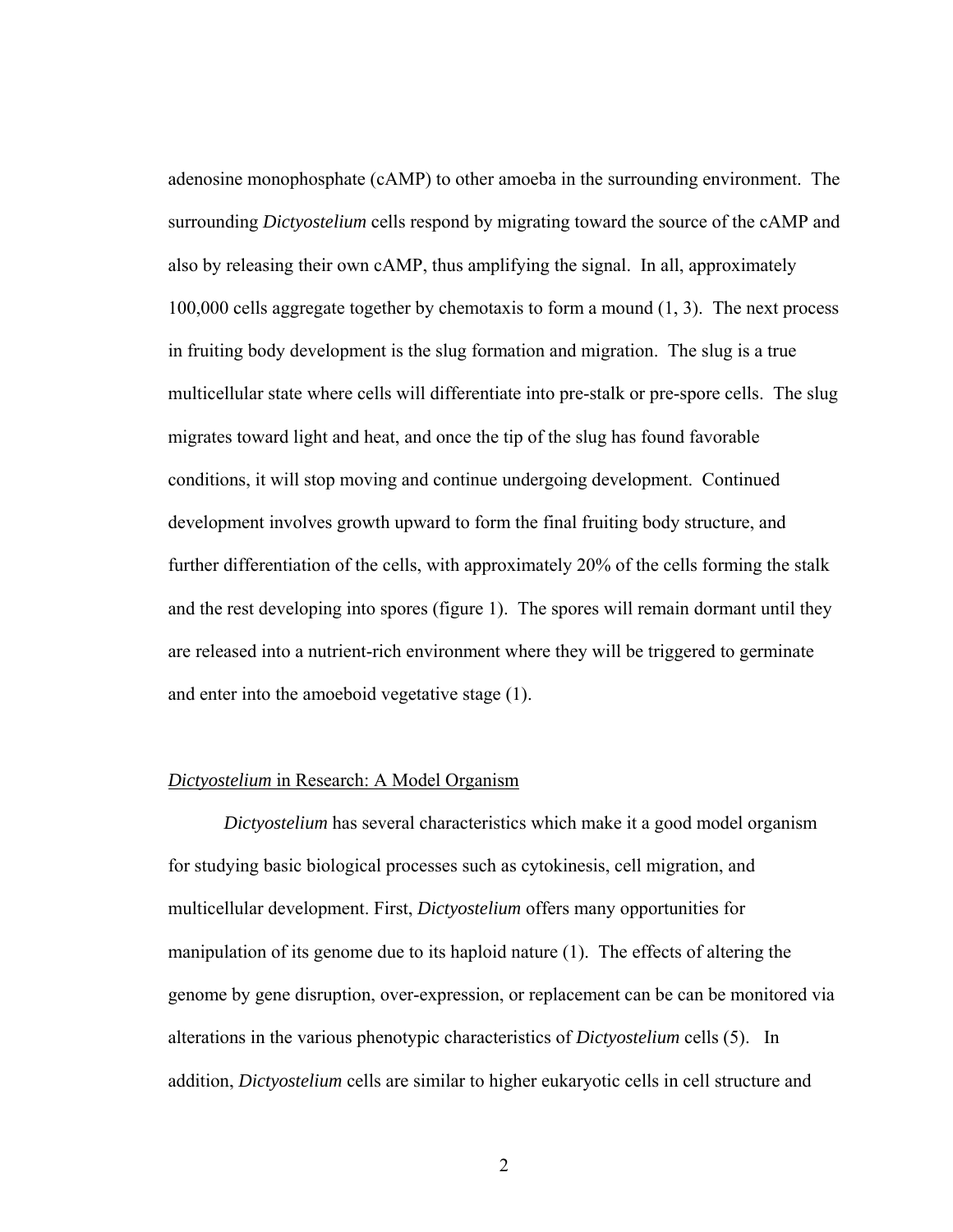function. For example, they are capable of performing higher functions such as chemotaxis to form cellular aggregates that will ultimately differentiate and form a multicellular structure called the fruiting body (1). By contrast, *Saccharomyces cerevisiae*, a powerful yeast model system for the study of signal transduction and cell cycle regulatory pathways, differ from higher eukaryotic cells, as well as from *Dictyostelium* cells, in that they possess a cell wall which limits its ability to change shape, and thus limits is usefulness as a model system for understanding the basic mechanisms underlying shape changes in the context of the human cell (5). Moreover, the entire *Dictyostelium* genome has been sequenced (6), and genome-wide sequence analyses have revealed overall that there is greater conservation of amino acid sequence among the proteins encoded by *Dictyostelium* and human genes than either of them have with yeast (5). Also, *Dictyostelium* are easy to grow and quick to develop, making them a prime organism for experimentation.

#### *Dictyostelium* Cytoskeleton: Composition and Function

 Cell movement, cytokinesis, and cell shape depend on changes in the organization of the cytoskeleton. The cytoskeleton is made of actin microfilaments, tubulin microtubles, intermediate filaments, and other supporting proteins, such as anchoring, cross-linking, and capping proteins, as well as motor proteins that drive movement of the cytoskeletal elements or the movement of cargo along filaments and microtubles. In eukaryotic cells actin makes up approximately 8% of the cellular protein and is important for maintenance of cell shape, changes in cell shape, muscle contraction, cytoplasmic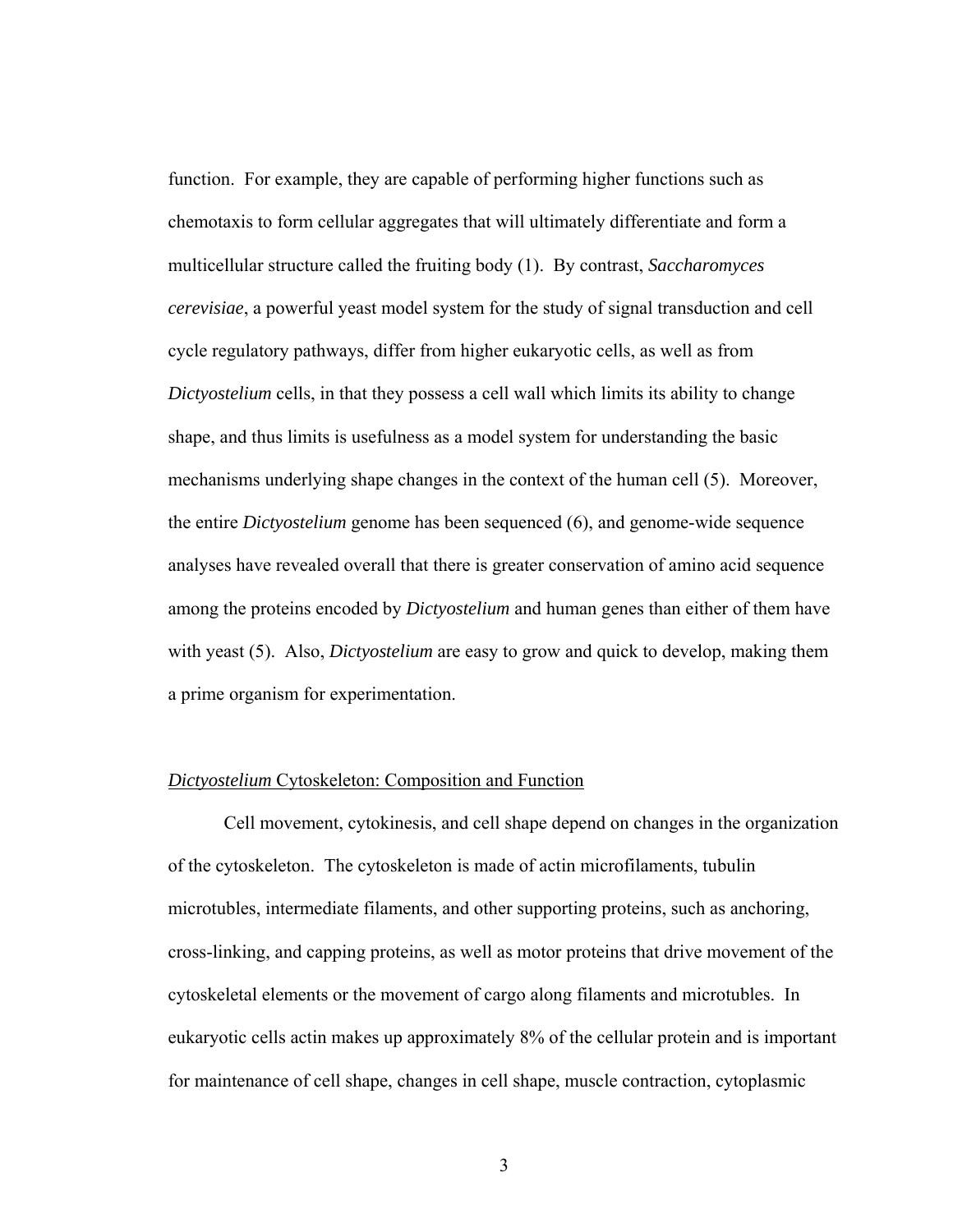streaming, cell motility and cell division (7, 1). Actin is found in two forms, filamentous (F-actin) and globular (G-actin). G-actin is the monomeric form of actin. F-actin refers to filamentous actin which is formed by the noncovalent assembly of actin monomers and is often bound by supporting proteins, and makes up a large part of the cytoskeleton of the cell. The importance of F-actin in cell locomotion is reflected in the fact that the levels of F-actin increase 50-60% during cell migration. In addition, the assembly and reorganization of actin filaments is critical for the formation of anterior cellular protrusions and for myosin II-mediated contraction at the rear of a migrating cell (1).

 Migration of cells involves, in part, the contraction of actin in the cytoskeleton. This contraction occurs by a protein called myosin II or conventional myosin. Myosin II is a motor protein that binds actin and chemically hydrolyses ATP to move forward. Myosin II is a hexameric protein comprised of two heavy chains, two regulatory light chains (RLCs), and two essential light chains (ELCs). The two heavy chains form a coiled-coil tail and the light chains associate with the globular head domain (1, 3). The globular head domain binds to actin and is able to move it by catalyzing ATP hydrolysis. Structurally and functionally, *Dictyostelium* myosin II is very similar to mammalian nonmuscle myosin II.

In order for actin to contract, myosin II must assemble into bipolar filaments. The tail region of myosin II associates with the tail region of another myosin II, forming a bipolar filament. The functional myosin II is made of approximately ten to twenty of these assembled myosin II hexamers. In Dictyostelium cells, assembly of the myosin II into filaments is dependent on the phosphorylation state of the myosin heavy chain.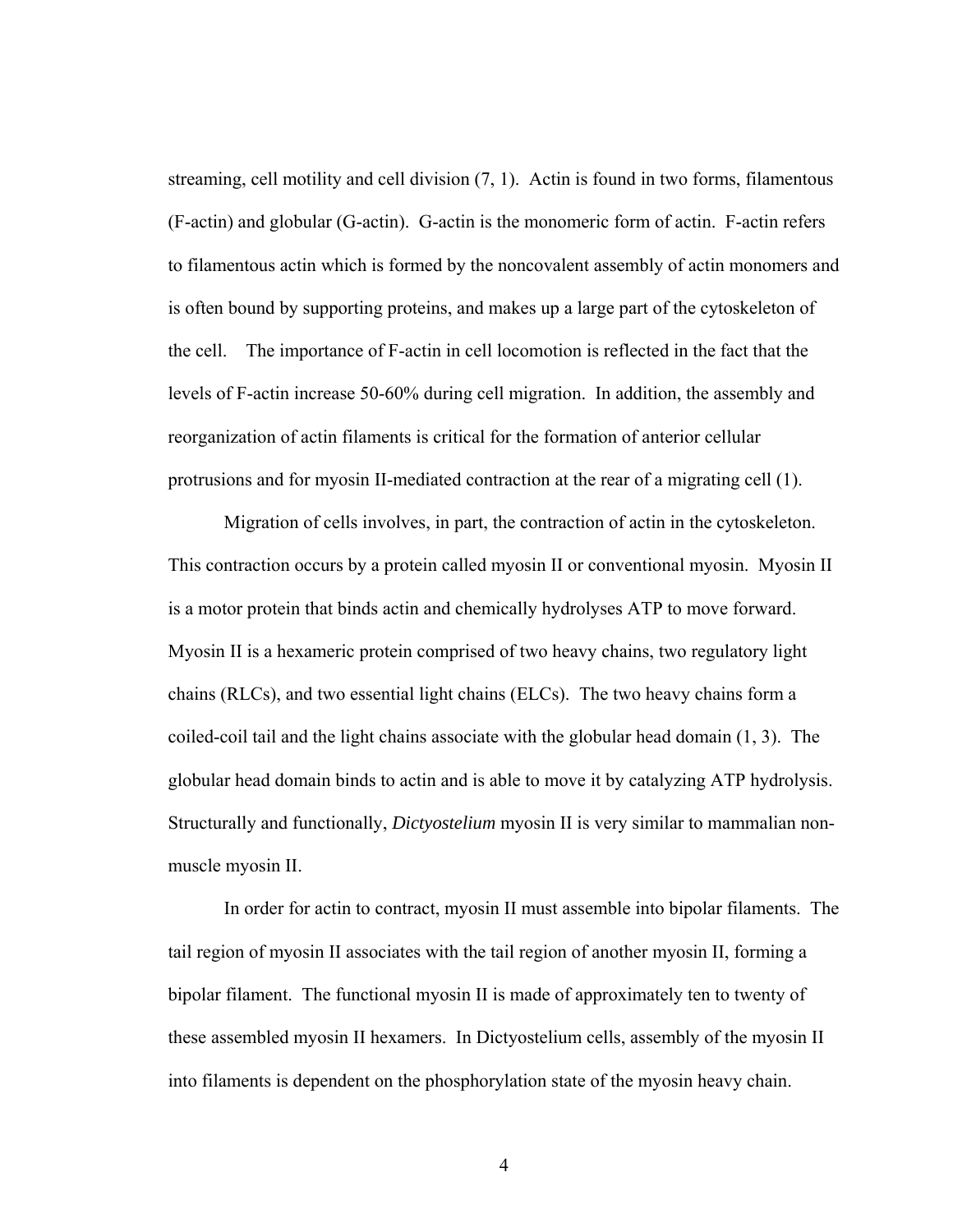Myosin II contractile activity is regulated by both light chain phosphorylation and heavy chain phosphorylation (1, 3). Light chain phosphorylation activates the motor function of myosin II at the globular head domain. Myosin II Light Chain Kinase (MLCK) phosphorylates the regulatory light chains on serine-13. MLCK-A is the only known MLCK in *Dictyostelium*, though there is evidence of other proteins with MLCK activity since RLC phosphorylation is still detectable in MLCK-A null *Dictyostelium* cells (3, 8). MLCK-A increases the contractile activity of Myosin II four to six fold, but is not required for cellular function of myosin II. MLCK phosphorylation of myosin II does not lead to the formation of bipolar filaments in *Dictyostelium*. Instead, a set of myosin heavy chain kinases (MHKs) have been shown to catalyze the specific phosphorylation of myosin heavy chain and regulate filament assembly (3).

Myosin II has several important functions in non-muscle cells. In general, the major functions of myosin II in non-muscle cells are to drive changes in cell shape and aid in cell movement (9). It is necessary for the 'rounding up' of cells before beginning cytokinesis. Myosin II is involved in the formation of the contractile ring in the cleavage furrow during cytokinesis. It also drives post-mitotic cell spreading and it is capable of rearranging the cytoskeleton. This is important for the release of secretory vesicles. Myosin II is also important in processes such as wound healing. In this process, myosin II is important for contractions that close gaps between cells.

*Dictyostelium* cell movement and chemotaxis occur through multiple pathways. Install and Andrew suggest that the cell sends out multiple pseudopods and movement occurs in the most favorable direction (10). This is the direction of increasing external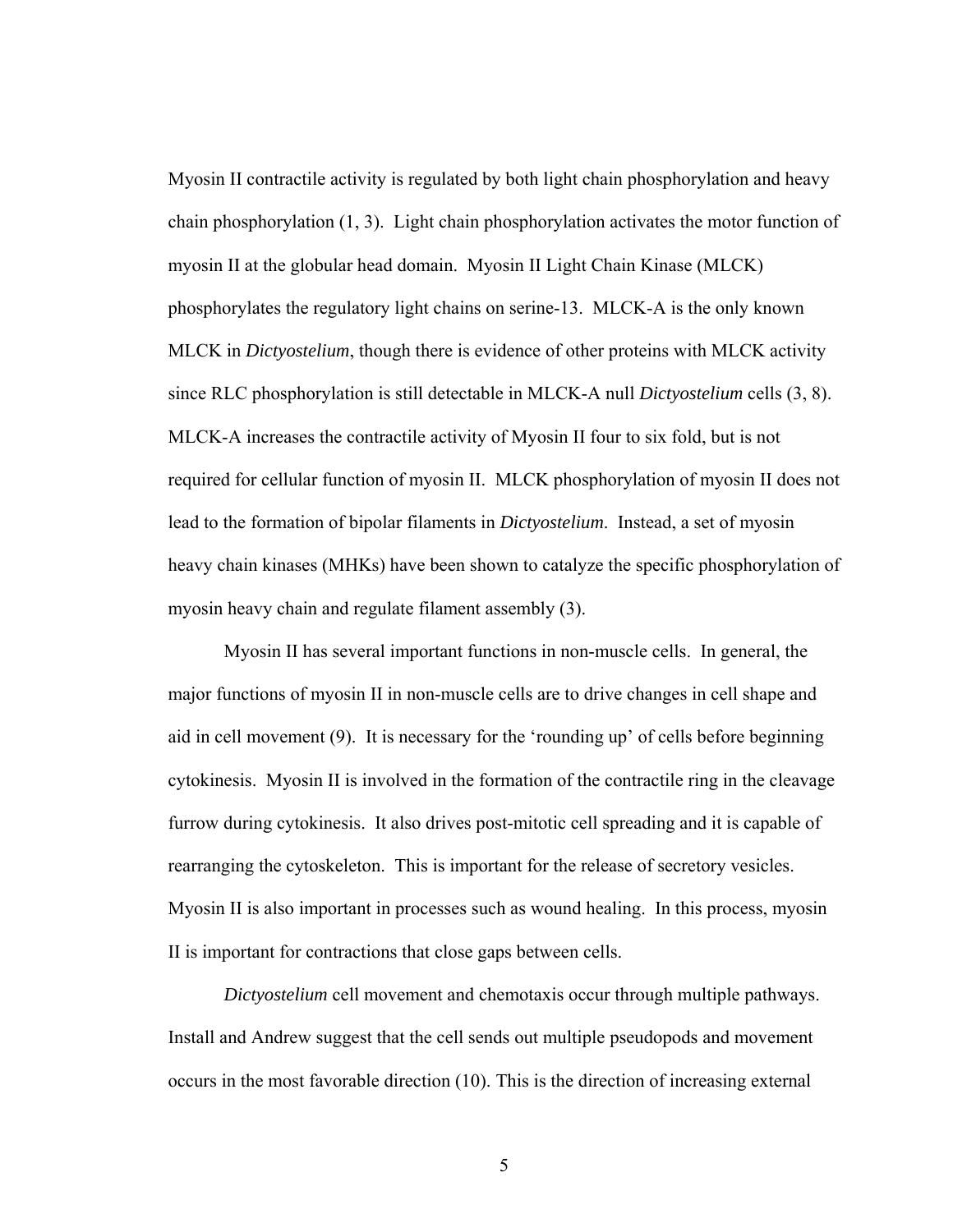signal cAMP or folate. Location of myosin II filaments during chemotaxis is mainly due to cGMP-binding protein (3). Interestingly, myosin II is not concentrated in the pseudopodia even though movement is occurring. Myosin II is, however, found in the rear of the cell, also referred to as the uropod. Movement of the cell is able to occur via rearrangements of the myosin II in the uropod. Myosin II also keeps the cell polarized so that random turning does not occur during chemotaxis (1).

 Myosin II is critical for normal cytokinesis or cell division. Though it was shown that myosin II is not necessary for cell survival since cells lacking myosin II are able to proliferate when cultured on a solid surface. By contrast, myosin II-null cells display a severe cytokinesis defect when grown in suspension culture. Under these conditions myosin II null cells become multi-nucleated and large. When these myosin II null cells were transformed with plasmids containing myosin II, the cytokinesis defect was rescued (1). Therefore, myosin II plays an important role in contracting actin filaments in the cleavage furrow during cell division. Myosin II also plays a role in cell shape. The formation of myosin II bipolar filaments increases the rigidity of the cell via cross-linking actin filaments at the cortex of the cell. In this context, myosin is not required for motor movement, only structure stability (3).

*Dictyostelium* MHKs are a part of a recently-described kinase family, called alpha-kinases, which differ in protein sequence from the typical threonine/serine phosphorylating kinases. The α-kinase name comes from their preference for phosphorylating their substrates within alpha-helices (11). Moreover,  $\alpha$ -kinases differ from conventional serine/threonine kinases in that they exhibit a nearly absolute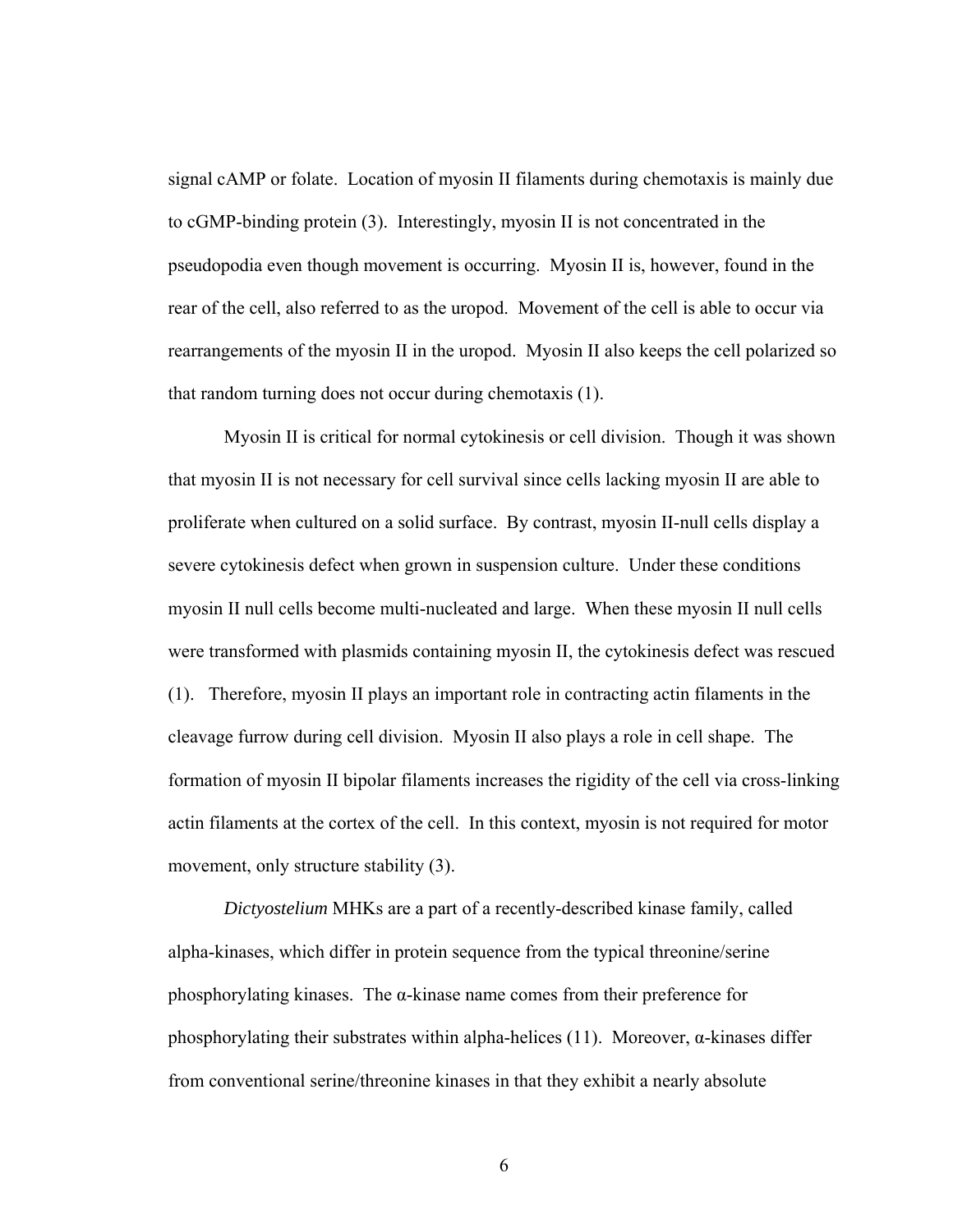preference for phosphorylating threonine residues over serine residues in their substrates. The three known *Dictyostelium* MHKs A, B, and C share not only homologous catalytic domains, but also C-terminal WD repeat domains. It has been shown that the WD-repeat domains of MHKA and MHKB target these enzymes to phosphorylate the myosin II heavy chain by binding directly to myosin II bipolar filaments (12). Functionally, MHKs phosphorylate myosin II, causing it to disassemble into its monomeric, contractiondeficient form (figure 2). Dephosphorylation of myosin II by MHC phosphatases is thought to occur continuously in the cytosol; however, the exact enzyme(s) catalyzing MHC dephosphorylation have yet to be identified. Once myosin II becomes filamentous it will be translocated to the cortex of the cell where it can mediate cell shape change via the contraction of actin filaments. Unlike the presumed MHC phosphatase activity, most of the MHKs become activated upon autophosphorylation. In the case of MHKA, filamentous actin is a potent activator, resulting in a 50-fold increase in MHKA activity (3). In contrast to MHKA, very little is known about the mechanisms by which MHKB and MHKC could be regulated in the cell.

### Myosin Heavy Chain Kinase B: Structure and Function

MHKB is one of the three known MHKs (A, B, and C) found in *Dictyostelium* (13). It was first discovered by its homology to MHKA by Clancy et al. MHKB is 733 amino acids long and has a mass of approximately 83 kDa. MHKB has three domains: (1) catalytic, (2) poly-asparagine (pN), and (3) WD repeat domain (figure 3). The catalytic domain is  $\sim$ 250 amino acids with a sequence similarity of 45% to that of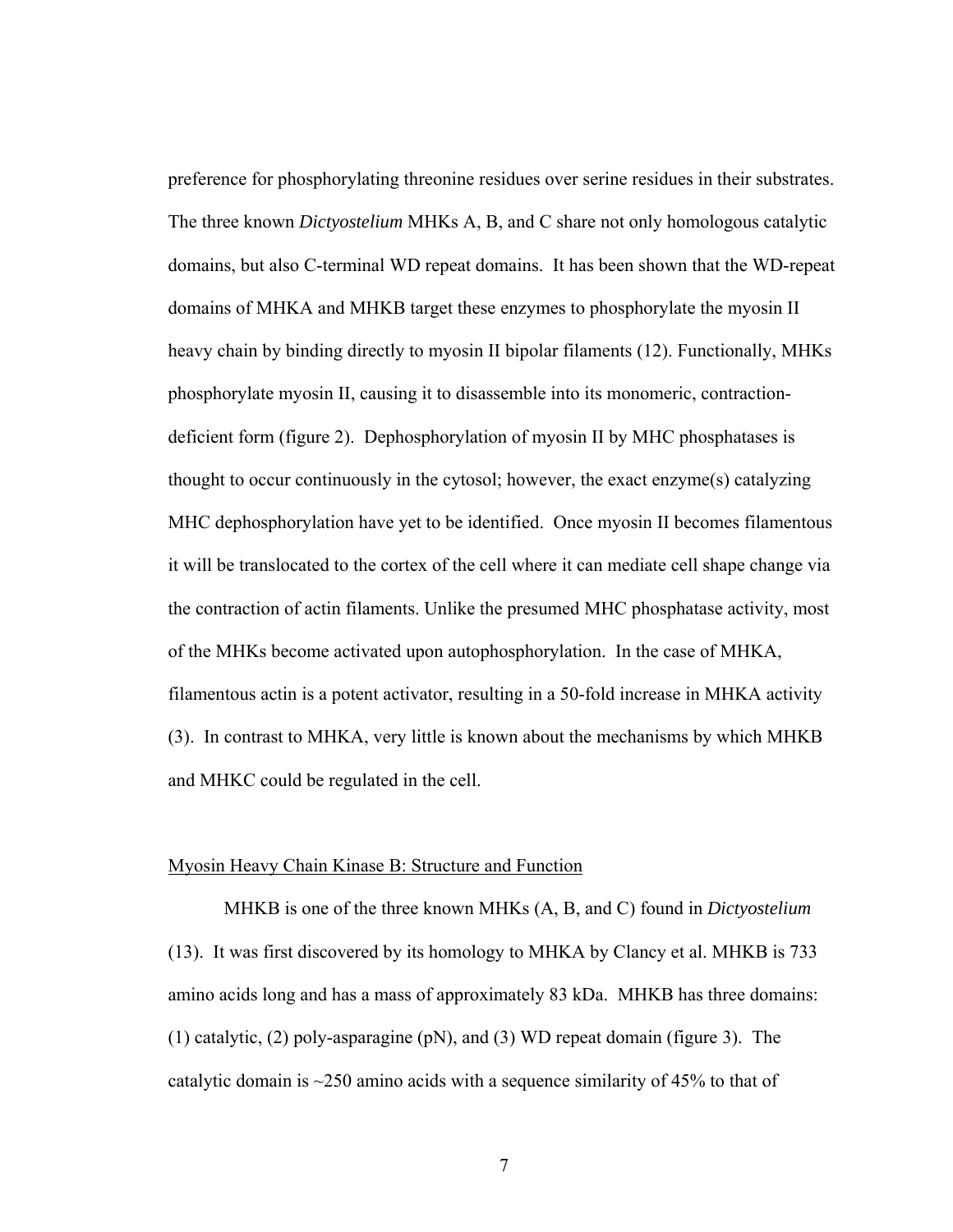MHKA. The catalytic domain is found in all three MHKs and is responsible for phosphorylating myosin II heavy chain (14). The pN region is unique to MHKB. It is located between the catalytic domain and the WD repeat domain at residues 325-450. Out of the 125 residues of the pN region, 25 are the amino acid asparagine making this region 20% asparagines. These 25 asparagines are in very close proximity to each other and are found between residues 355 and 381. The function of this region is unknown. The WD repeat domain, like the catalytic domain, is found in all three kinases. It is  $\sim$ 260 amino acids long with 43% identity to MHKA (14). The WD repeat domain is a conserved motif of four to sixteen repeats; beginning with GH residues, a variable core of 36-46 amino acids, and ending with the WD residues. The WD repeat domains of MHKA and MHKB target the kinases to myosin II by directly binding to it (12). The localization of MHKB was previously thought to be primarily in the cytosol, however, Yumura et al. has shown that MHKB is enriched in the contractile ring of the cleavage furrow (13). The localization of MHKA and MHKC has been well studied. MHKA is primarily found in the pseudopodia of migrating cells and at the opposite ends of dividing cells. MHKC is localized to the rear of a moving cell and in the cleavage furrow of dividing cells (13, 15).

MHKB, like MHKs A and C, undergoes autophosphorylation. However, unlike the other MHKs, MHKB autophosphorylation does not cause a significant increase in kinase activity towards MH1 peptide substrate. The MH1 peptide resembles the myosin II heavy chain at position 2029 corresponding to the threonine residue, which is one of the mapped target sites for the MHKs in *Dictyostelium*. Experiments using the MH1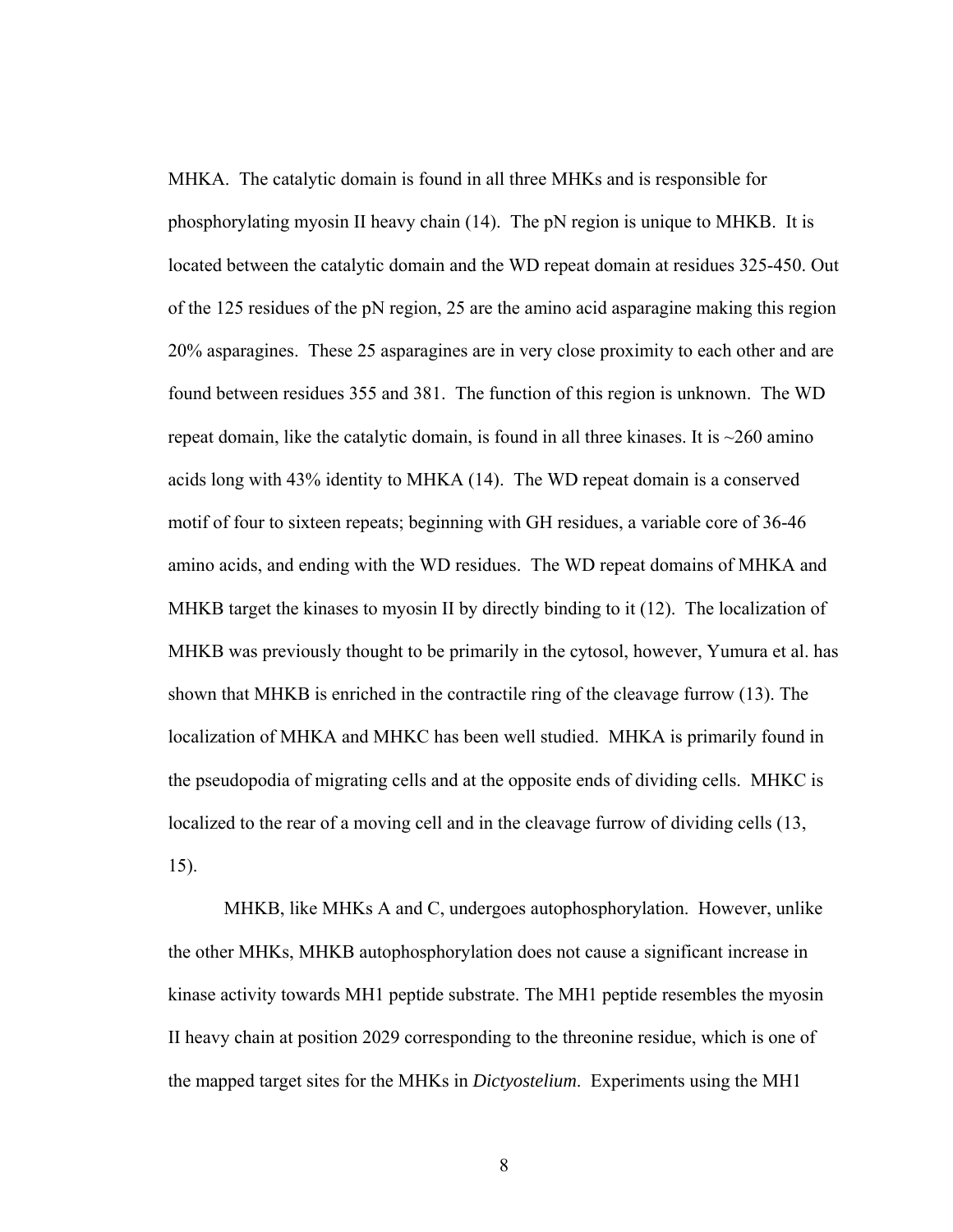substrate have shown that MHKB was able to phosphorylate the substrate with a similar rate as MHKA. *Dictyostelium* MHKB has been shown to phosphorylate myosin II to 1.8 moles Pi/mole MHC and this phosphorylation leads to a reduction of filamentous myosin II from 80% to 24%, in vitro (12). Over expression of MHKB in *Dictyostelium* cells leads to elevated levels of MHC phosphorylation and dramatically decreased levels of functional myosin II bipolar filaments; these alterations in myosin II organization are responsible for the defects in cytokinesis and multicellular development observed in MHKB over-expressing cells. This phenotype is also found in myosin II null cells. Cells in which the MHKB gene has been disrupted by homologous recombination exhibit a significant increase in the level of myosin II bipolar filaments in the cell (11). MHKB null cells, like those lacking MHKA or C, exhibit minor phenotypic defects with cells exhibiting low, but significantly increased levels of myosin II bipolar filament overassembly. However, myosin II in a recently described cell line in which all three MHKs (A, B, and C) have been disrupted is almost completely in the bipolar filamentous state, and these cells exhibit severe defects in cytokinesis; thus, suggesting that the three kinases work together to regulate myosin II activity the cell (12). However, there is virtually no information on the mechanisms by which the activities of the three MHKs are regulated differentially in the cell in response to the same signal (i.e. cAMP stimulation of cells).

At this time, the substrate targeting mechanism of MHKB is not well understood. The WD repeat domain has been shown to bind directly to myosin II and target kinase A and B to their substrate. A similar function has been proposed for the WD-repeat domain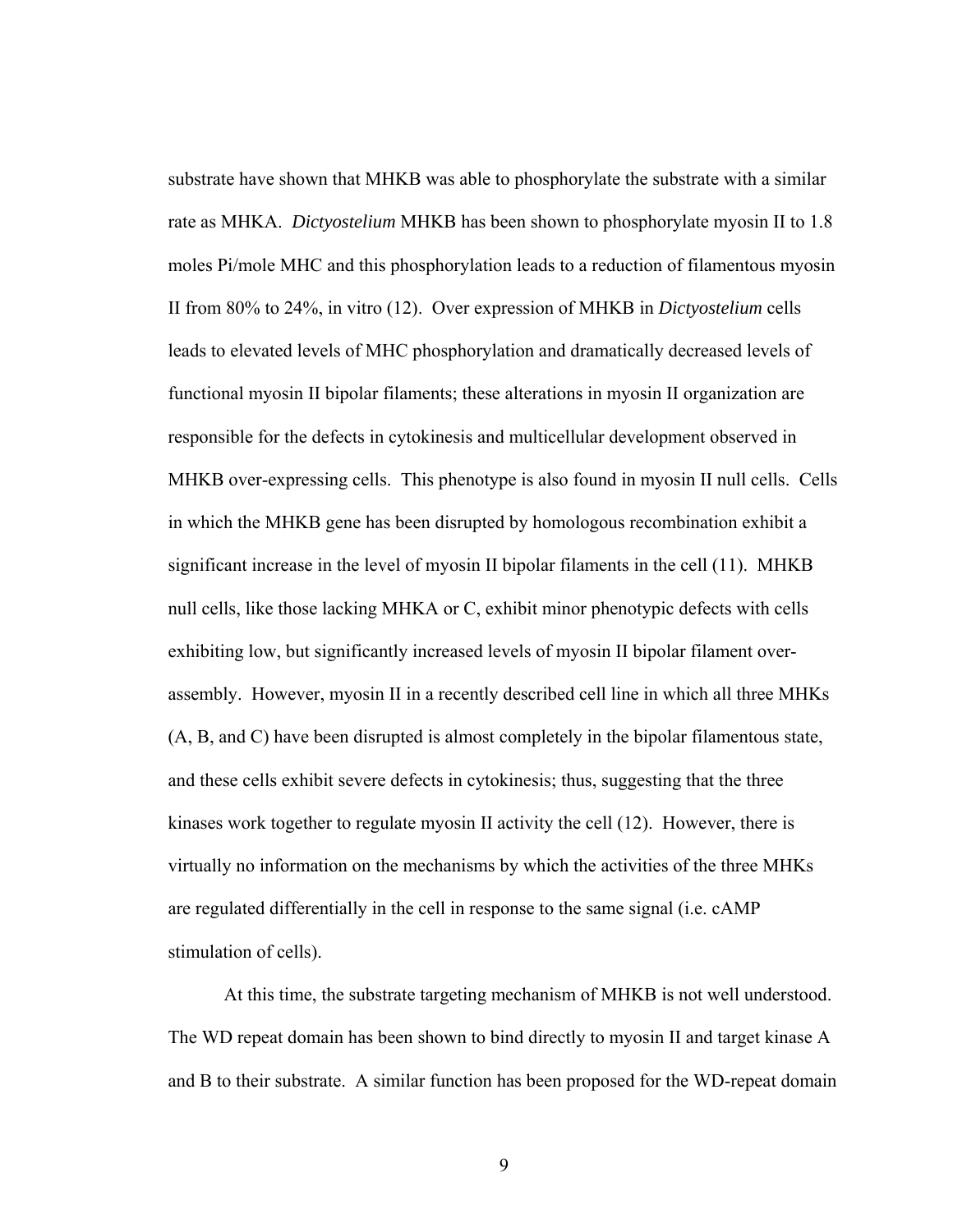of MHKC. Comparison of the effects of removing the WD-repeat domains of MHKA and B on the ability of these kinases to phosphorylate myosin II heavy chain revealed that removal of the WD-repeat domain of MHKB resulted in a dramatic decrease in MHC phosphorylation, but did not abolish the phosphorylation of MHC completely. By contrast, the activity of MHKA lacking its WD-repeat domain was below the limits of detection, suggesting an absolute requirement of this domain for the phosphorylation of MHC by MHKA (12). The higher level of phosphorylation of myosin II by the MHKB truncation lacking the WD repeat domain may mean that there is another method by which MHKB is targeted to myosin II (11). My research explored the roles that the WD repeat domain and the poly-asparagine region play in targeting MHKB to phosphorylate myosin II.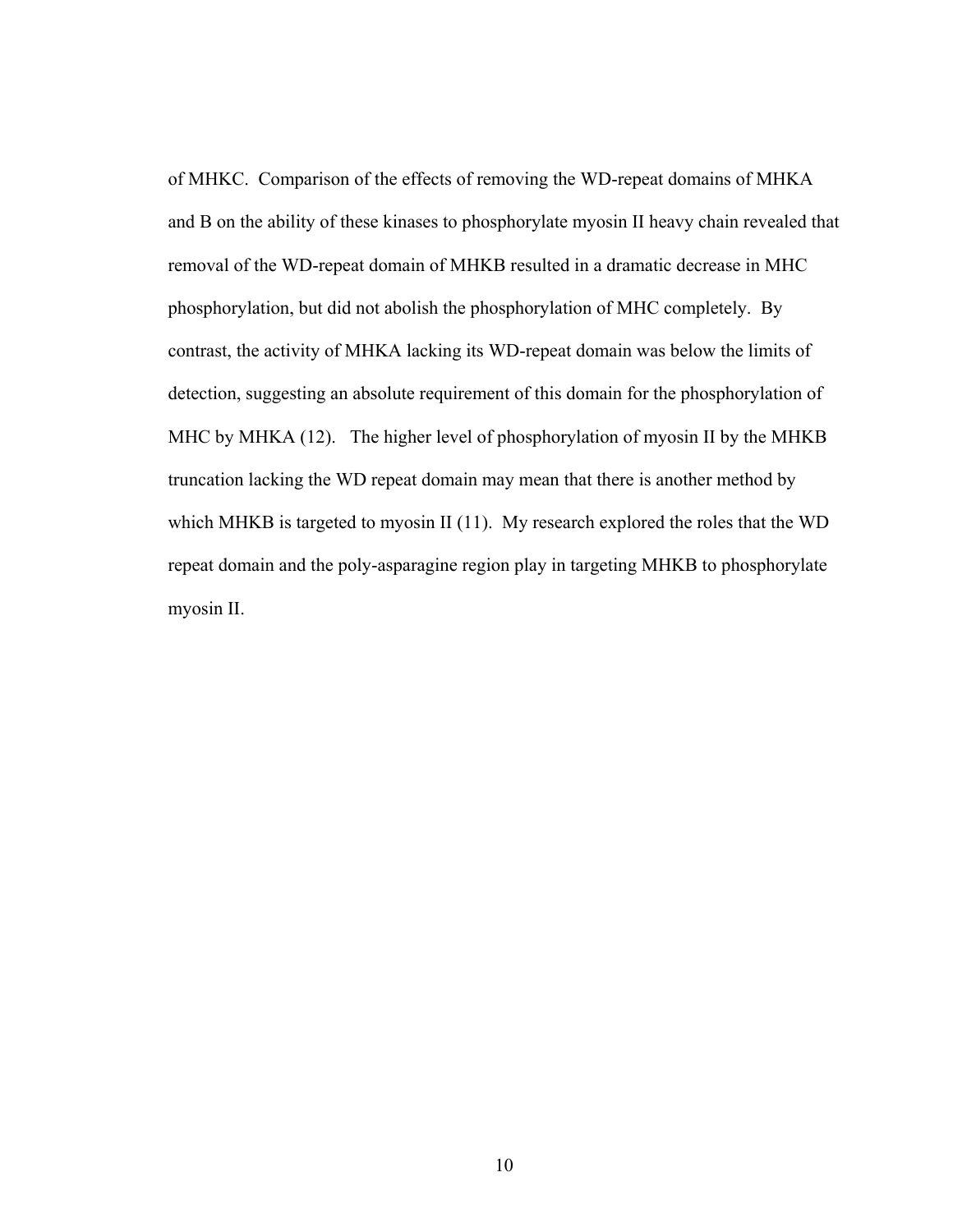

Figure 1: Life cycle of *Dictyostelium discoideum*. Amoeboid cells live freely in the soil and feed on bacteria. Once nutrients are depleted, *D. discoideum* will release cAMP leading to aggregation and mound formation. The cells will then go through several stages in which they differentiate and eventually form the multicellular fruiting body. The fruiting body contains spores, which upon exposure to adequate nutrients, will germinate and release vegetative amoebae into the soil where the cycle will continue [copyright, M.J. Grimson & R.L. Blanton] (4).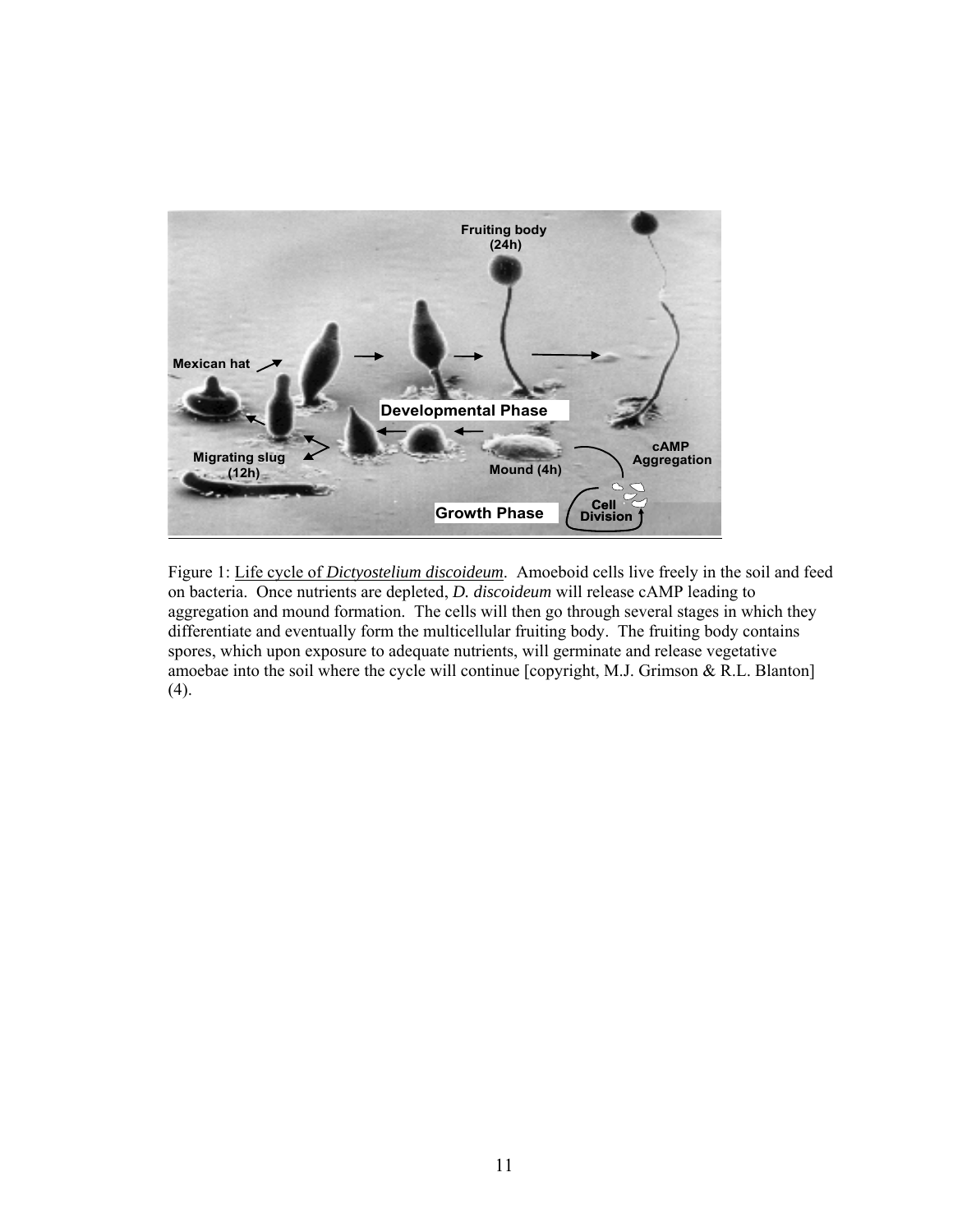

Figure 2: Myosin II Bipolar Filament Formation. Phosphorylation of the Myosin II heavy chain at the three specific threonines at positions 1822, 1833, and 2089 by MHKs leads to bipolar filament disassembly. The monomeric form of myosin II cannot contract actin filaments and is therefore "inactive."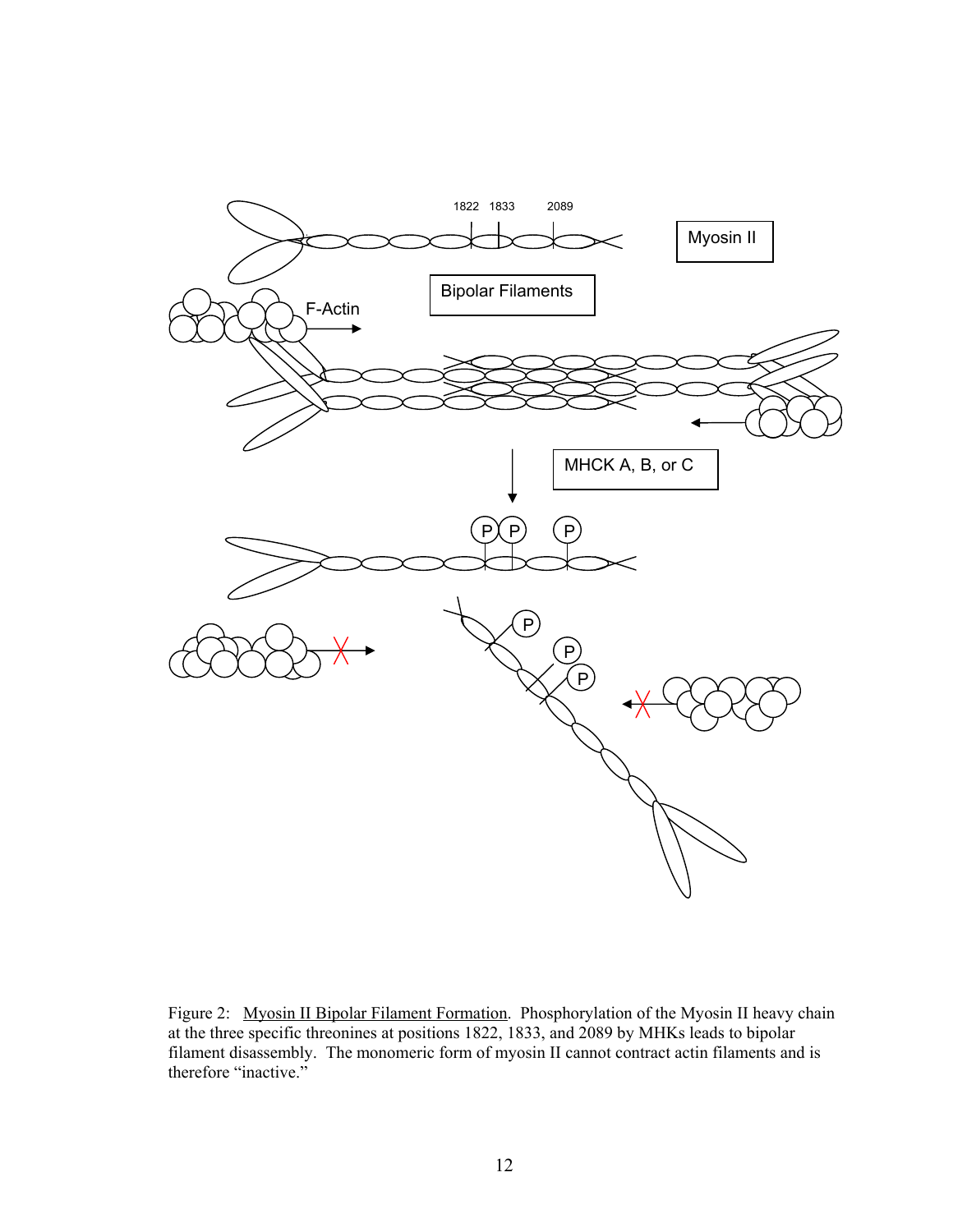

Figure 3: *Dictyostelium* Myosin II Heavy Chain Kinases (MHKs). This figure is a schematic representation of the domain structure of the Myosin II heavy chain kinase family members in *Dictyostelium discoideum*.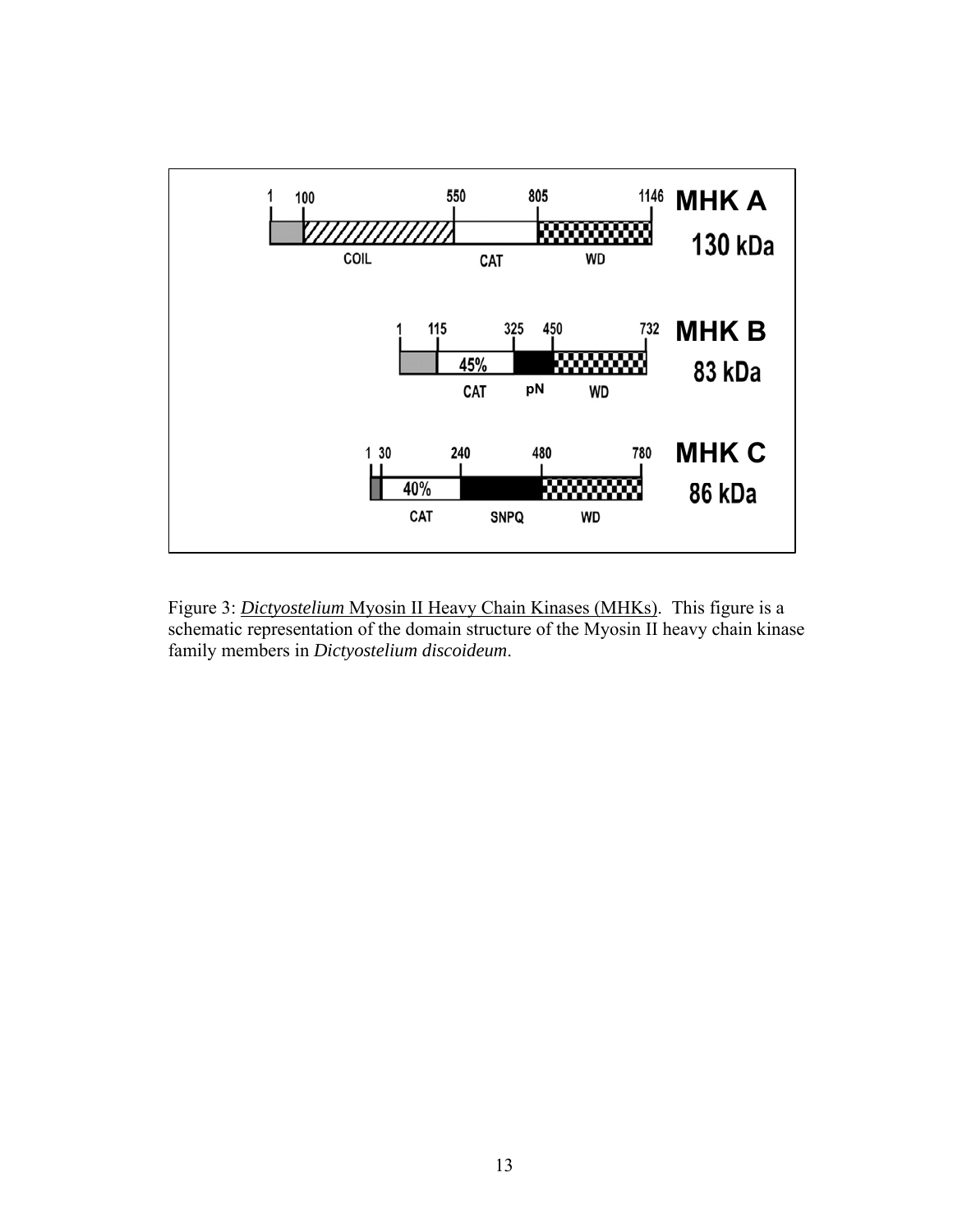## CHAPTER II

## MATERIALS AND METHODS

#### Cloning of MHCKB Truncations

 The ΔWD and ΔpN-WD truncations of MHKB were generated by PCR amplification from template DNA containing the full-length *mhkb* gene (16). In-frame primers were designed to amplify regions of the MHKB protein encompassing either amino acids 1 to 450 ( $\triangle WD$ ) or 1 to 325 ( $\triangle pN-WD$ ) see Figure 4. The forward primer (5'-GTCGGGATCCATGATATTTAAAGTTTGG-3') contained a BamH1 restriction enzyme site and the reverse (ΔWD: 5'-CTCGAGTAAACAAATACATAAATG and ΔpN-WD: 5'-CTCGAGTAATTCAGATGTATCAGGGG-3') had an Xho1 restriction enzyme site for subsequent subcloning into expression vectors. The PCR conditions were as follows: (1) 95  $\mathbb C$  for 1 minute (2) 95  $\mathbb C$  for 1 minute (3) 54  $\mathbb C$  for 1 minute (4) 72*°*C for 1.5 minutes (5) repeat steps 2-4 thirty times (6) 72*°*C for 15 minutes. PCR products were gel purified and inserted into TOPO® vector pCR® 2.1 per manufacturer's instructions (Invitrogen Corp.) (17, 18). Recombinant pCR® 2.1-TOPO® plasmid were introduced into E. coli DH5 $\alpha$  cells via chemical transformation (18) and cells containing recombinant plasmid were identified by blue-white screening on Luria –Bertani (LB) agar plates containing 100  $\mu$ g/ml Ampicillin and 50  $\mu$ g/ml X-gal. White colonies were selected since they contained the insert and were transferred to tubes containing 3 ml Luria-Bertani broth with  $100\mu g/ml$  Ampicillin. The liquid cultures were incubated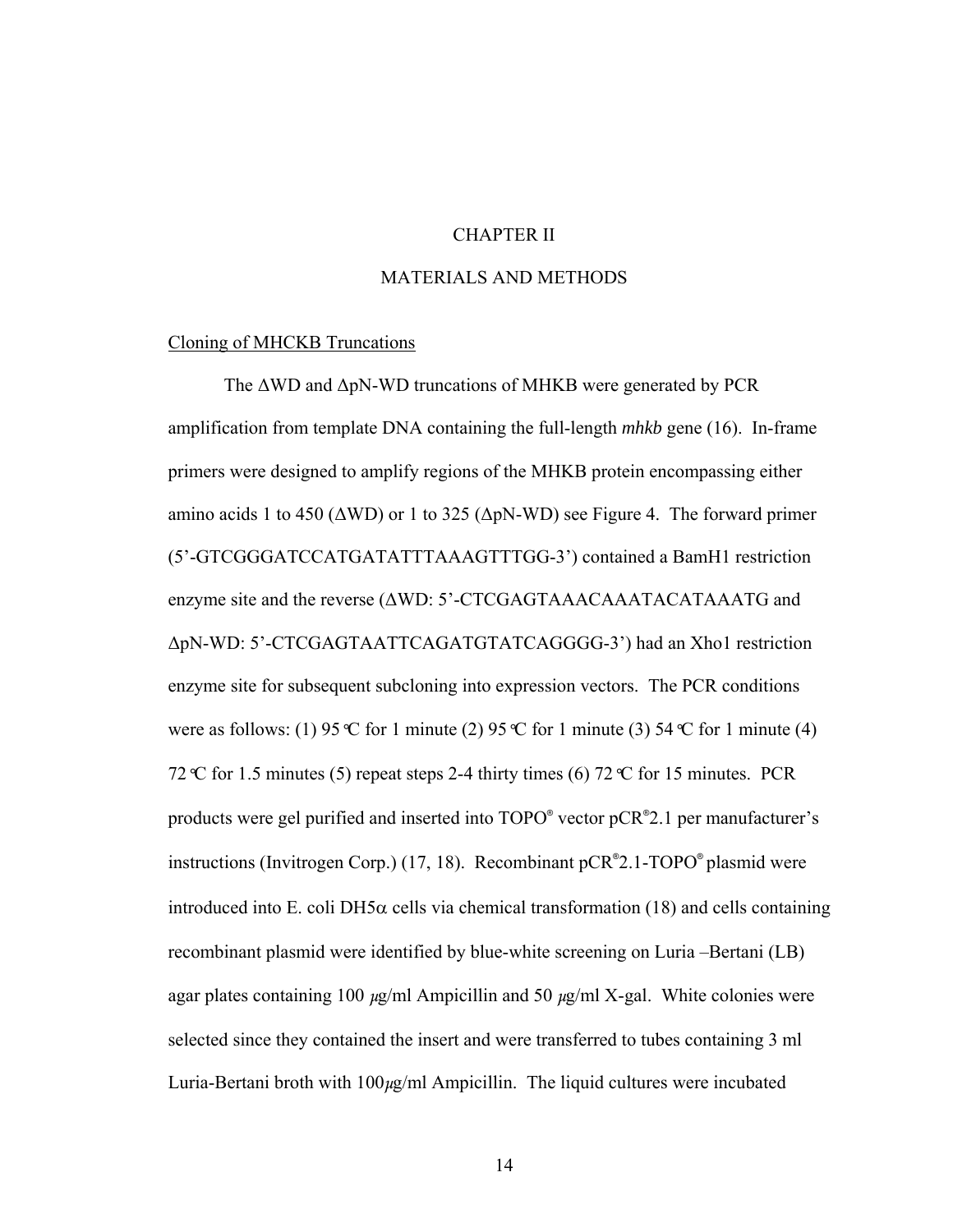overnight at 37*°*C in a shaking incubator and plasmid DNA was isolated using the QIAprep Spin Miniprep Kit (QIAGEN, Cat. # 27106) (19).

# Subcloning of MHKB, MHKB-ΔWD, and MHKB-ΔpN-WD into *Dictyostelium* Expression Vector pTX-Flag

The  $\Delta p$ N-WD and  $\Delta W$ D constructs were removed from the recombinant pCR2.1 plasmid by digestion with the restriction enzymes *Bam*HI and *Xho*I (Promega Corp, Cat.# R602A and R616A, respectfully) in a  $60\mu$  reaction mix containing the following components: 10  $\mu$ g recombinant plasmid, 40 Units of BamH1, 40 Units of Xho1, 1X Buffer B (Promega Corp, Cat. # R002A), and  $1 \mu g / \mu l$  BSA (Promega Corp, Cat.# R396D). The reaction was incubated overnight at 37*°*C and the DNA products were size fractionated by agarose gel electrophoresis using 1% agarose. The bands corresponding to the excised inserts (either ΔpN-WD or the ΔWD truncation) were purified from the gel using the QIAGEN Miniprep® gel extraction kit. The gel purified  $\Delta pN-WD$  or the  $\Delta WD$  truncations of the *mhkb* gene were inserted into the *Dictyostelium* expression vector pTX-Flag (16) that has been cut with *Bam*HI and *Xho*I using Clonables® ligase system (Novagen Corp., Cat. # 70526-3). A control ligation reaction was run lacking an insert. Ligation reactions were placed in a thermocycler at 16*°*C for 30 minutes. Transformed Nova Blue® cells (Novagen Corp., Cat. # 70181-4) with one to five microliters of each ligation reaction and transformants were cultured at 37  $\mathcal{C}$  overnight on LB plates containing 100 $\mu$ g/ml Ampicillin. Transformants containing recombinant plasmid were identified by 1) growing overnight cultures inoculated from several colonies in liquid LB containing 100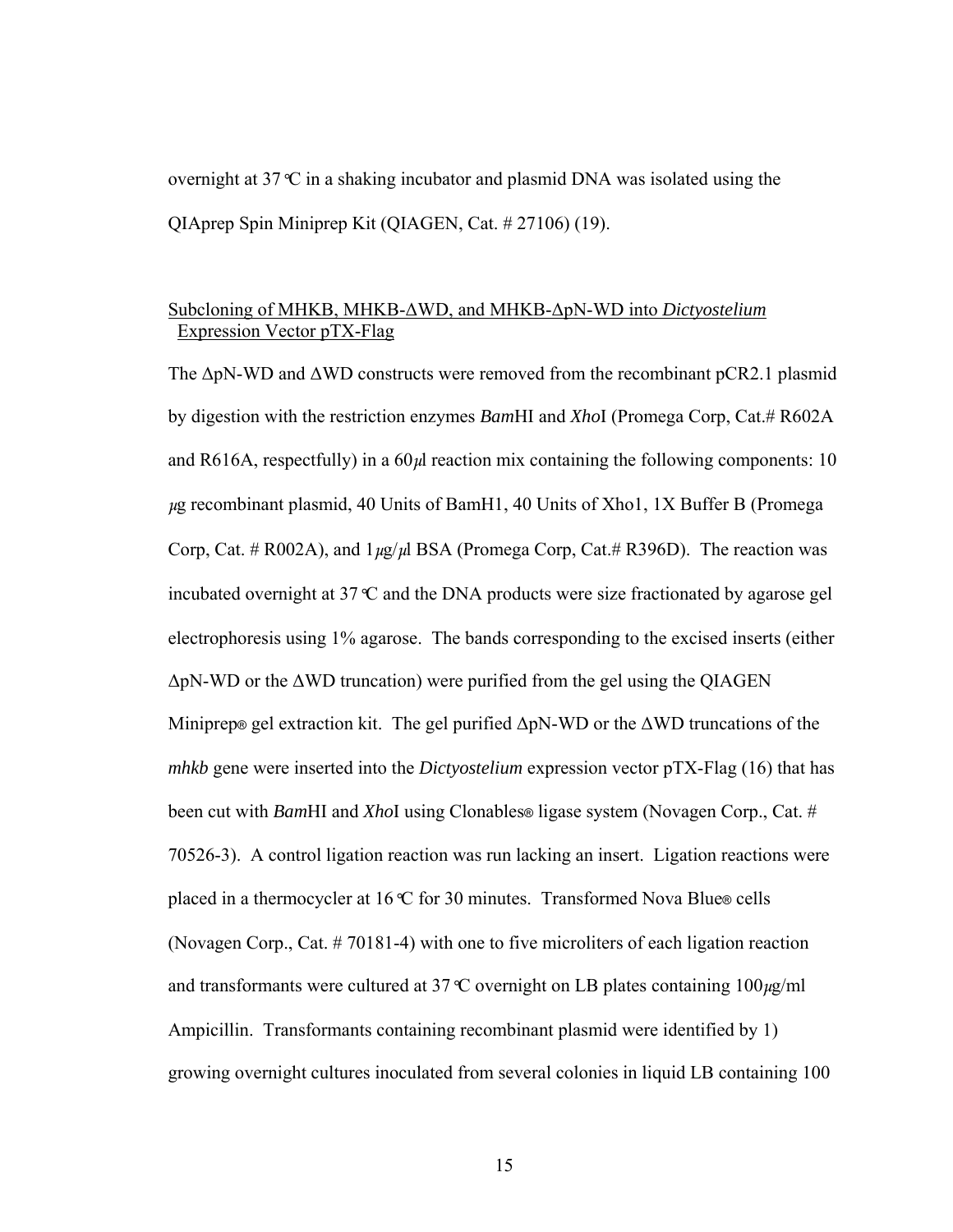μ*g*/ml Ampicillin, 2) isolating plasmid DNA using the QIAprep Spin Miniprep protocol, 3) and digesting the purified plasmid with BamHI and XhoI to remove the insert and the presence (or absence) of the insert was analyzed via agarose gel electrophoresis of the DNA in the restriction digest.

#### Transformation of *Dictyostelium* Cells with Expression Vectors

For *Dictyostelium* transformations,  $5X10^6$  cells were used. Cells in HL5 (2) media with 1X penicillin-streptomycin  $(P/S)$  (Sigma-Aldrich, Cat # P0781) were collected and washed twice with  $250\mu$  of H50 buffer (20mM HEPES, 50mM KCl, 10mM NaCl, 1mM  $MgSO_4$ , 5mM NaHCO<sub>3</sub>, 1mM NaH<sub>2</sub>PO<sub>4</sub>). On the last wash, cells were resuspended in 100 $\mu$ l H50 buffer. Then, 10 $\mu$ l of plasmid was added to cells and  $100\mu$ l was placed into 0.1ml electroporation cuvettes (Bio-Rad, Cat. #1652089). Cells were electroporated at 0.85kV/25mF. Each cuvette was placed on ice for five minutes following electroporation. One milliliter of HL5+P/S was added to the cuvettes and then poured onto 10cm culture plates. Seven milliliters of HL5+P/S was added to the plates containing 1ml of transformed cells. Cell culture plates were incubated at 19*°*C overnight. G418, an antibiotic that is used to select for cells containing the gene for neomycin resistance, was added 24 hours after transformation. G418 also helps to maintain stable transfected eukaryotic cell lines. Cultures started at  $10\mu g/ml$  G418 and were increased to  $100\mu g/ml$  G418 in order to select for cells with high plasmid numbers. Expression of MHKB was verified by whole cell lysis and immunoblot analysis using anti-Flag epitope antibody (Sigma Corp., Cat.  $#F3165$ ). For whole cell lysis,  $10^7$  cells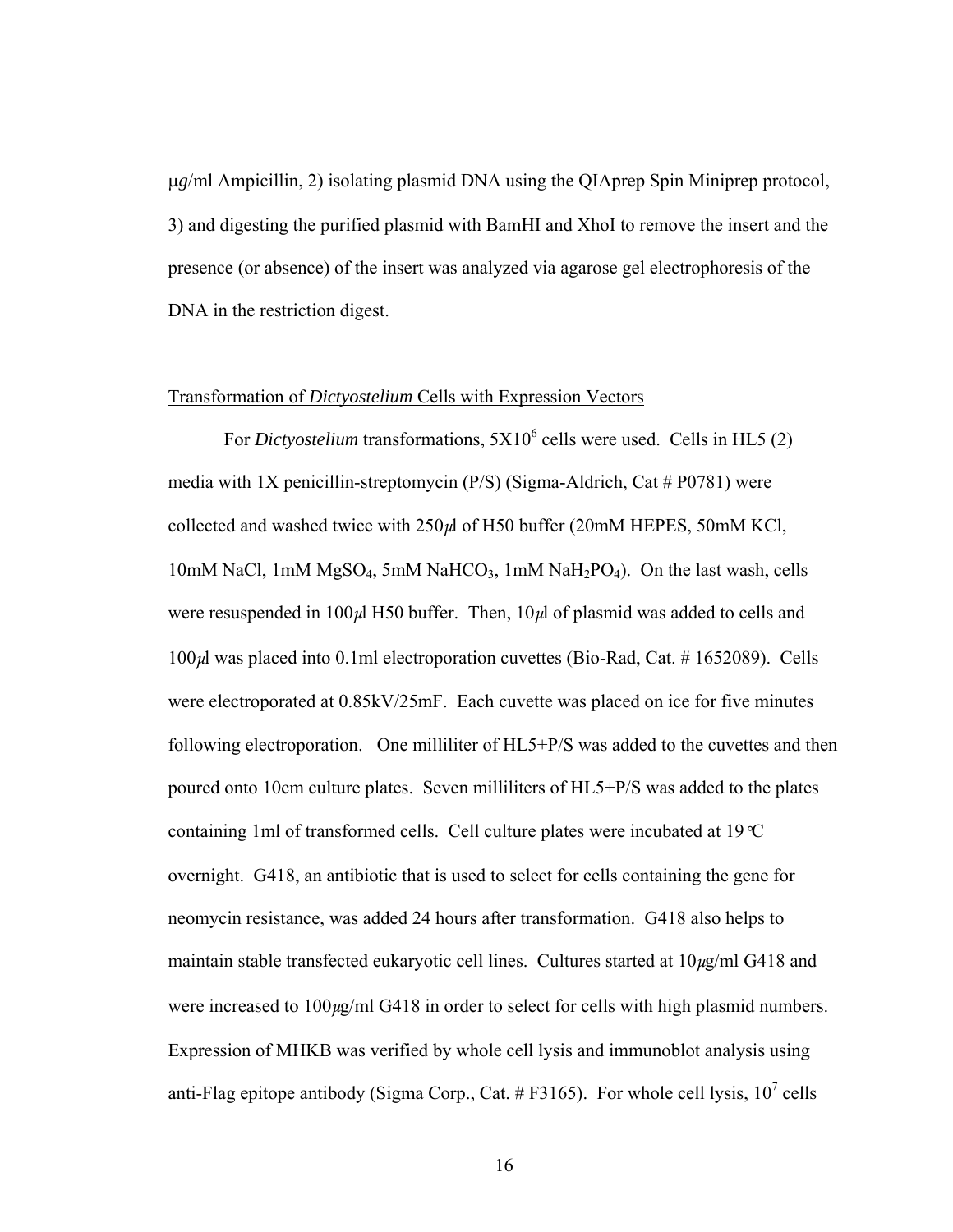were centrifuged at 126 x g for 5 min and washed with 1 ml of 10mM Tris pH 7.5. Cells were re-pelleted and the supernatant discarded. Cells were resuspended in  $100\mu$  of cell lysis buffer (50mM Tris pH 8, 20mM Sodium Pyrophosphate, 5mM ethylenediaminetetraacetic acid (EDTA), 5mM EGTA, 0.2% Triton X-100, and 2x protease inhibitor cocktail (mini-Complete, Roche Scientific, Ref. # 11 836 170 001). One hundred micro-liters of warmed 5X sample buffer (0.2M Tris pH 6.7, 20% Glycerol, 0.05% Bromophenol blue, and 10mM  $\beta$ -mercaptoethanol, 10% SDS) was added to the lysate, vortexed briefly and incubated at 95*°*C for 4 minutes. A 10% SDS-PAGE gel was ran and proteins were transferred to nitrocellulose paper at 90mA overnight or 350mA for 2 hours for immunoblot analysis using mouse anti-flag primary antibody. The blot was developed using BioRad Immunostar® Substrate (Bio-Rad, Cat. # 170-5018) and imaged using the ChemiDoc XRS system (Bio-Rad).

# Analysis of Cytokinesis Defects in *Dictyostelium* Cells Over-Expressing MHKB, MHKB-ΔWD, and MHKB-ΔpN-WD

 Sterile flasks containing 15mL HL5+P/S were inoculated with cells to a density of  $5x10^4$  cells/ml and cells were grown at  $20^{\circ}$ C with shaking (170 rpm). Cell growth was monitored by counting cells with a hemacytometer once per day for up to seven days. Cells were collected between five and seven days of growth and then analyzed for multinuclearity (an indicator of a cytokinesis defect) by staining the cells with DAPI and determining the number of nuclei per cell via fluorescence microscopy.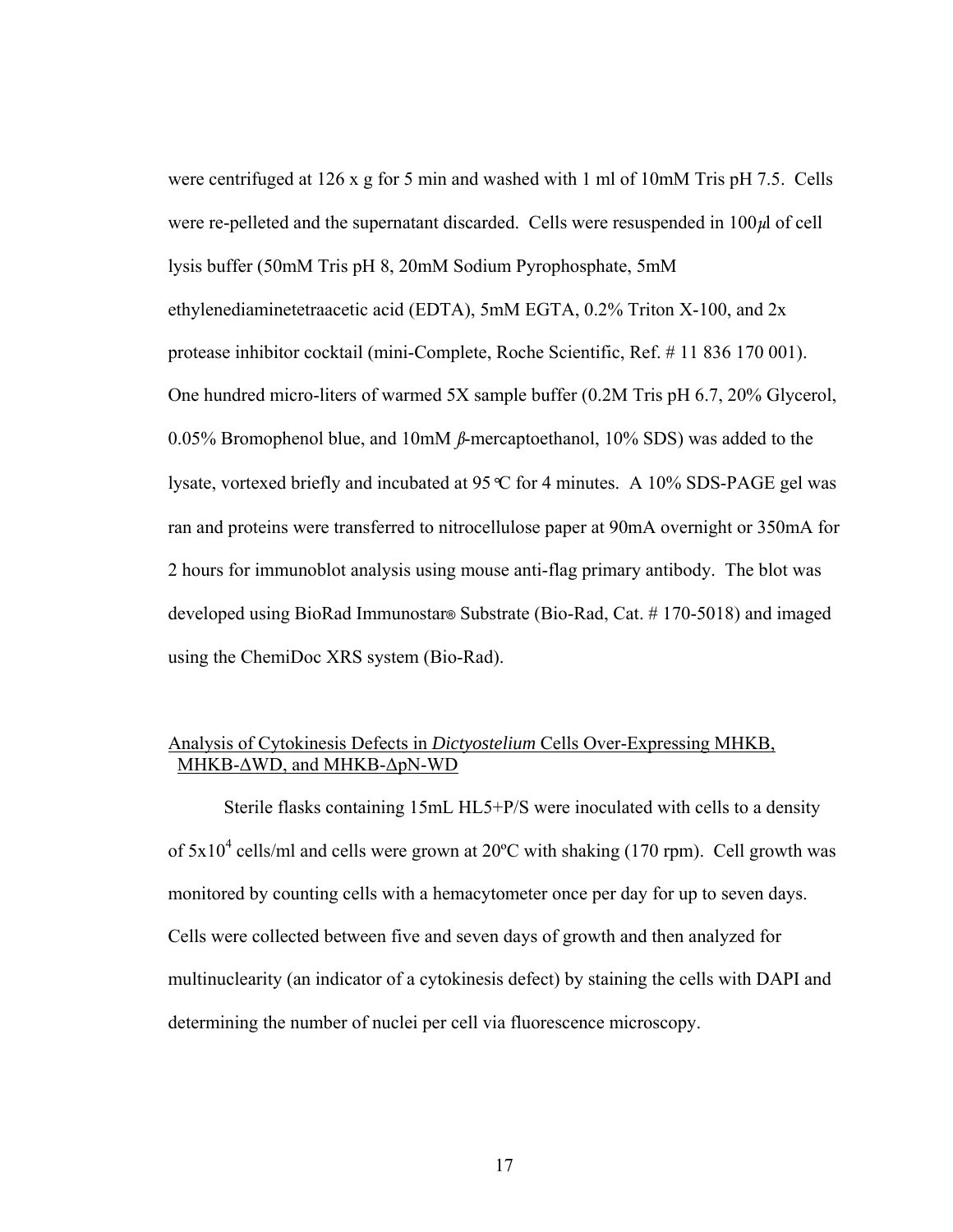# Triton X-100 Cytoskeleton Fractionation of Cells Over-Expressing MHCKB and its Truncations

Cells were collected and counted:  $10^7$  cells are needed for Triton X-100 cytoskeleton fractionation. Cells were washed in SB (20mM MES pH 6.8, 0.2mM CaCl<sub>2</sub>, 2mM  $MgCl<sub>2</sub>$ ) using centrifugation at 126 x g for 5min. between each wash. Cells were then be washed in Buffer A  $(0.1M$  MES pH 6.8, 2.5mM EGTA, 5mM  $MgCl<sub>2</sub>$ , 0.5mM ATP) and 1.5X10<sup>6</sup> cells were resuspended in 150 $\mu$ l of buffer A and150 $\mu$ l of buffer B (1% Triton X-100, 100mM MES pH 6.8, 2.5mM EGTA, 5mM  $MgCl<sub>2</sub>$ , 0.5mM ATP, 1X PIC). The cells were vortexed briefly, and then centrifuged at 8,000 x g for 1min. at 4*°*C. Two hundred micro-liters of the supernatant were placed in 700μl of cold acetone to precipitate the myosin II out of the soluble fraction. Precipitated material was pelleted. Twenty-five microliters of 2X sample buffer was added to the pellets. This was incubated in a 95*°*C heat block for 4 minutes. A 10% SDS-PAGE gel was ran and stained with Imperial<sup>TM</sup> Protein Stain (PIERCE, prod. # 24615) (11).

## Cloning of the ΔpN-WD Truncation for Expression as a GST Fusion Protein in Bacteria

PCR was used to amplify the MHKB-  $\Delta p$ N-WD region. The PCR product was run on a 1% agarose gel and then extracted using QIAGEN gel extraction kit, as previously described. Next, plasmids containing GST tag (pGEX-4T; GE Life Science) was cut with BamH1 and Xho1, as previously described. The purified MHKB- ΔpN-WD insert and cut plasmid were ligated using T4 ligase (promega). Ligated plasmid and insert was transformed into BL2.1 cells (Invitrogen, Cat. # 70953). Following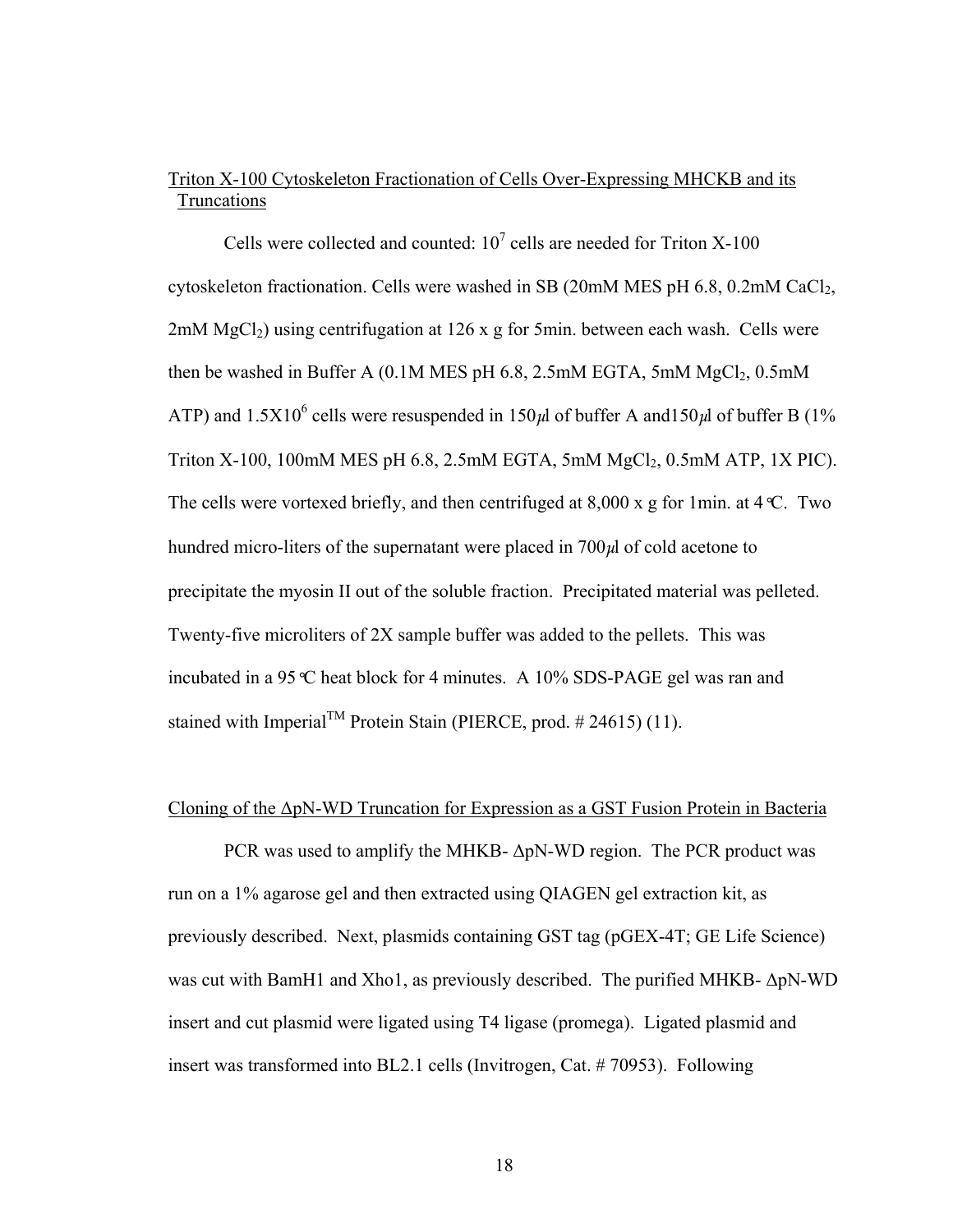transformation, 50μl of cells were plated on LB/Amp plates and incubated at 37*°*C overnight. The next day, colonies were selected and placed into tubes containing 3ml LB and  $3\mu$  of 100mg/ml Ampicillin. These cultures were placed in a 37<sup>°</sup>C shaker overnight. Verification of plasmid containing the correct insert was done by QIA quick mini spin as previously described. Plasmids were subjected to BamH1/Xho1 restriction enzyme digestion. Digests were run on a 1% agarose gel. Two cell lines containing the correct insert were used for induction of GST-MHCKB- ΔpN-WD (12).

### Analysis of Protein Expression in Bacterial Cells

Approximately  $10\mu$  of cell culture from the two tubes selected above were placed in two 50ml Falcon tubes containing 15ml LB and  $15\mu$  of 100mg/ml Ampicillin. These tubes were placed in 37*º*C shaker overnight. These cells were tested for expression of GST-MHCKB- ΔpN-WD by adding in 15μl of Isopropyl β-D-1-thiogalactopyranoside (1.0M IPTG) to tube. Prior to adding IPTG, 100μl of cells were collected and kept at 4*º*C (labeled as un-induced). Three hours post-induction, cells were lysed and analyzed by a western blot using a rabbit anti-GST primary antibody and alkaline-phosphate goat antirabbit 2*°* antibody. BL2.1 cells that are able to successfully be induced were used for large-scale purification of GST-MHCKB- ΔpN-WD (12).

### Larger-Scale Induction of GST-MHCKB- ΔpN-WD for Protein Purification

As described above, two drops of inducible BL2.1 cells were added to 15ml LB+AMP as described previously and placed on a shaker overnight. Before induction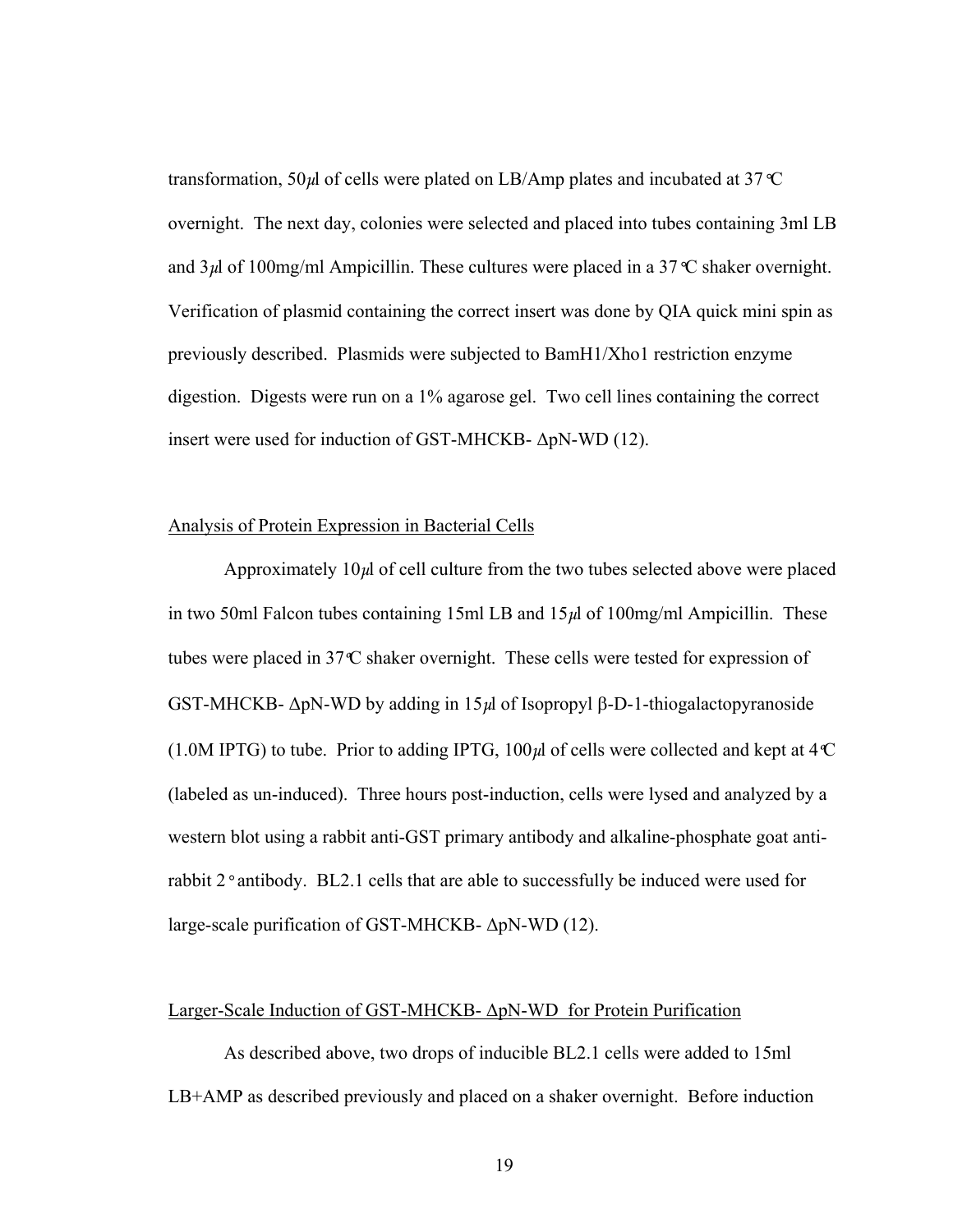with 1M IPTG,  $10\mu$ l of BL2.1 culture was placed into 250ml of LB and 250 $\mu$ l of 100mg/ml. These cells were placed on a shaker at 37*°*C for approximately three hours. Periodically during the last hour, cells were checked spectrophotometrically at OD600 until the OD reading was between 0.6-0.8. Cells were then placed on a shaker at room temperature and 1M IPTG was added to a final concentration of 0.1M. Three hours post induction cells were centrifuged at 3,468 x g. The supernatant was discarded and the cells were placed at -80*°*C for 30 minutes or up to four weeks (12).

### Purification of GST-MHCKB- Full, ΔpN-WD, and ΔWD from Bacteria Cells

 To begin purification of these proteins, cells were thawed on ice. Five milliliters of 1X PBS was added to pelleted cells. The cells were gently resuspended, and 0.025g of lysosyme (MP Biomedicals, cat. #100831) was added. After 10 minutes,  $20\mu$ l of 0.5M EDTA,  $50\mu$  of  $20\text{mg/ml}$  in isopropanol of phenylmethylsulphonyl fluoride (PMSF), and  $500\mu$ l of 10x protease inhibitor cocktail (PIC) was added. Cells were incubated on ice 10 minutes and then placed into a 15ml loose-top culture tube. The cells were broken open by sonication using a dismembranator. Sonication was performed four times for 20 seconds with 30 second incubations on ice between sonications. After the fourth sonication, 1.5ml of the cell slurry was placed into four 1.5ml microcentrifuge tubes. Cells were centrifuged at 25,000 x g for 30 minutes at 4*°*C. While the cells were centrifuging, the glutathione-agarose beads were prepared. Five hundred micro-liters of glutathione-agarose beads (50% slurry: Novagen, cat. #70541) was placed in a 15ml Falcon tube. The beads were then washed 5 times by adding 10mL of 1x PBS to the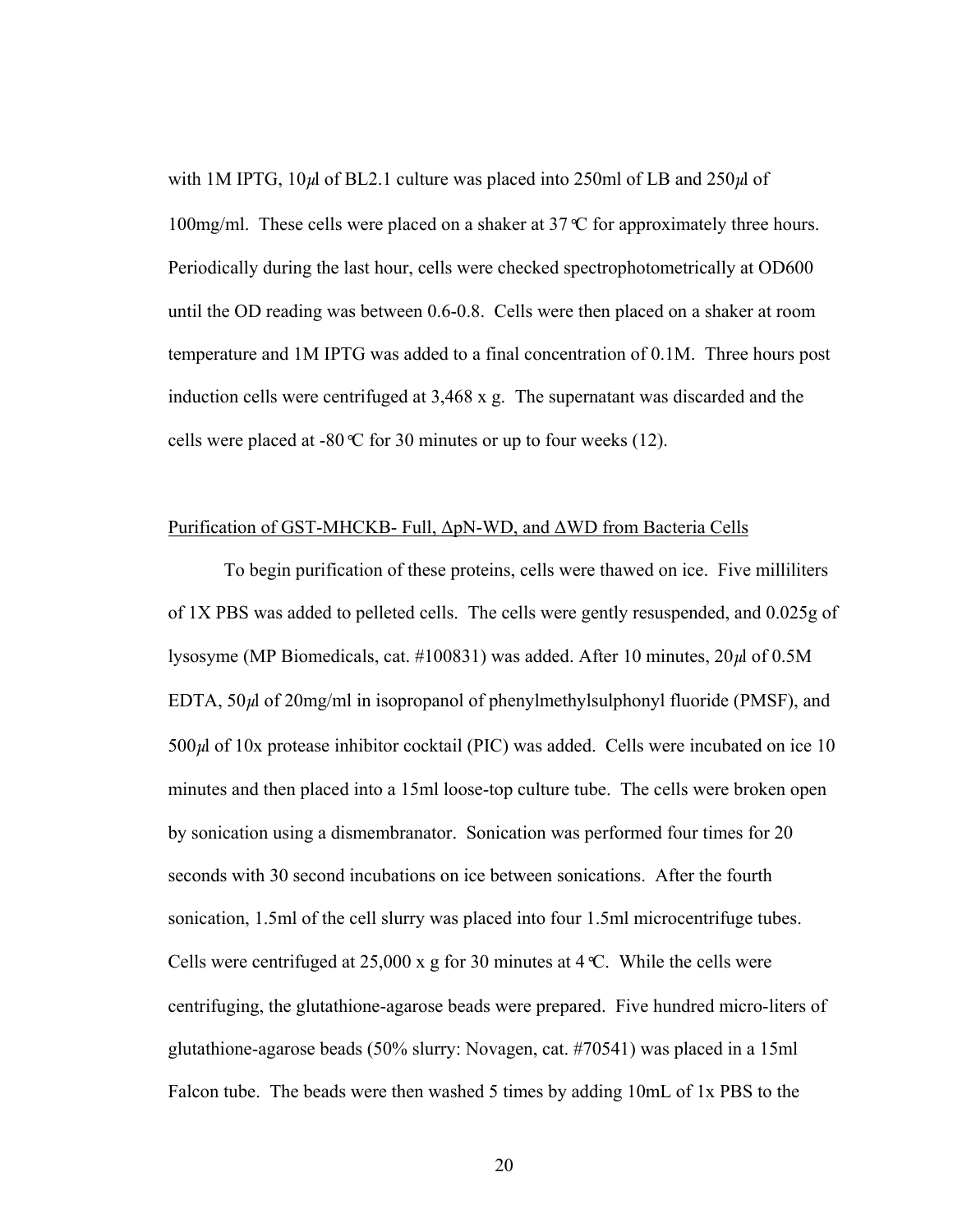beads and using a Handee Resin Separator (Pierce PI69710). Once the cell slurry finished centrifuging, the supernatants were added to the 15mL Falcon tube containing the beads and approximately 2mL of 1x PBS. This was placed on a rotator in  $4 \text{ }^{\circ}$  C for 30 minutes or it can go overnight. After the proteins have bound to the beads, they were eluted using the same Handee Resin Separator used previously to separate the unbound protein from the bound beads. Then beads were washed 8 times with 1x PBS. The slurry were then transferred to a microcentrifuge tube and centrifuged 1 minute in a bench top centrifuge. Next, 300μl elution buffer (10x GST-Elution Buffer, 10x PIC, 0.2M PMSF, 0.5M EDTA) was added to the beads. This mixture was placed on a rotator for 1 hour to overnight at 4*°*C. Next, the slurry was placed in a mini column and centrifuged 1 minute in a table top centrifuge. To quantify the amount of protein purified a 10% SDS-PAGE gel was run with known amounts of BSA in order to make a standard curve. The gel was stained with Imperial<sup>TM</sup> Protein Stain to visualize the proteins. Quantification of band intensity was performed by using ChemiDocXRS (12).

## Analysis of Kinase Activity

Phosphorylation of myosin II and MH1 peptide was performed at room temperature in kinase buffer (10mM TES pH 7.0, 1mM DTT, 2mM  $MgCl<sub>2</sub>$ , and 0.5mM [ $y^2$ <sup>32</sup>P] –ATP with specific activity of 400-800 Ci/mole). Fifty micromoles of MH1 peptide (RKKFGESEKTKTKEF) was used as the substrate for MHKB, MHKB-ΔWD, and MHKB- $\Delta p$ N-WD. The amount of  $y^{-32}P$  incorporated into the MH1 molecules were quantified by spotting reactions onto P-81 filters. Filters were placed into 5% phosphoric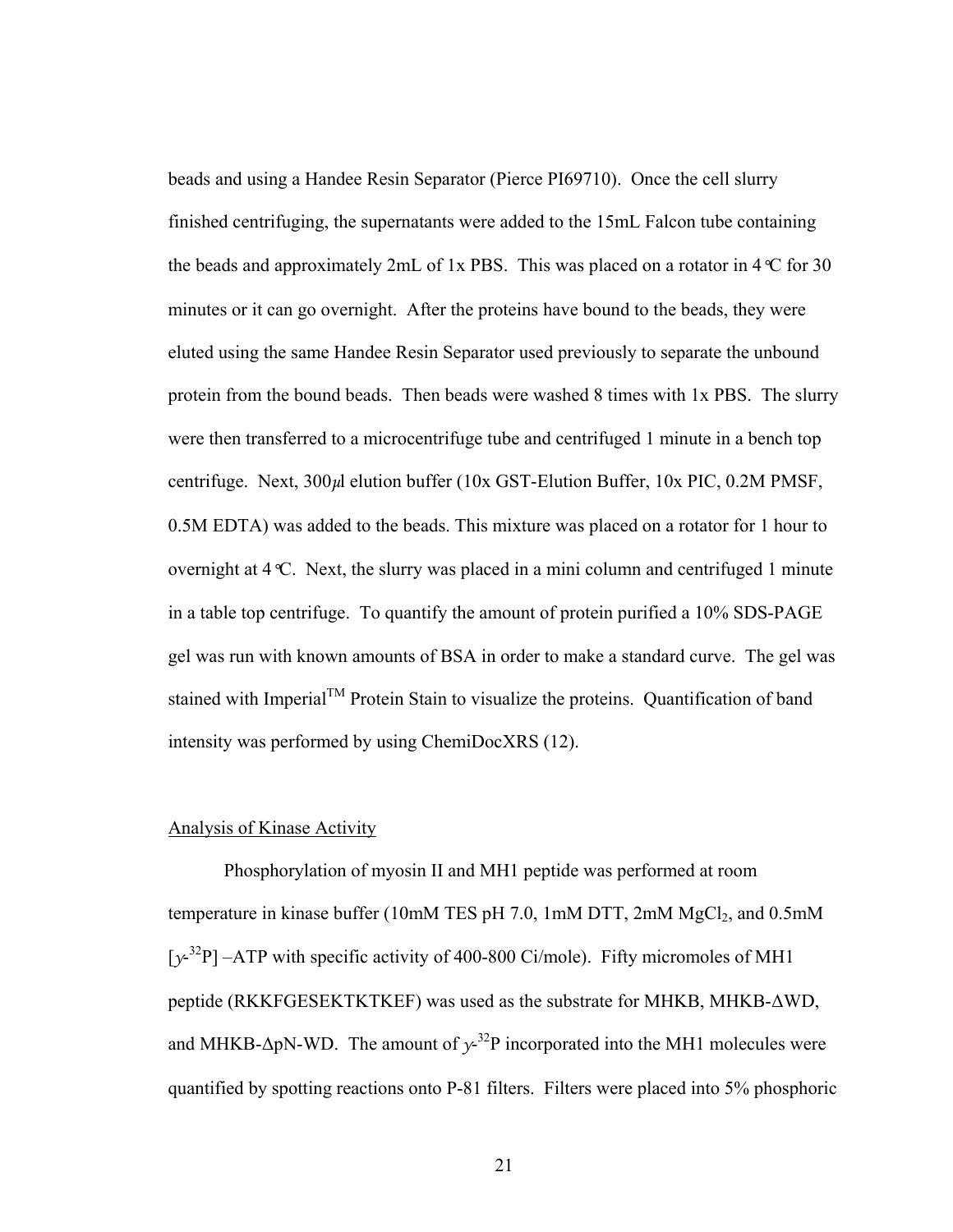acid to stop the reaction. After three seven minute washes, filters were prepped for scintillation counting. This includes placing filters in scintillation tubes with 2ml Scintiverse® (Fisher, Cat. # SX18). Purified myosin II from *Dictyostelium* was used at a concentration of  $0.84 \mu$ M. MHKB phosphorylation of Myosin II was determined by an initial phosphorylation reaction containing 60nM MHKB, 0.84μM Myosin II, 0.5mM ATP,  $2mM MgCl<sub>2</sub>$ ,  $10mM TES pH 7.0$ ,  $1mM DTT$ . The reaction proceeded for 5, 10, and 20 minutes at 22*°*C. In order to stop the reaction EDTA was added to a final concentration of  $20\mu$ M. 5X SDS-PAGE sample buffer was added to the reactions. The samples were boiled at 95*°*C for 5 minutes and then run on an 8% SDS-PAGE gel. The gel was stained with Imperial Protein Stain for visualization of Myosin II bands. The amount of  $y^{-32}P$  incorporated into the Myosin II was visualized using phosphorimager (Molecular Dynamics). Quantification was performed using ChemiDocXRS and a scintillation counter (12, 20).

## Myosin II Sedimentation Assays

 Clean centrifuge tubes coated in Sigmacote (Sigma) were used for all reactions. Reaction mixes contained 0.3μM kinase fusion proteins, 1.0 μM *Dictyostelium* myosin II, and 10X kinase buffer (described previously). After allowing one hour incubation at room temperature,  $2.5$ mM TES, pH 7.0, 40mM KCl,  $2$ mM MgCl<sub>2</sub>, and 5% sucrose were added. Reactions were centrifuged at 13,000 x g in an ultracentrifuge for 15 minutes at 4*°*C (12, 20). Supernatants were removed and pellets were re-suspended in buffer described above. 5X SDS-PAGE sample buffer was added and samples were heated at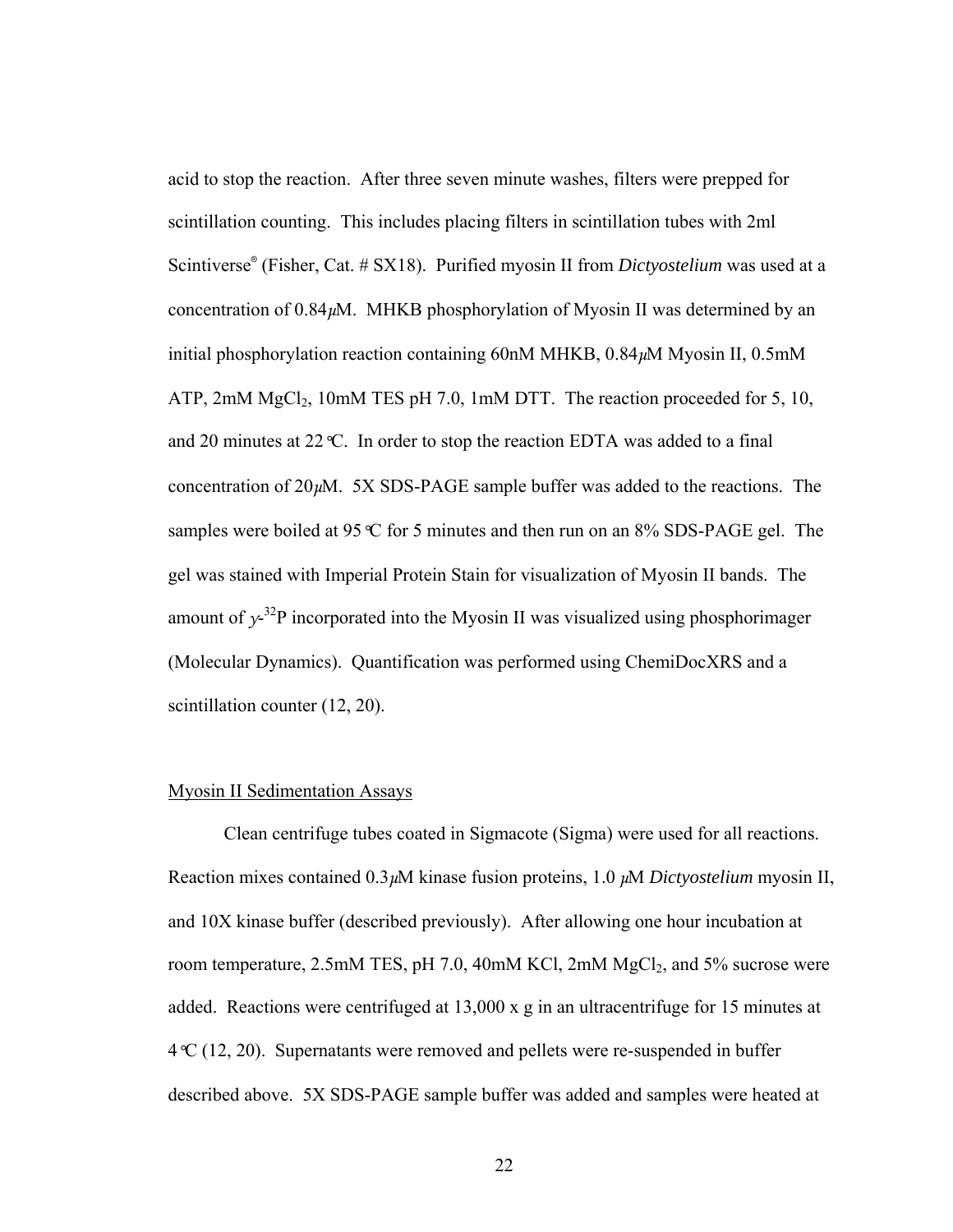95*°*C for 10 minutes uncovered. Samples were run on 8% SDS PAGE gel and stained using Imperial Protein Stain (12).



Figure 4: Myosin II Heavy Chain Kinase B (MHKB). The catalytic domain is 45% similar to MHKA's catalytic domain. The first truncated version lacks the WD repeat domain. The second truncation lacks the pN region and the WD repeat domain.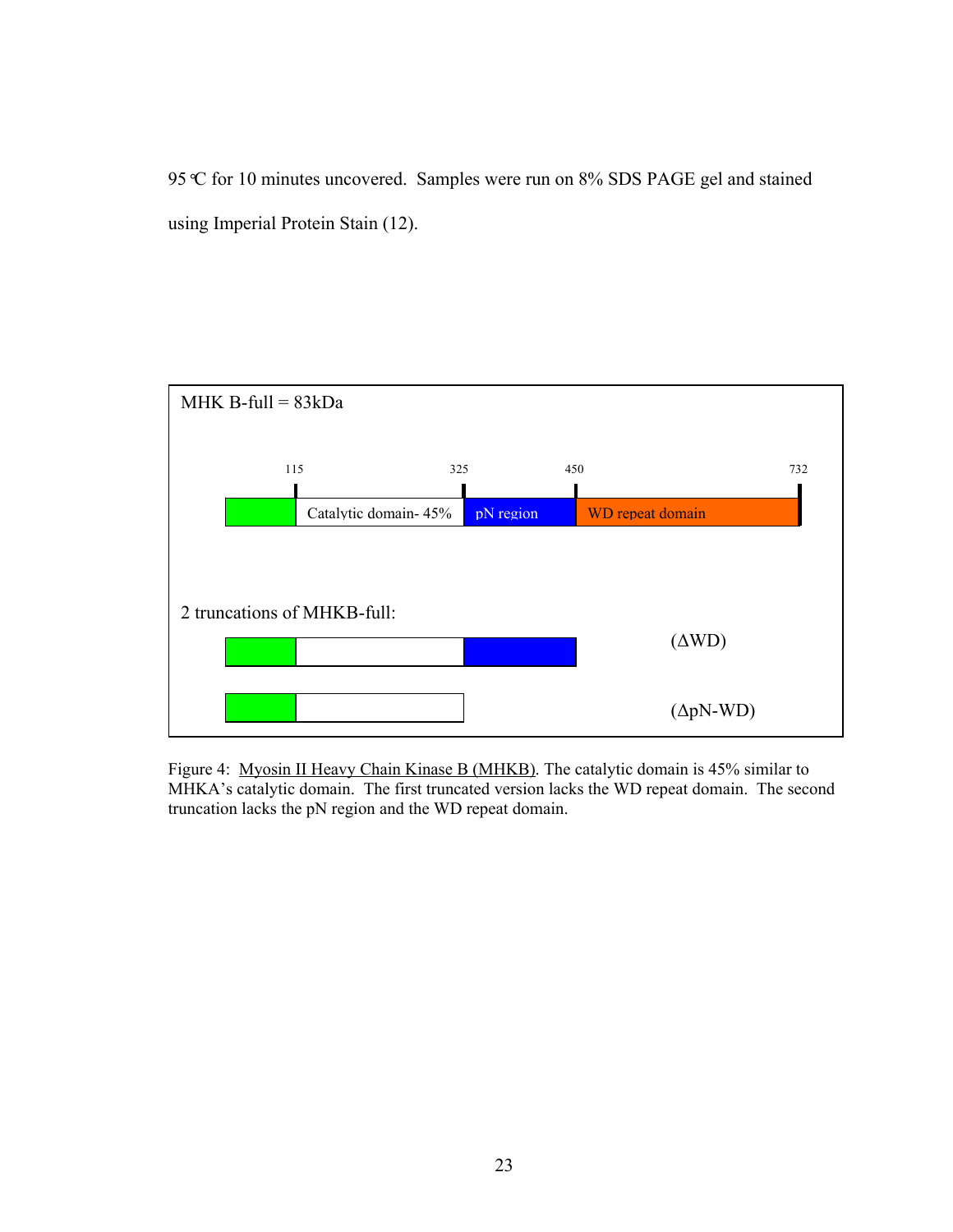## CHAPTER III

### RESULTS

### MHKB and MHKB-ΔWD Result in Cytokinesis Defects

*Dictyostelium* cells overexpressing MHKB resulted in a slowed growth rate compared to wildtype Ax2 cells when grown in suspension culture (figure 5). In comparison, cells containing only the catalytic domain are able to divide and grow normally; much like the wildtype (Ax2) cells (figure 5). Interestingly, cells overexpressing MHKB-ΔWD are unable to divide normally and result in a slowed growth rate, resembling cells overexpressing MHKB (Figure 5). In addition, Cells overexpressing MHKB and MHKB-ΔWD both resulted in increased levels of multinucleated cells (figure 6). Cells overexpressing MHKB-ΔpN-WD resulted in 80% normal cells containing 1 nucleus per cell (figure 6). *Dictyostelium* overexpressing MHKB, MHKB-ΔWD, and MHKB-ΔpN-WD resulted in 69%, 63%, and 20%, respectfully levels of multinuclearity, more than one nucleus per cell. Of these, MHKB had  $\sim$ 22% with more than four nuclei per cell, whereas MHKB- $\Delta$ WD had  $\sim$ 7%, and MHKB-ΔpN-WD did not have any cells present with more than four nuclei.

### MHKB and MHKB-ΔWD Disassemble Myosin II, *in Vivo*

In *Dictyostelium* wildtype cells, less than half (42%) of the myosin II is found in the pellet insoluble fraction when assayed using Triton X-100 Cytoskeleton Fractionation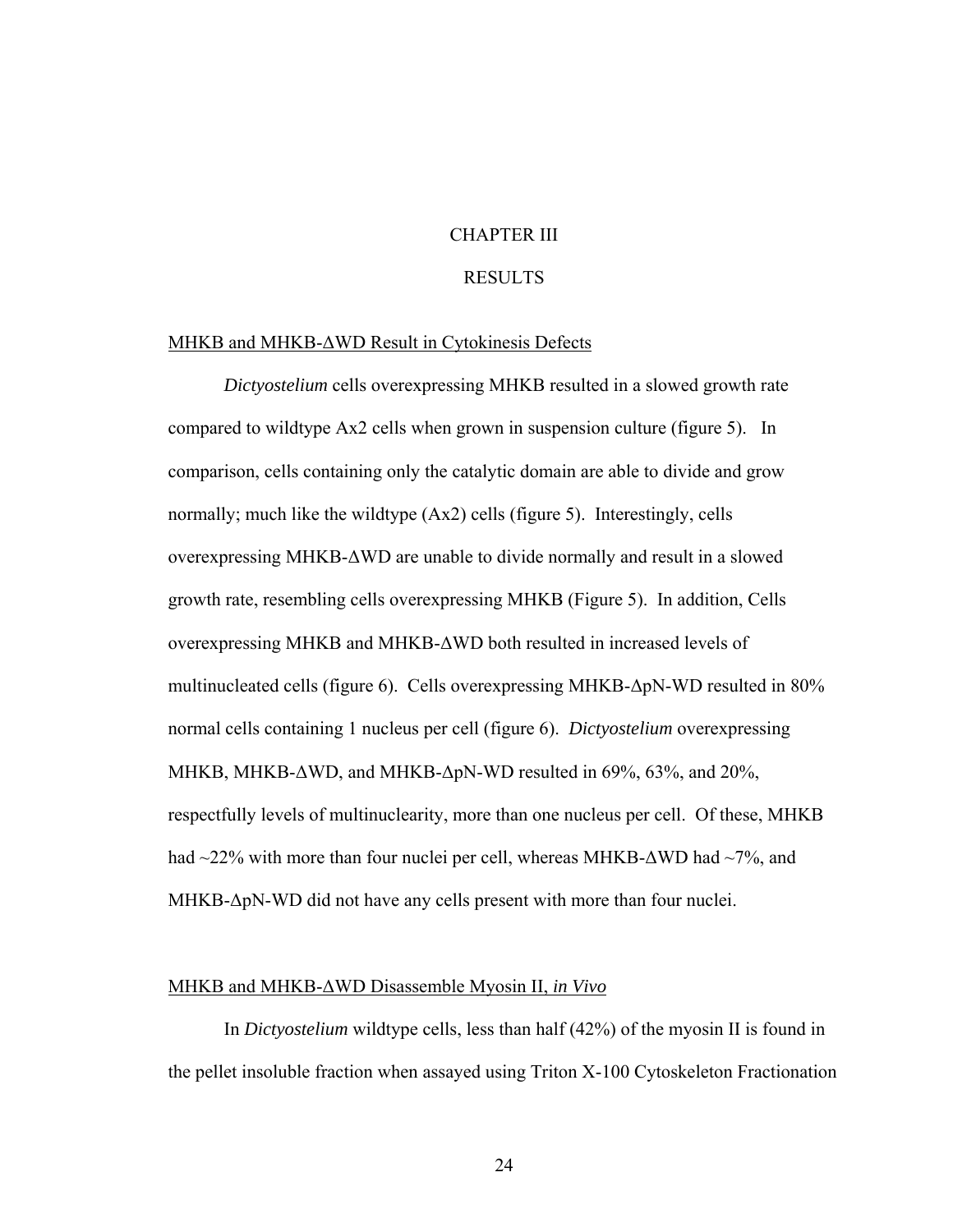(figure 7). In cells lacking MHK A, B, and C (A/B/C null cells), well over half  $(\sim 66\%)$ of the myosin II is in the insoluble pellet fraction (figure 7). This is expected since the A/B/C null cells are not expressing MHKs (A, B, and C), meaning the myosin is not being phosphorylated and thus is found in the filamentous insoluble state. A/B/C null cells overexpressing MHKB resulted in a tremendous decrease (42%) in the pelleted fraction (figure 7) indicating the myosin II is being phosphorylated and disassembled into the soluble fraction. A/B/C null cells overexpressing the ΔWD truncation also showed a decrease (33%) in the pelleted fraction (figure 7). The catalytic domain by itself, overexpressed in A/B/C null cells, closely resembled A/B/C null cells with 64% of the myosin II associated with the pellet fraction (Figure 7). The Coomassie blue stained SDS-PAGE gel clearly shows Ax2 cells have relatively the same amount of myosin II (244 kDa band) in the pellet as in the supernatant (figure 8). A/B/C null cells and A/B/C null cells overexpressing MHKB-ΔpN-WD resulted in most of the myosin II in the filamentous pellet fraction (figure 8). A/B/C null cells overexpressing MHKB and MHKB- $\Delta$ WD both resulted in myosin II being present in the soluble fraction (figure 8).

### MHKB and MHKB-ΔWD Phoshporylate Myosin II, *in Vitro*

 Purified fusion proteins of MHKB showed the highest level of phosphorylation (697.7 CPM) compared to MHKB-ΔWD repeat domain (361.9 CPM) (figure 9). The MHKB-ΔpN-WD was unable to phosphorylate myosin II, though all three kinases showed autophosphorylation occurring. This was not the case with the MH1 substrate. All three kinases phosphorylated MH1 to the same degree (figure 10).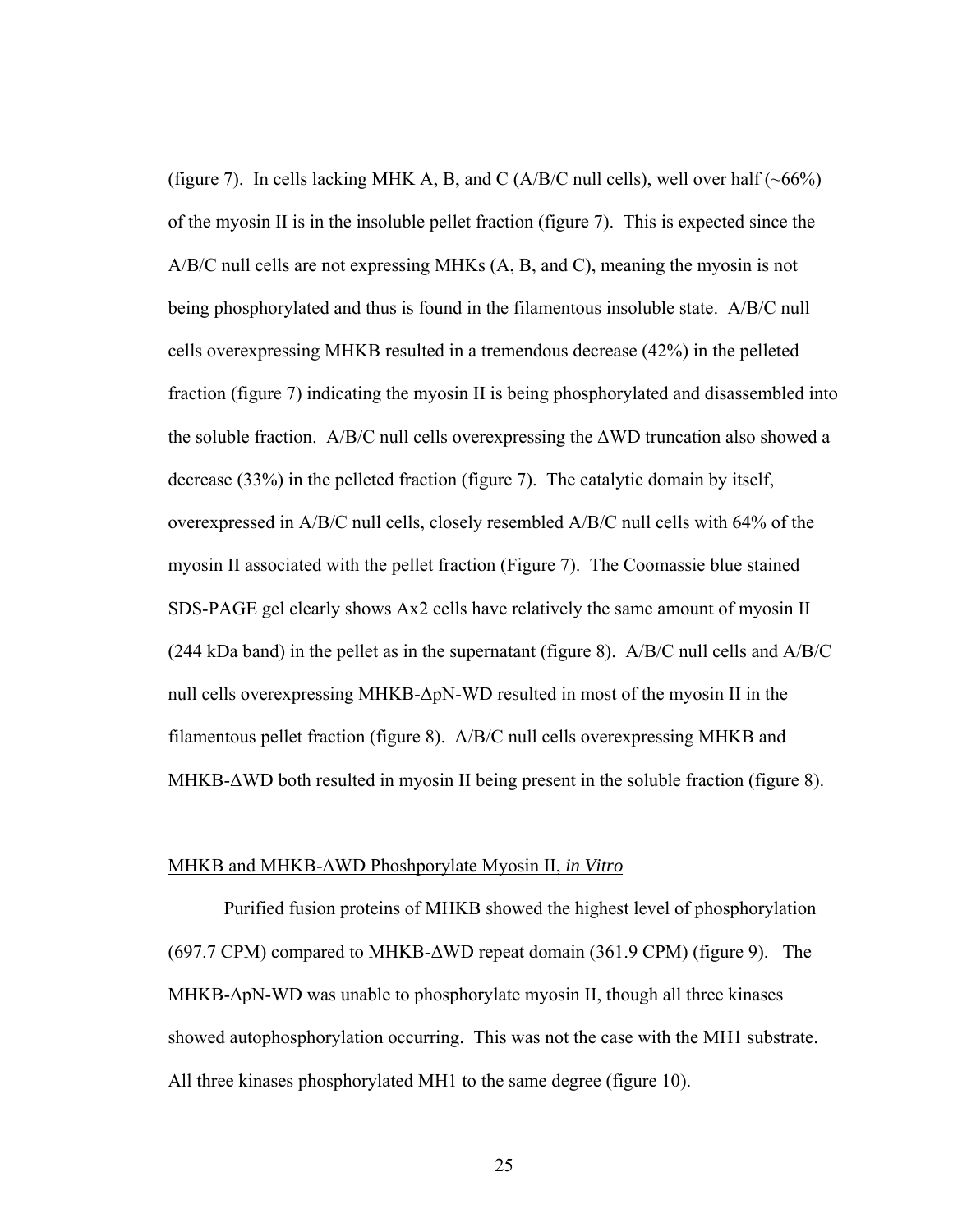## MHKB and MHKB-ΔWD Disassembled Myosin II, *in Vitro*

 The full-length MHKB resulted in all of the myosin II being present in the phosphorylated, disassembled state (figure 11). Sedimentation of myosin II with MHKB-ΔWD resulted in approximately half of the myosin II in the disassembled state (figure 11). As seen previously, in the Ghost Triton X-100 Cytoskeleton Fractionation, the catalytic domain by itself resulted in all of the myosin II being present in the filamentous form (figure 11).



Figure 5: Suspension Growth Curve of *Dictyostelium* Cells Overexpressing Myosin Heavy Chain Kinase and the Two Truncations,  $\triangle WD$  and  $\triangle pN-WD$ . Cell counts were taken via hemacytometer 1, 2, 3, 4 and 7 days following addition of  $1.0 \times 10^5$  cells/ml to HL5 media + G418 (0.1mg/ml). MHKB and MHKB-ΔWD resulted in slow growth rates compared to MHKB-ΔpN-WD which resembled wildtype Ax2 growth.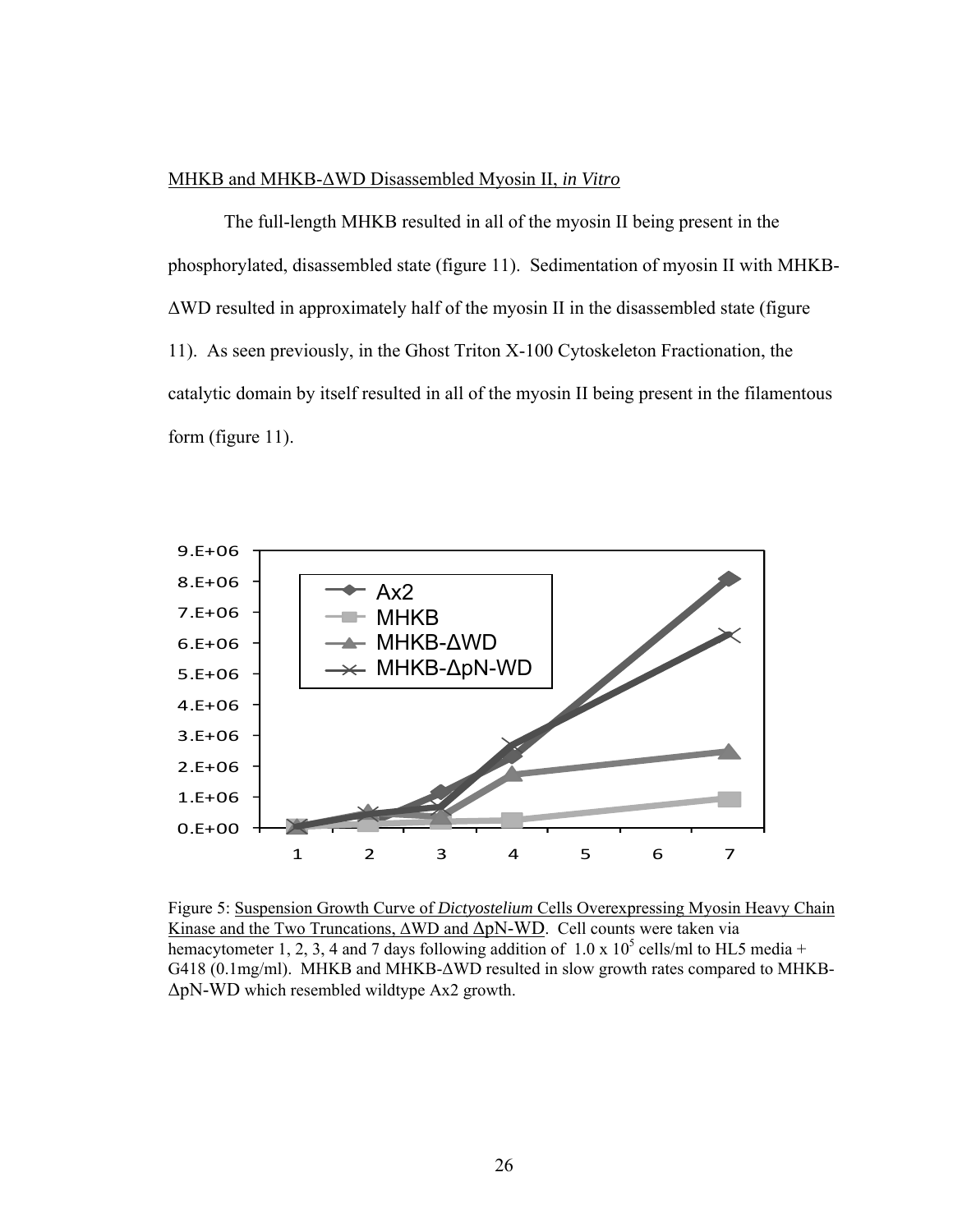

Figure 6: *Dictyostelium* Micrographs and Nuclear Counts. (A) Fluorescent micrographs of *Dictyostelium* cells grown in suspension culture 7days. Fifty thousand cells were used for making slides. DAPI was used to visualize the nuclei. (B) Nuclear counts of the cells depicted in (A). The percent of nuclei present is out of 300 cells total. MHKB and MHKB- ΔWD both showed an increase in multinuclearity; however the MHKB-ΔpN-WD showed normal cell nuclearity, meaning 1-2 nuclei per cell.

A.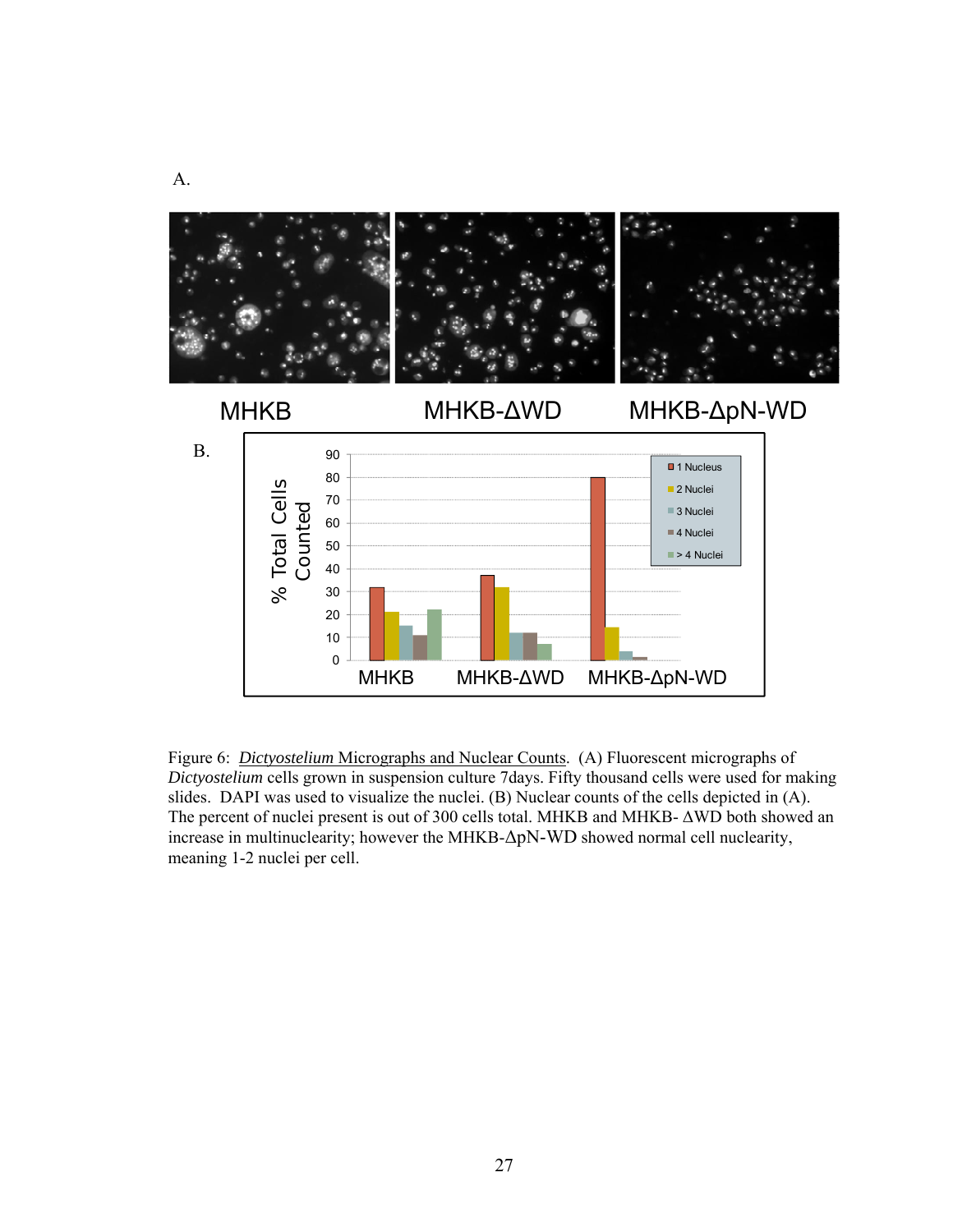

Figure 7: Ghost Triton X-100 Cytoskeleton Fractionation of A/B/C null *Dictyostelium* Cells Overexpressing MHKB, MHKB-ΔWD and MHKB-ΔpN-WD. The percent of Myosin II in the pellet was determined by quantifying both the pellet and the supernatant fragments, then dividing the total (pellet + supernatant) by the pellet fragment. The Full-length MHKB and the MHKB-ΔWD resulted in a significant decrease in filamentous myosin II in comparison to A/B/C null cells, but MHKB- ΔpN-WD did not show significant decrease in filamentous myosin. In fact, the CAT showed more filamentous myosin than wildtype Ax2 cells, closely resembling A/B/C null cells.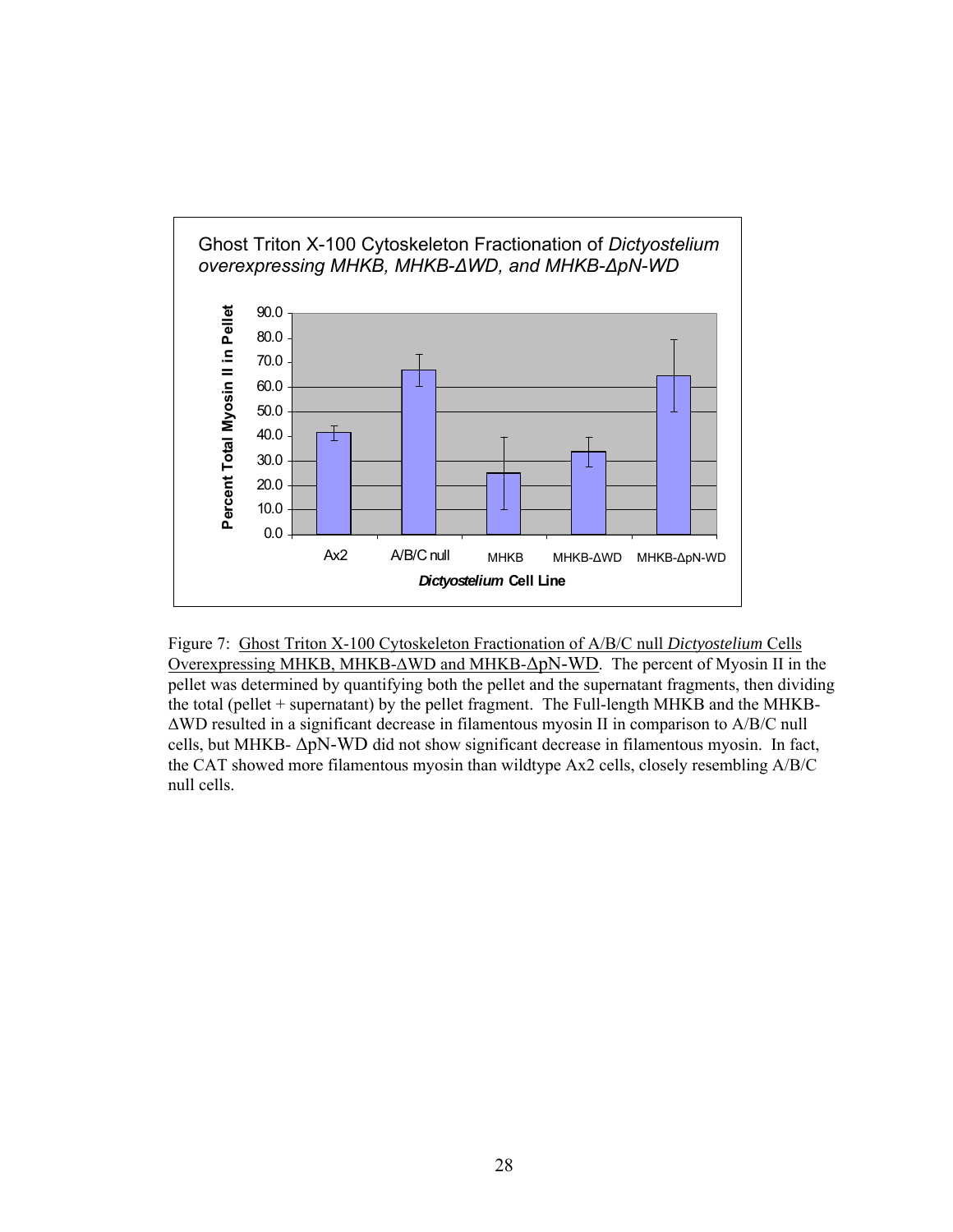

Coomassie Blue Stained

Figure 8: Ghost Triton X-100 Cytoskeleton Fractionation SDS-PAGE gels stained with Coomassie blue. This figure is not of one single assay; however it shows the clearest representative gels of all of the assays performed. Gels are representative of four total assays. *Dictyostelium* cell lines used in the experiment are indicated by brackets and underneath are the expressed kinase. Ghost Triton X-100 Cytoskeleton Fractionation showed the presence of myosin II in either the pellet or the supernatant fragments. MHKB (full-length) and MHKB-ΔWD resulted in most of the myosin II found in the monomeric form, whereas the MHKB-ΔpN-WD had most of the myosin II in the filamentous form.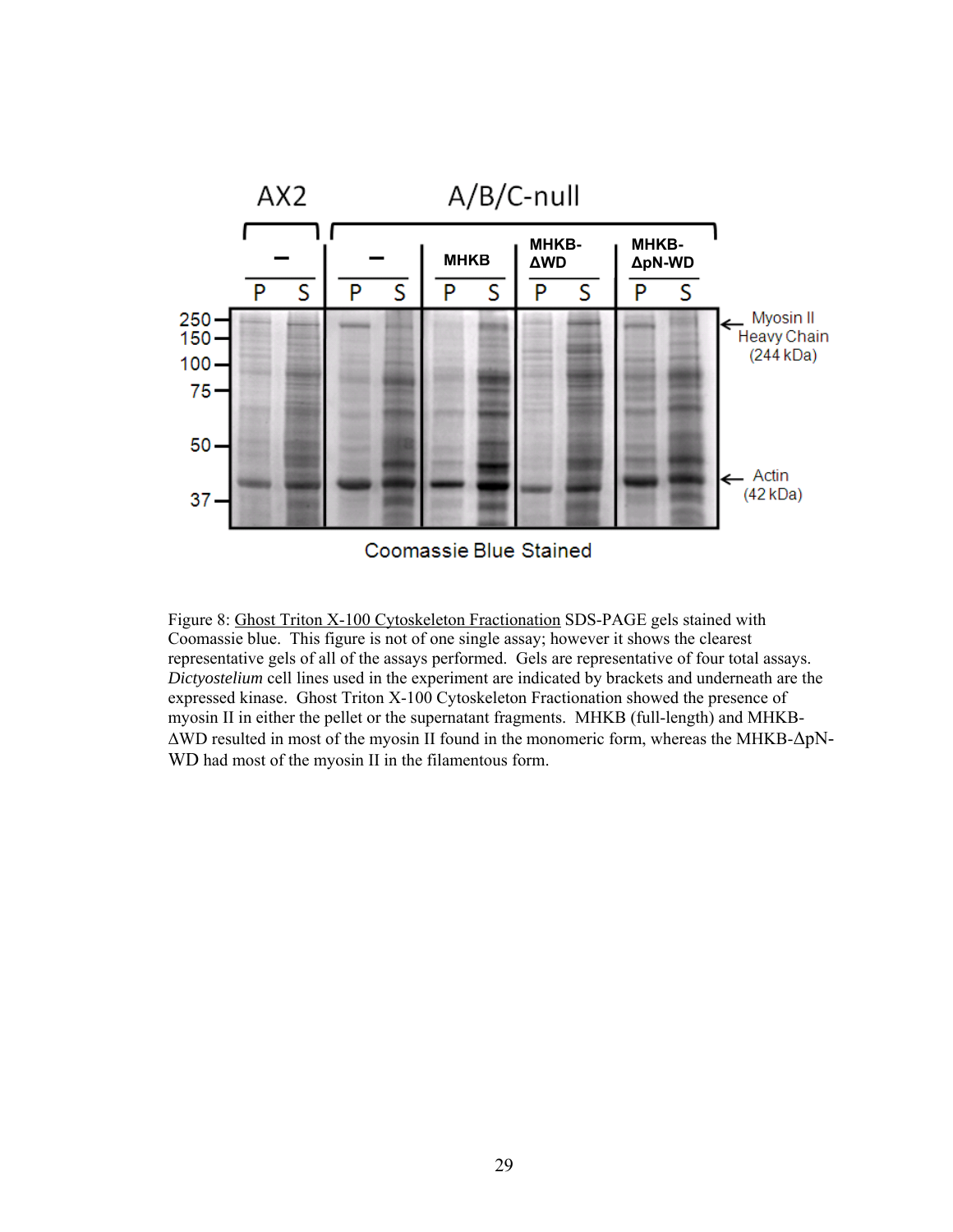

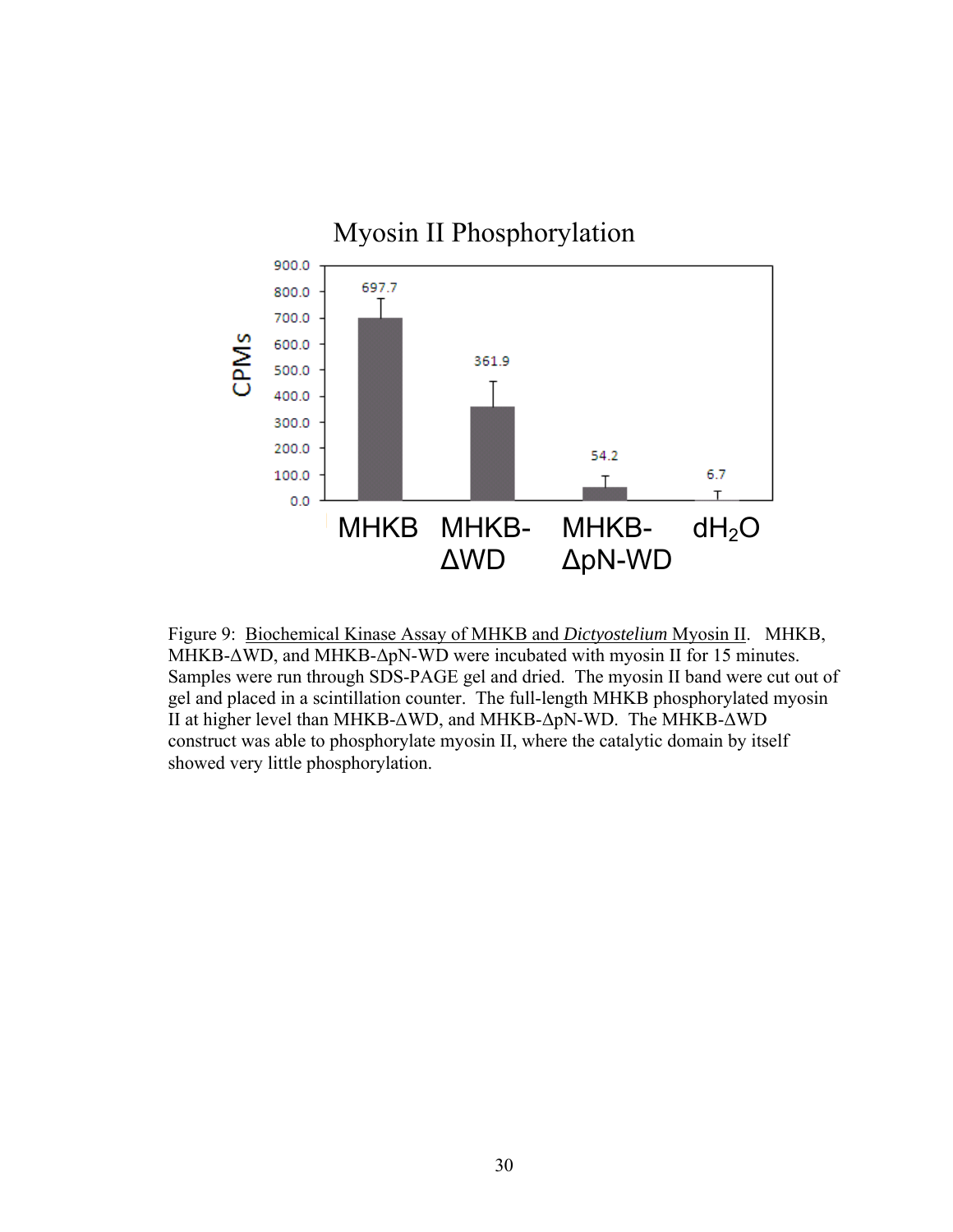

Figure 10: Analysis of Kinase Activity Toward MH-1 Peptide. MHKB, MHKB-ΔWD and MHKB- $\Delta p$ N-WD were incubated with MH-1 peptide for 0 and 5 minutes and <sup>32</sup>P phosphorylation was detected by a scintillation counter. The standard error bars indicate that all three versions of the kinase are able to phosphorylate MH-1 peptide with relatively the same activity.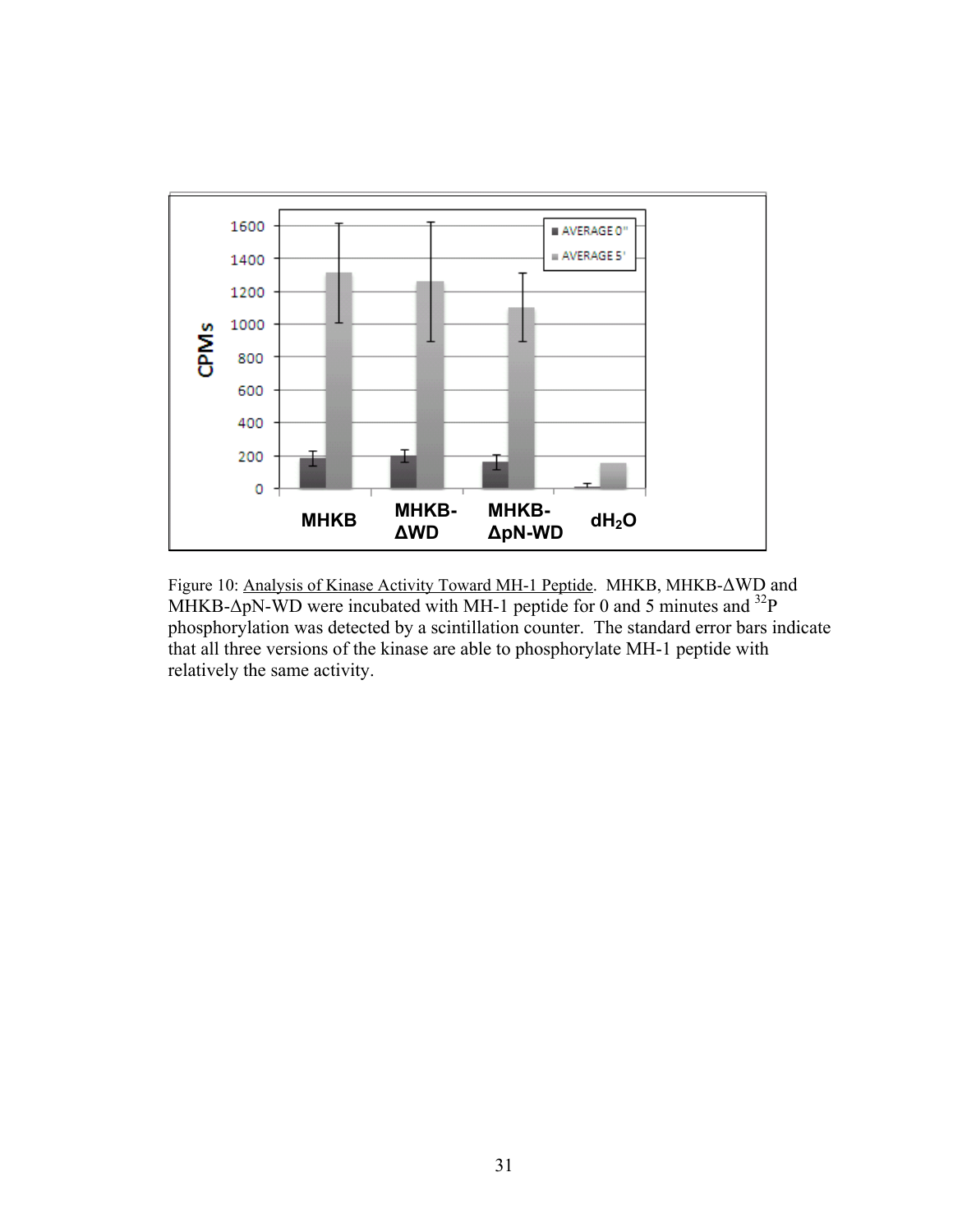

Figure 11: Analysis of Kinase Activity on Myosin II Filament Assembly, *in Vitro*. Purified fusion proteins MHKB, MHKB-∆WD, and MHKB-ΔpN-WD tagged with GST were incubated one hour with purified *Dictyostelium* myosin II. Samples were subjected to high speed centrifugation and filamentous myosin II resulted in the pellet and monomeric myosin in the supernatant. Samples were ran in 40mM KCl causing myosin II to favor to filament formation. As a control, 300mM KCl was used to show filaments were able to break down into monomers. The positive control lacking the kinase showed that the disassembly of myosin II was indeed due to the kinase.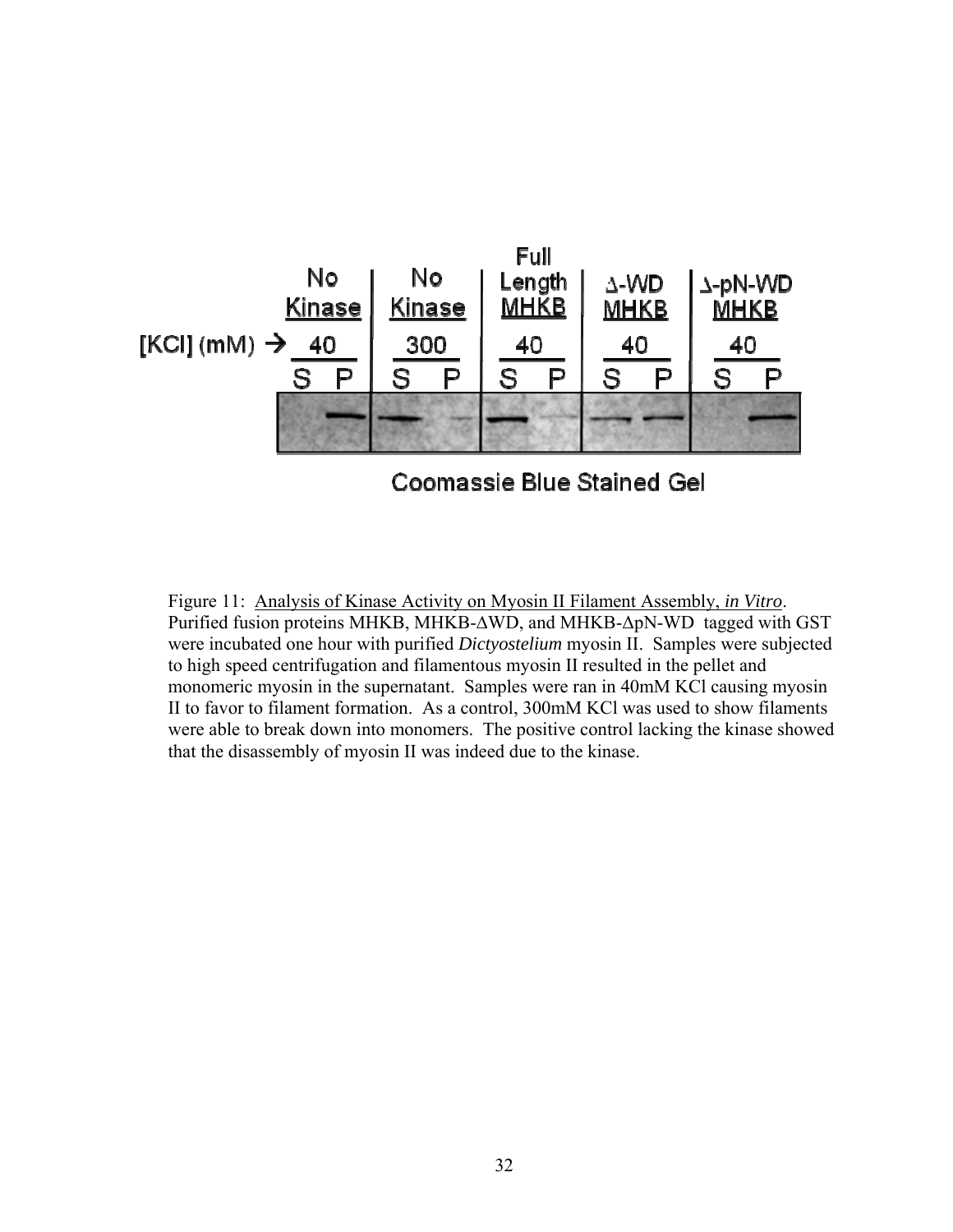## CHAPTER IV

### DISCUSSION

 Myosin Heavy Chain Kinase B is one of three known alpha kinases that are involved in the regulation of myosin II assembly. MHKB phosphorylates the heavy chain causing disassembly of myosin II bipolar filaments into its non-functioning monomeric form. The targeting mechanisms of MHKB have not been fully explored. Previous studies have indicated the WD repeat domain is directly involved in targeting MHKA and MHKB to myosin II. These studies also indicated that MHKB lacking this domain had higher levels of phosphorylation of myosin II than MHKA lacking this same region (12). There are two major differences between MHKA and MHKB. MHKA has a coil-coiled region and MHKB has a region rich in asparagines (12, 13). The studies presented in this paper show evidence supporting that not only the WD repeat domain is important for targeting myosin II, but the pN region is involved as well. The truncation of MHKB lacking the WD repeat domain in conjunction with the truncation of MHKB lacking both the WD repeat domain and pN region has given good insight into the importance of these two regions individually in targeting myosin II. MHKB overexpressed in *Dictyostelium* Ax2 cells has previously been shown to have slowed growth rates and caused a multinucleated phenotype as a result of targeting and disassembly of myosin II (11). Ax2 cells overexpressing MHKB and MHKB-ΔWD displayed slowed growth and an increase in multinuclearity, suggesting myosin II is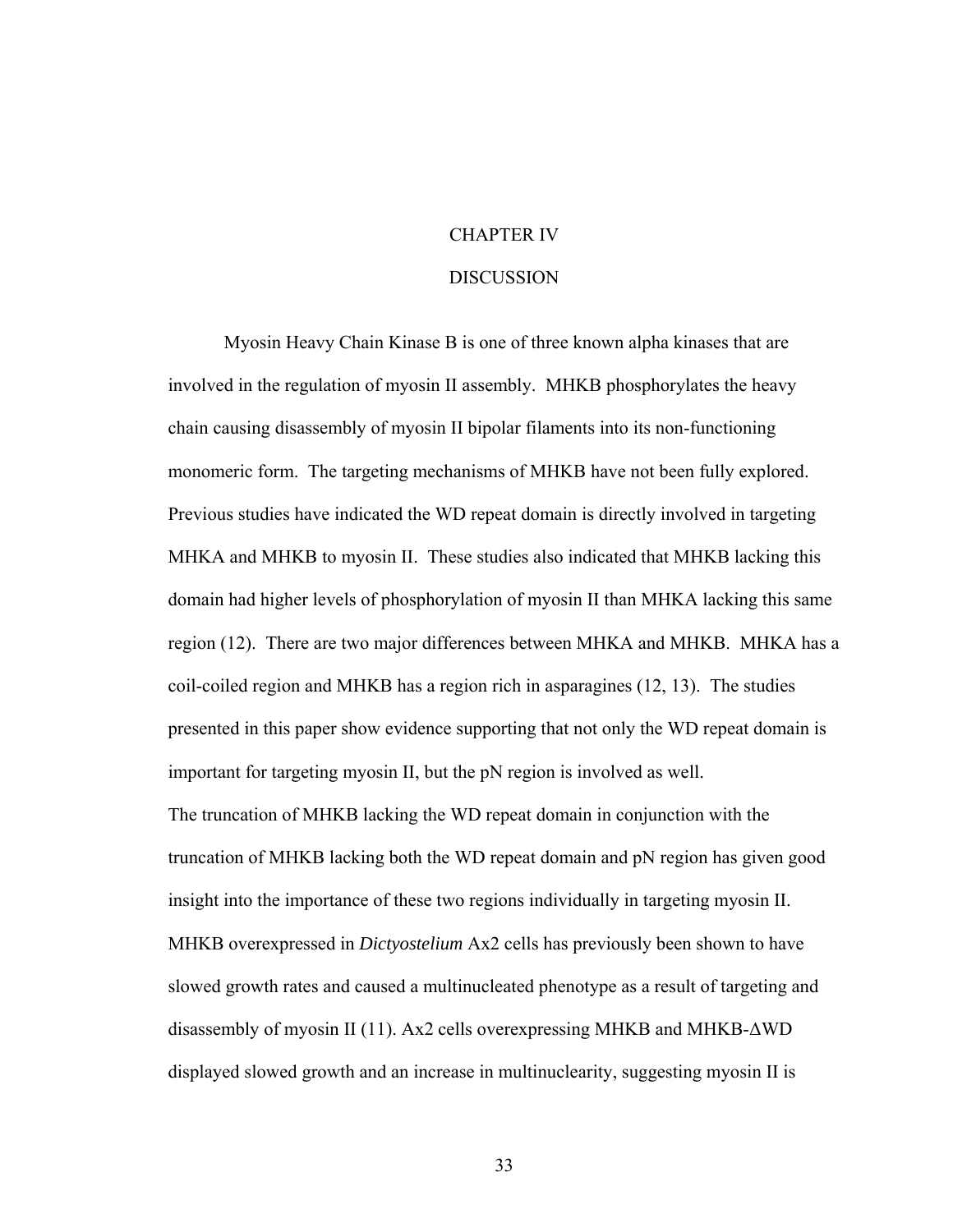targeted for disassembly into its monomeric form by the pN region. It was previously thought that the WD repeat domain was the most important region for targeting myosin II. While it may be for MHKA, it appears as though it is not necessary in the case of MHKB (12).

The results presented in this paper determined that the MHKB is functioning by actually disassembling myosin II. The Ghost Triton X-100 Cytoskeleton Fractionation assays determined that the full-length MHKB and the MHKB lacking the WD repeat domain were both able to disassemble the myosin II bipolar filaments into inactive monomeric myosin II. It is important to note that the full-length MHKB resulted in a slightly higher level of disassembly than the truncated version, suggesting that for full function of the kinase both domains must work together to target myosin II.

 In previous studies, overexpression of the full-length MHKB in Ax2 *Dictyostelium* cells indicated that the level of filament assembly did not correlate with the expression level of the kinase, suggesting that there are alternate mechanisms for controlling MHKB activity (11). The low levels of filament disassembly in comparison to Ax2 cells may have something to do with other MHC kinases being present. Previous studies indicate that MHKA, B, and C additively lead to myosin II filament disassembly (13). It is not known exactly how these kinases interact with one another to regulate myosin II filament disassembly. The overexpression of MHKB in A/B/C null cells allowed us to clearly see the level of filament disassembly when compared to A/B/C null cells. In comparison to Ax2 cells, cells overexpressing MHKB did not have a significant level of filament disassembly; however, filament disassembly by MHKB and MHKB-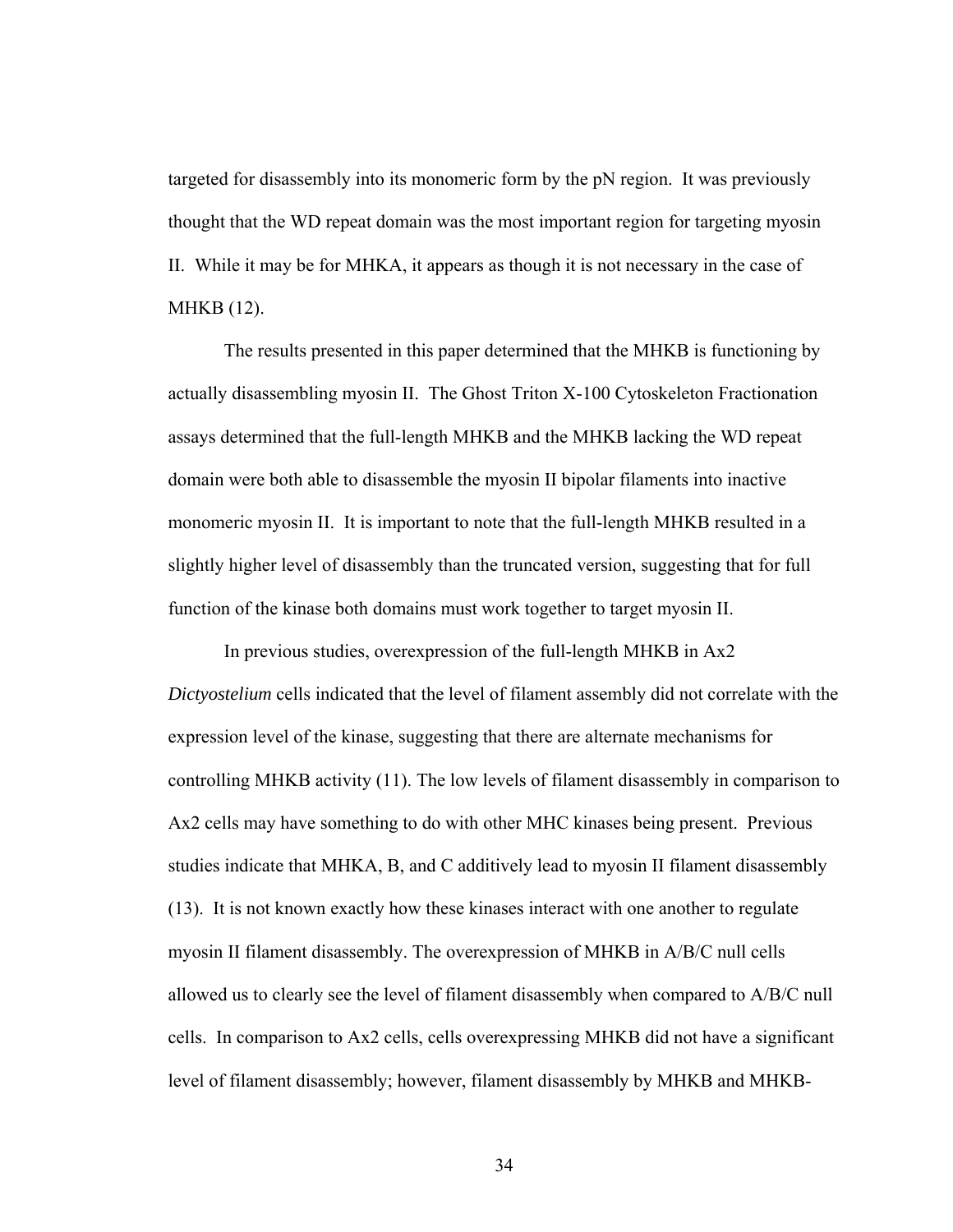$\triangle$ WD was significant when compared to A/B/C null cells. The catalytic domain by itself did not show significant levels of filament disassembly when compared to A/B/C null cells. Since there are only three major regions of MHKB, it is apparent that the pN region and the WD repeat domain are both important for targeting myosin II for phosphorylation. More studies with other constructs may give insight into how many of these asparagines are necessary to target the MHC.

 Autophosphorylation occurs in both MHKA and MHKB. Previous studies show that autophosphorylation does not significantly affect the biochemical activity of MHKB in comparison to MHKA where activity of the kinase is increased 50-fold after autophosphorylation, this suggests alternate mechanisms exist for regulation of its activity (11). MHKA is also activated by F-actin formation, but there have not been any studies to date to determine MHKB activation components (13). Further research should be done to determine how MHKB activity is regulated.

 The biochemical assays determined that the pN region and the WD repeat domain both played roles in targeting myosin II. The full-length kinase showed a higher level of phosphorylation of the MH1 substrate than the pN region alone. This suggests that for full activity of the kinase, the pN region and the WD repeat domain work together to target myosin II. The ability of the catalytic domain to phosphorylate the MH1 peptide indicated that the larger myosin II molecule has to be targeted for phosphorylation to occur.

 Yumura et al. previously found that MHKB targeted a region on the myosin II tail that was larger than the phosphorylation sites alone (13). Though the experiments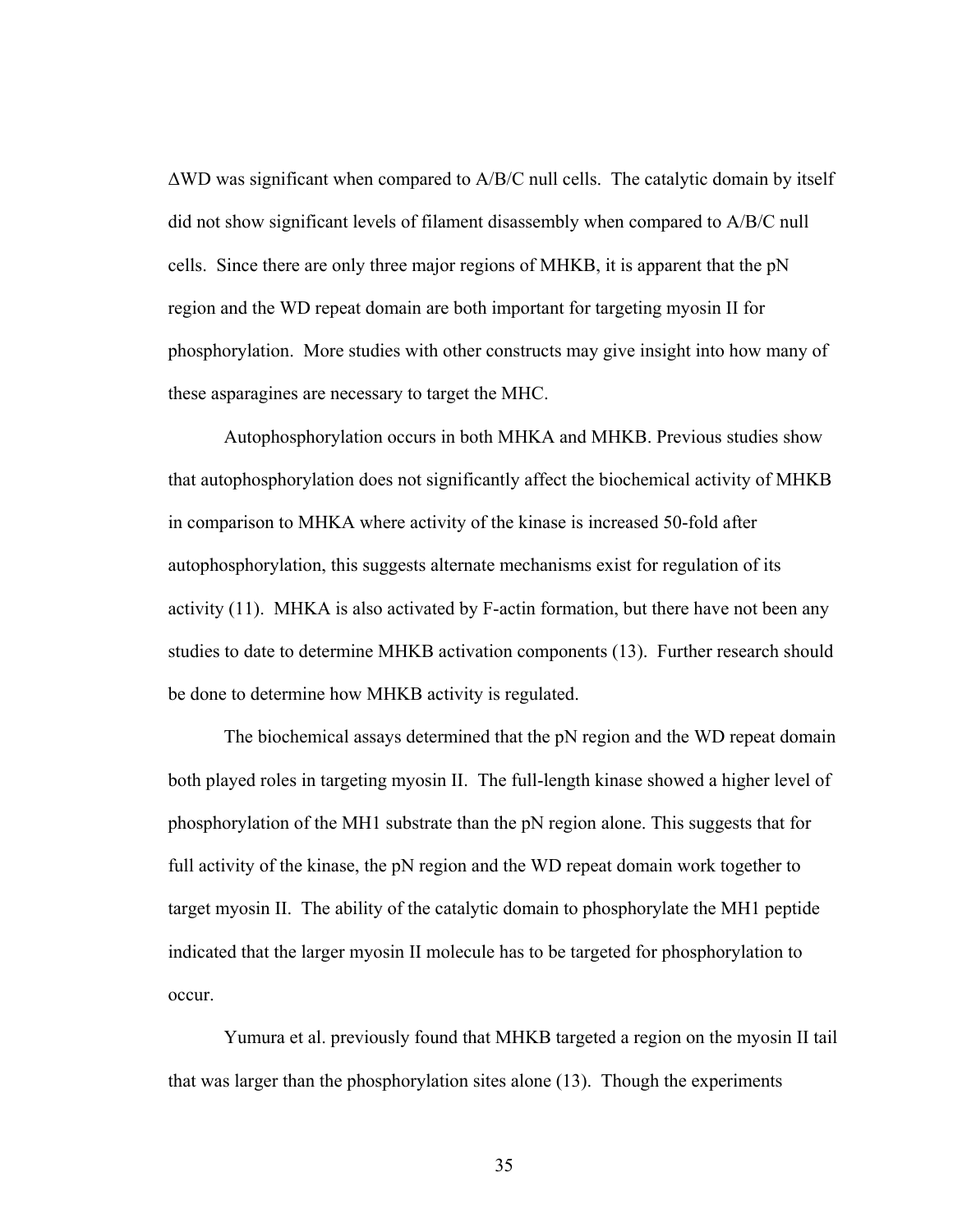presented in this thesis indicate a novel targeting region of MHKB for targeting of the myosin II heavy chain, it does not give evidence of how this region may be involved in localization of MHKB to the cleavage furrow. More studies need to be performed in order to determine how MHKB is localized and what upstream signaling pathways may be involved.

*In vivo* and *in vitro* assays indicated that the pN region is sufficient for phosphorylation of myosin II. The WD repeat domain of MHKB is important for directly targeting myosin II, but it is apparent that the pN region is ultimately involved in the kinase's targeting mechanism. However, it is evident that these two regions together are important for optimal targeting of MHKB to the myosin II heavy chain. Future research should investigate the pN region and how its conformation may be involved in MHKB targeting of myosin II and how it may control the cellular localization of MHKB.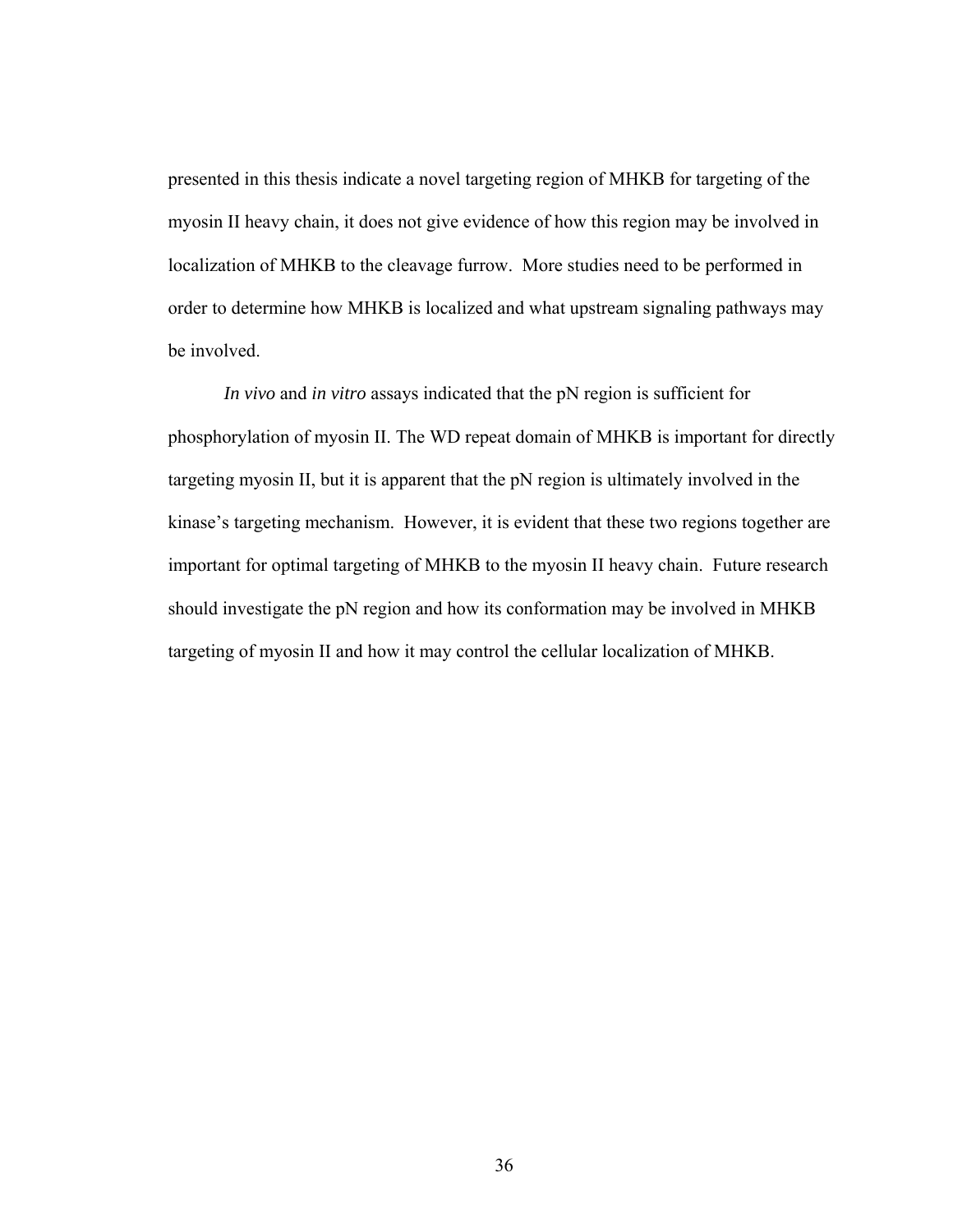### **REFERENCES**

- 1. Kessin, Richard H. (2001) *Dictyostelium: evolution, cell biology, and development.* Cambridge University Press.
- 2. Urushihara, Hideko. *Cultivation, Spore Production, and Mating*. from: Methods in Molecular biology, vol. 346: *Dictyostelium discoideum* Protocols, Edited by: L. Eichinger and F. Rivero © Humana Press Inc., Totowa, NJ p.113-124.
- 3. Bosgraaf, Leonard, Peter J.M. van Haastert. *The regulation of myosin II in Dictyostelium*. European Journal of Cell Biology 85 (2006) 969-979.
- 4. Noegel, Angelika A., and Ludwig Eichinger. *Introduction.* Biochemistry I (2007) www.uni-koeln.de/*Dictyostelium*/01\_introduction.shtml
- 5. Kessin, Richard H., and Peter Devreotes. *How to sell Dicty*. Accessed 25 July 2008. http://www.biologie.uni-hamburgde/b-online/d27\_10/kessin\_devreotes.html
- 6. Chisholm RL, Gaudet P, Just EM, Pilcher KE, Fey P, Merchant SN, Kibbe WA. (2006) dictyBase, the model organism database for *Dictyostelium discoideum*. *Nucleic Acids Res.* 34 (Database issue): D423-7.
- Fey P, Gaudet P, Pilcher KE, Franke J and Chisholm RL. 2006. dictyBase and the Dicty Stock Center. *In Dictyostelium discoideum* Protocols. L. Eichinger and F. Rivero, editors. Humana Press, 346: 51-74.
- Chisholm RL. 2005. dictyBase: Using the Genome to Organize *Dictyostelium* Biology. *In Dictyostelium* Genomics. W. Loomis and A. Kuspa, editors. Horizon Press. Pp. 23-39.
- Kreppel L, Fey P, Gaudet P, Just E, Kibbe WA, Chisholm RL, Kimmel AR. (2004) dictyBase: a new *Dictyostelium discoideum* genome database. *Nucleic Acids Res.* 32 (Database issue): D332-3.

(www.dictybase.org)

7. Campbell, Neil A., and Jane B. Reece (2005) *Biology, 7th Edition.* Pearson Education, Inc. as Benjamin Cummings, San Francisco CA. p. 113-114.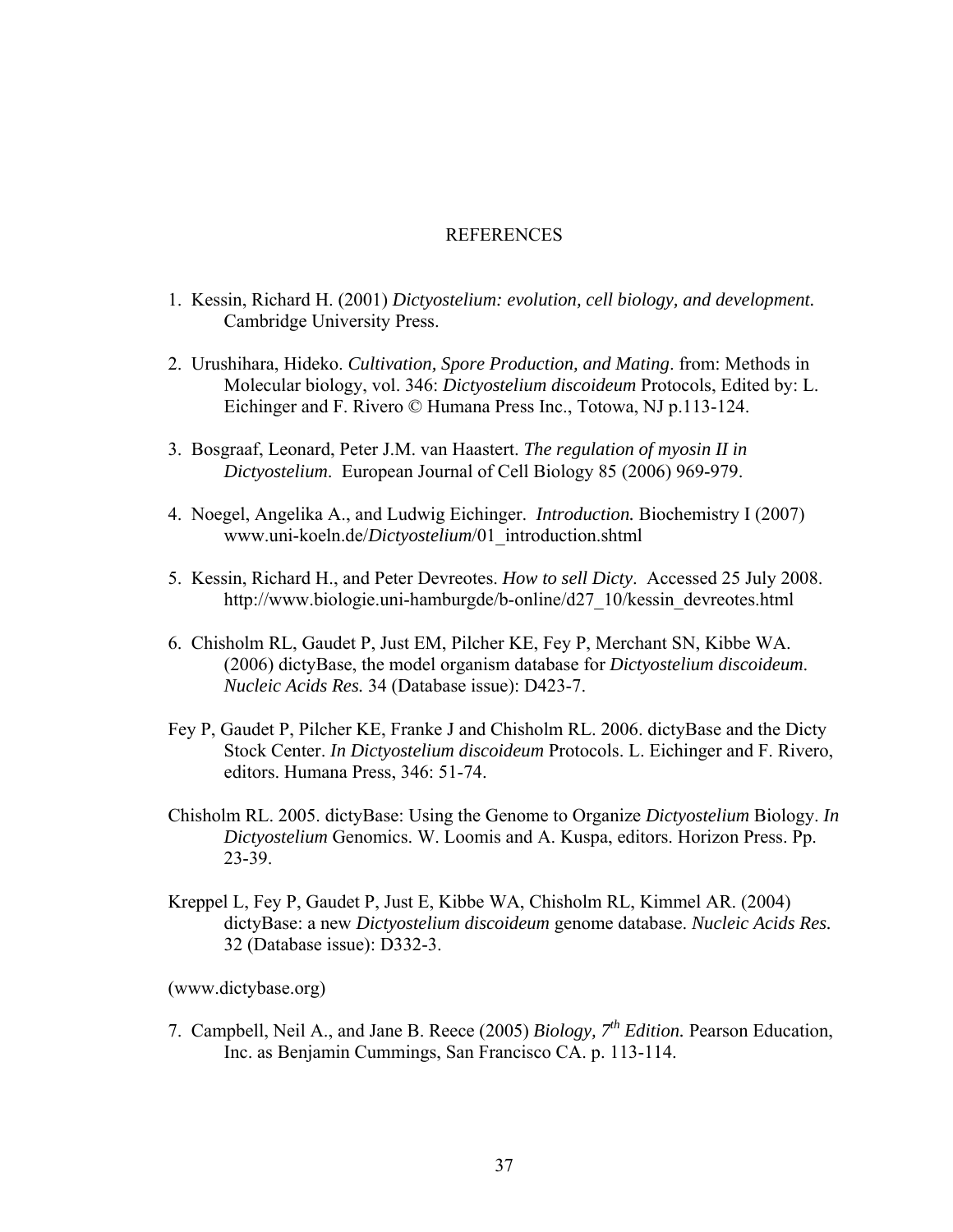- 8. de la Roche, Marc A., and C*ô*t*é*. *Regulation of Dictyostelium Myosin I and II.*  Biochemica et Biophysica Acta 1525 (2001) p. 245-261.
- 9. Maciver, Sutherland, K. *Myosin II Function in Non-Muscle Cells*. Bio Essays. ©ICSU: vol. 18 no. 3 (1996), p. 179-182.
- 10. Install, Robert, and Natalie Andrew. *Chemotaxis in Dictyostelium: how to walk straight using parallel pathways.* Current Opinion in Microbiology ©Elsevier Ltd. (2007) 10:578-581.
- 11. Rico, Maribel and Thomas T. Egelhoff. *Myosin Heavy Chain Kinase B Participates in the Regulation of Myosin II Assembly into the Cytoskeleton.* Journal of Biochemistry 88 (2003) p.521-532.
- 12. Steimle, Paul A., Teresa Naismith, Lucila Licate, and Thomas T. Egelhoff. *WD Repeat Domains Target Dictyostelium Myosin Heavy Chain Kinases by Binding Directly to Myosin Filaments.* The Journal of Biological Chemistry (2001) 276:9 p. 6853-6860.
- 13. Yumura, Shigehiko, Masashi Yoshida, Venkaiah Betapudi, Lucila S. Licate, Yoshiaki Iwadate, Akira Nagasaki, Taro Q. P. Uyeda, and Thomas T. Egelhoff. *Multiple Myosin II Heavy Chain Kinases: Roles in Filament Assembly Control and Proper Cytokinesis in Dictyostelium*. Molecular Biology of the Cell 16 (2005) p. 4256-4266.
- 14. Clancy, Colleen E., Manual G. Mendoza, Teresa V. Naismith, Michael F. Kolman and Thomas T. Egelhoff. *Identification of a Protein Kinase from Dictyostelium with Homology to the Novel Catalytic Domain of Myosin Heavy Chain Kinase A.*  Journal of Biochemistry 272:18 (1997) p. 11812-11815.
- 15. Nagaski, Akira, Go Itoh, Shigehiko Yumura, and Taro Q. P. Uyeda. *Novel Myosin Heavy Chain Kinase Involved in Dissassembly of Myosin II Filaments and Efficient Cleavage in Mitotic Dictyostelium cells.* (2002) 13, p. 4333-4342.
- 16. Levi, Stephanie, Mark Polyakov, and Thomas T. Egelhoff. *Green Fluorescent Protein and Epitope Tag Fusion Vectors for Dictyostelium discoideum*. Plasmid (2000) 44, p.231-239.
- 17. QIAGEN. QIAquick® Spin Handbook, for QIAquick PCR Purification Kit, QIAquick Nucleotide Removal Kit, and QIAquick Gel Extraction Kit. (2002) p. 23-24.
- 18. Invitrogen Corporation. TOPO TA Cloning® Instruction Manual, version R. (2004) p. 5,9-10.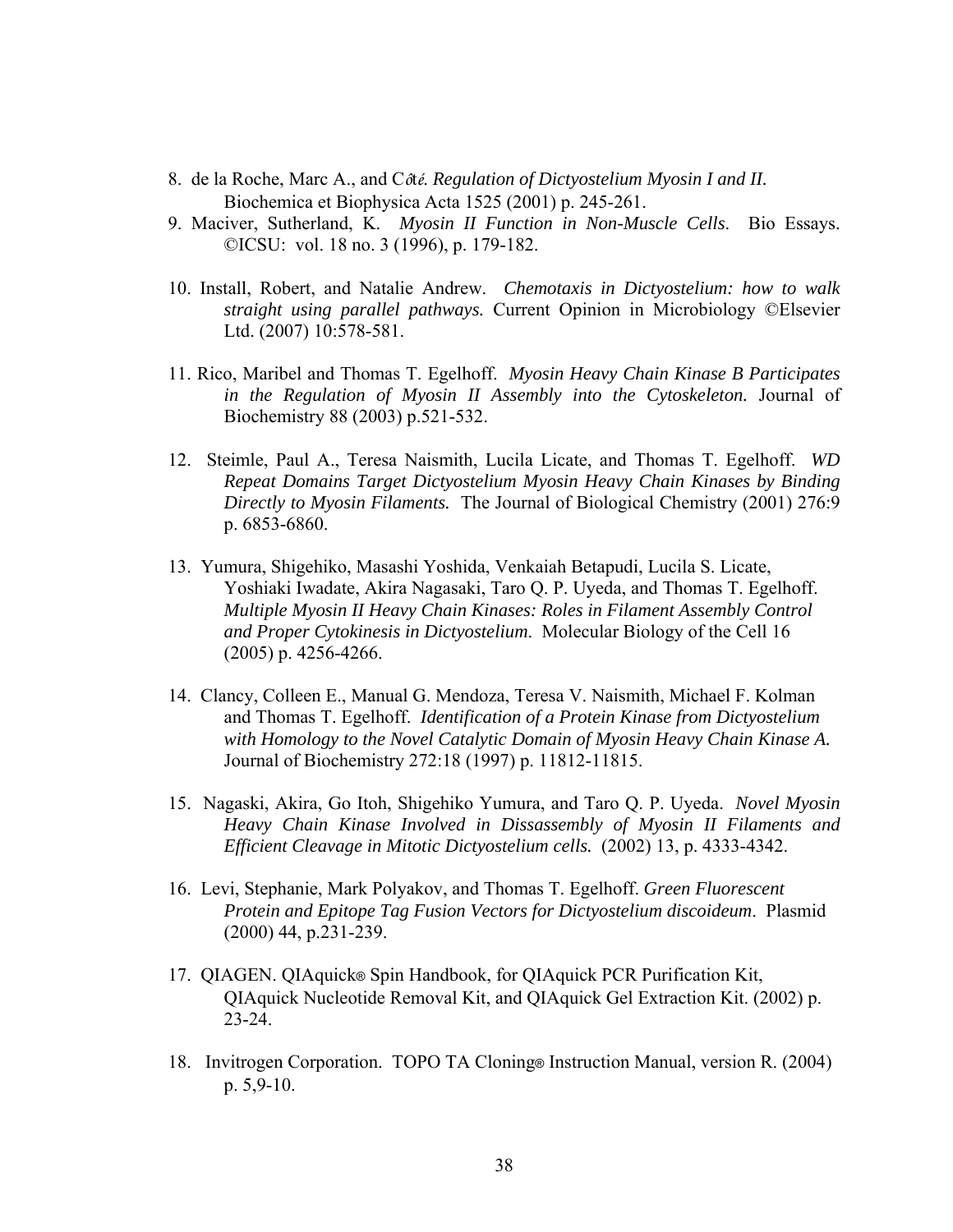- 19. QIAGEN. QIAprep® Miniprep Handbook, for purification of molecular biology grade DNA second edition (2005) p.22-23.
- 20. Kuczmarski, Edward, R., Sherrie R. Tafuri, and Linda M. Parysek. *Effect of Heavy Chain Phosphorylation on the Polymerization and Structure of Dictyostelium Myosin Filaments.* (1987) Journal of Cell Biology, vol. 105 (No. 6, Pt. 2), Dec. p2989-29.